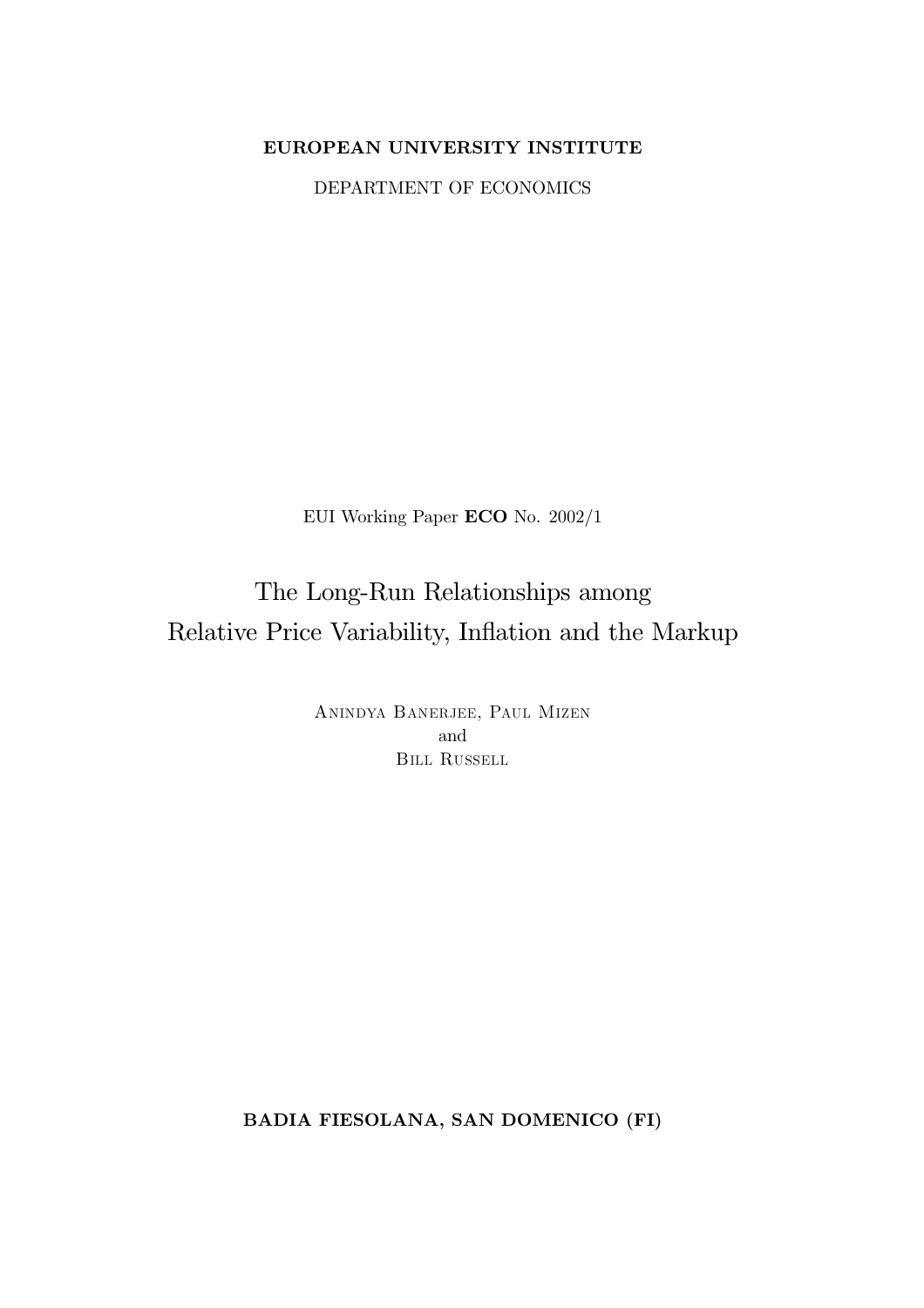All rights reserved. No part of this paper may be reproduced in any form without permission of the author.

©2002 Anindya Banerjee, Paul Mizen and Bill Russell Printed in Italy in January 2002 European University Institute Badia Fiesolana I-50016 San Domenico (FI) Italy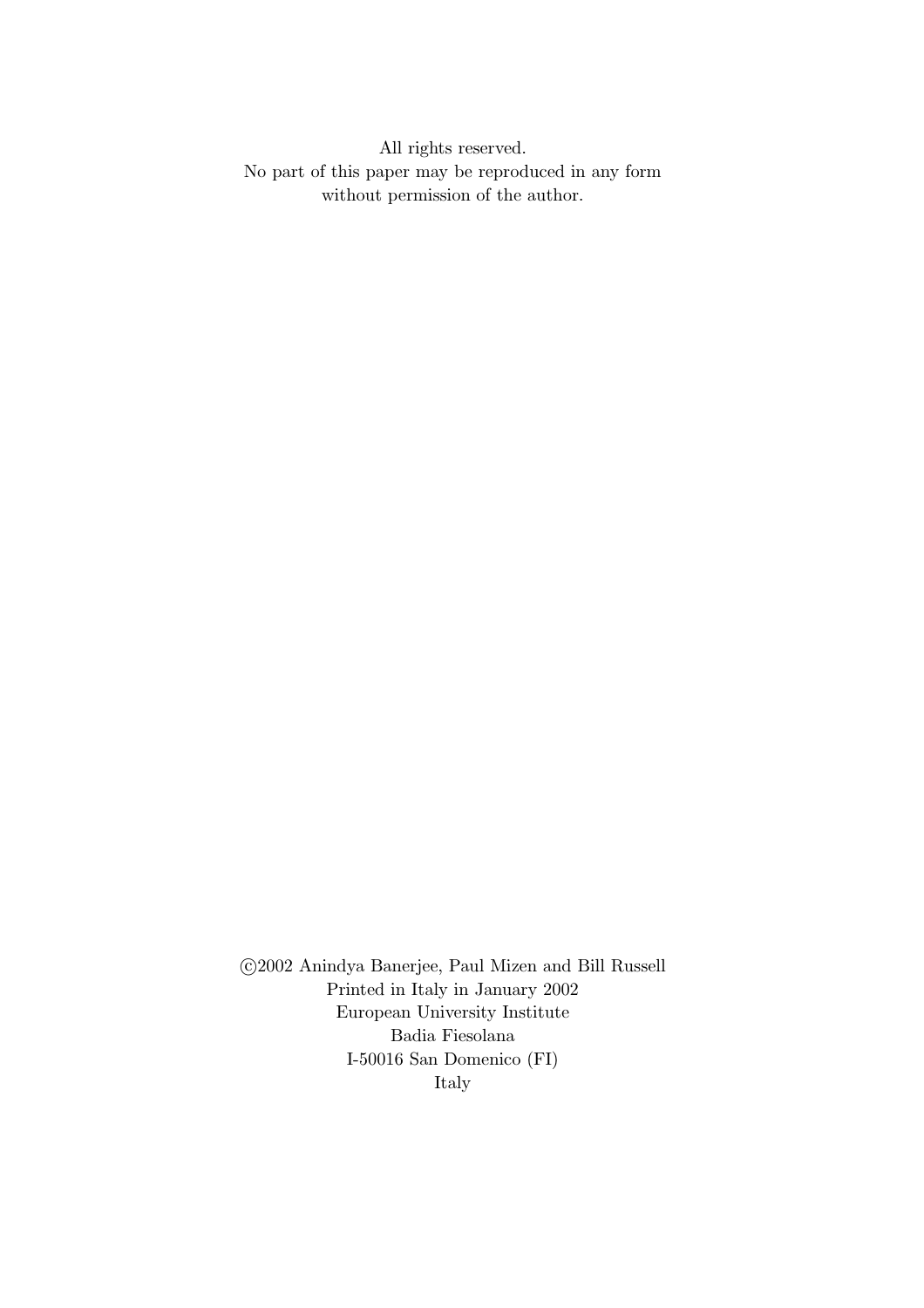# **The Long-Run Relationships among Relative Price Variability, Inflation and the Markup\***

# Anindya Banerjee †

 $\phi^{\dagger}$ Paul Mizen  $\phi^{\dagger}$ Bill Russell

20 December 2001

### **Abstract**

This paper links two existing but separate literatures. Measures of the markup, inflation and relative price variability (RPV) from annual and quarterly US and UK data are used to examine the relationships among the variables. The results show that two long-run relationships can be identified from the data: a negative relationship between inflation and the markup and a positive relationship between inflation and RPV. As RPV does not enter the inflation-markup long-run relationship we argue that explanations of this relationship based on RPV are poor even though they may help explain a short-run relationship between the variables.

Keywords: markup, inflation, relative price variability, cointegration.

JEL Classification: C32, E31.

<sup>\*</sup> # Department of Economics, European University Institute. † School of Economics, University of Nottingham. <sup>††</sup>Department of Economic Studies, University of Dundee. We would like to thank Guy Debelle and Neil Ericsson for their detailed and helpful comments and John Cho, Sharon Gibson, Henrik Hansen, David Hendry and Pete Lee for their help with the data. We are also grateful to Nicoletta Batini, David Fielding and participants in the European University Institute econometrics workshop for their views. The gracious hospitality of the European University Institute is gratefully acknowledged, at which the second and third authors were Visiting and Jean Monnet Fellows respectively while the paper was written.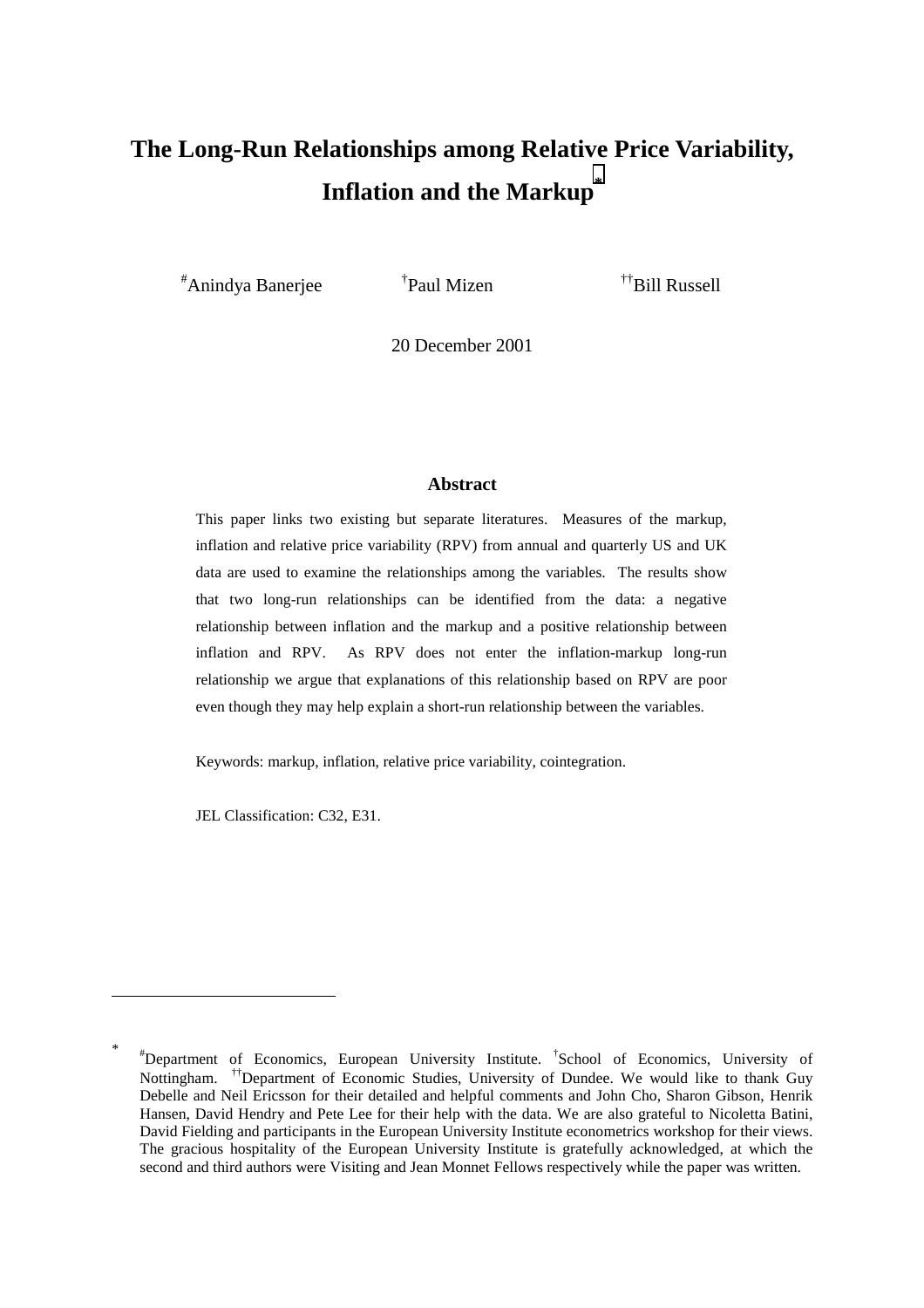# **CONTENTS**

| 1.  |  |  |  |  |  |  |  |
|-----|--|--|--|--|--|--|--|
| 2.  |  |  |  |  |  |  |  |
| 3.  |  |  |  |  |  |  |  |
| 3.1 |  |  |  |  |  |  |  |
| 3.2 |  |  |  |  |  |  |  |
| 4.  |  |  |  |  |  |  |  |
| 5.  |  |  |  |  |  |  |  |
| 6.  |  |  |  |  |  |  |  |
| 7.  |  |  |  |  |  |  |  |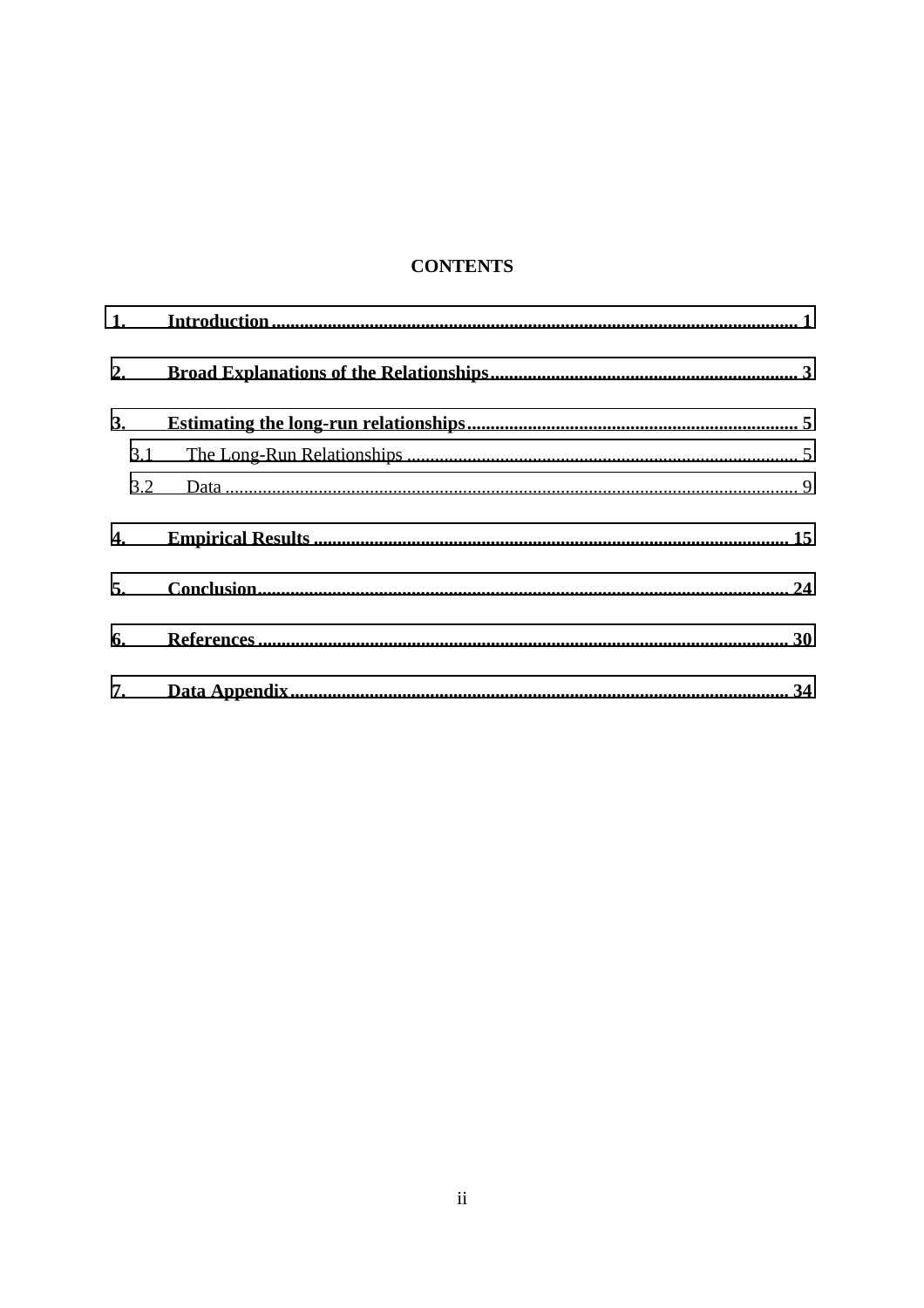## <span id="page-4-0"></span>**1. INTRODUCTION**

 $\overline{a}$ 

This paper draws together two existing but separate literatures on the relationship between inflation, the markup and relative price variability (RPV). Previous empirical work by Richards and Stevens (1987), Bénabou (1992), Franz and Gordon (1993), Cockerell and Russell (1995), de Brouwer and Ericsson (1998), Simon (1999) and Batini, Jackson, and Nickell (2000) has assumed that inflation and the markup are stationary and has led to the general view that there is a negative relationship between inflation and the markup. This relationship has been described as a short-run relationship by some authors while Banerjee, Cockerell, and Russell (2001) and Banerjee and Russell (2000, 2001a, 2001b) identify a *longrun* negative relationship.<sup>1</sup> Similarly, work by Mitchell (1915), Mills (1927), Okun (1971), Vining and Elwertowski (1976), Parks (1978), Fischer (1981), Mizon, Safford, and Thomas (1991), Parsley (1996), Debelle and Lamont (1997) establish the general view that there is a positive relationship between inflation and RPV but this view is not unanimous. For example, Hartman (1991), Reinsdorf (1994), Fielding and Mizen (2001) and Silver and Ioannidis (2001) provide some evidence that higher inflation may be associated with a lower RPV especially during recessions. While it has always been the case that the relationships between inflation and the markup and inflation and RPV have been estimated separately, this paper suggests that they ought to be considered in a system where all the interactions between the variables can be modelled. $<sup>2</sup>$ </sup>

The primary purpose of this paper is to examine four questions concerning the inflationmarkup-RPV system. First, can we confirm the general findings of the empirical literature that there is a negative relationship between inflation and the markup and a positive

<sup>1</sup> See Banerjee, Dolado, Galbraith, and Hendry (1993) and Johansen (1995) for a description of the long run in the econometric sense of Engle and Granger (1987). The long-run relationship between the markup and inflation is easily identified in the data of a number of economies and different levels of aggregation. The relationship is also found using unit cost and marginal cost measures of the markup. See Hall (1988).

<sup>&</sup>lt;sup>2</sup> The only paper of which we are aware that models inflation and RPV (but excludes the markup) in a systems framework is Mizon (1991) using quarterly United Kingdom data for the period 1965-1987. The focus of the paper, however, is to demonstrate the encompassing methodology. The main conclusions are that simple regression models overstate the relationship between inflation and RPV because they can be shown to be 'badly misspecified' when evaluated in the context of a wider information set.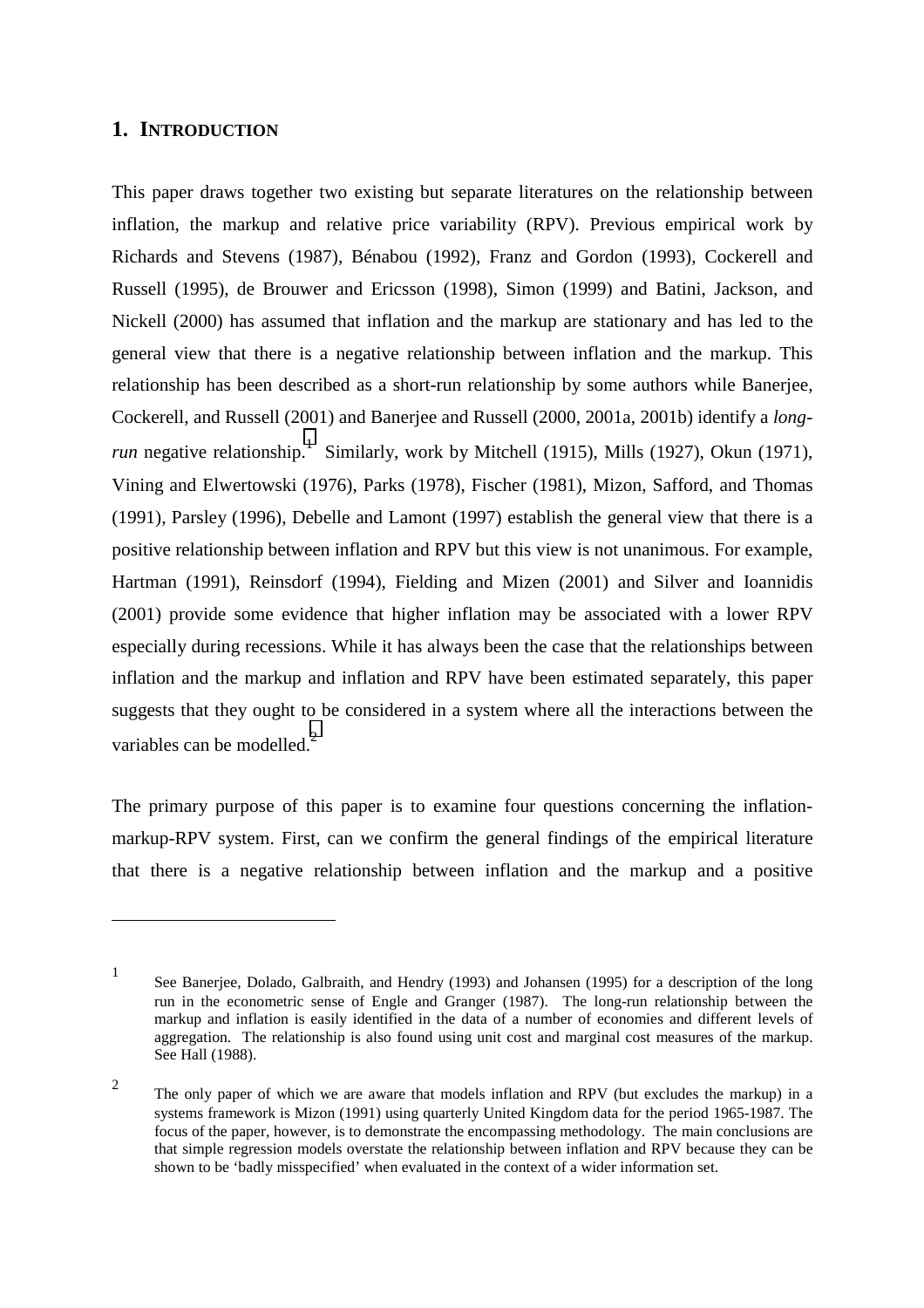relationship between inflation and RPV? Second, are these relationships found in the short run (between variables that are essentially stationary in the econometric sense) or the long run (where the relationships are rank-reducing cointegrating relationships)? Third, does the system have two separate relationships (i.e. between inflation and the markup and between inflation and RPV), or are there relationships among all three variables? Some of the empirical literature has motivated the inflation-markup relationship by implicitly arguing that inflation acts as a proxy for RPV. If this were so, could we replace inflation with RPV in the inflation-RPV relationship and still obtain a similar relationship? Finally, nearly all of the existing empirical analysis of the inflation-RPV relationship assumes that single-equation estimation is appropriate. We ask, is this assumption sustainable?

We proceed by estimating a cointegrated system comprising inflation, the markup and RPV. For comparability with the existing empirical literature we estimate the system with quarterly and annual data for the United States and the United Kingdom. The following results emerge from our analysis. First, in all four data sets, we re-establish the negative relationship between the markup and inflation and find a positive relationship between inflation and RPV. Second, these relationships are characterised as long-run relationships that are identified from rank-reducing cointegrating vectors. This is a central finding and, of course, has the implication that the data for inflation, markup and RPV are integrated of order one.<sup>3</sup> It enables us to rule out several possible explanations of the relationship between inflation and the markup and inflation and RPV, by distinguishing among models that explain the short-run behaviour of the variables versus those that describe possible long-run interactions. Third, we are able to accept the restriction that RPV does not appear in the first long-run relationship, and the markup does not appear in the second. From this it follows that inflation cannot be replaced with RPV in the long-run inflation-markup relationship. Therefore, the argument that inflation is a proxy for RPV cannot be supported. However, the argument may still help to explain the short-run dynamics between inflation and the markup. Finally, estimating within a systems framework, we are able to establish that single-equation estimation of the inflation-RPV relationship is justified for three of the four data sets.

<sup>3</sup> Banerjee*, et al.* (2001) and Banerjee and Russell (2001b) have argued at length the case in favour of regarding inflation and markup as I(1) variables. We re-establish this finding for all the data sets examined in this paper including the RPV series.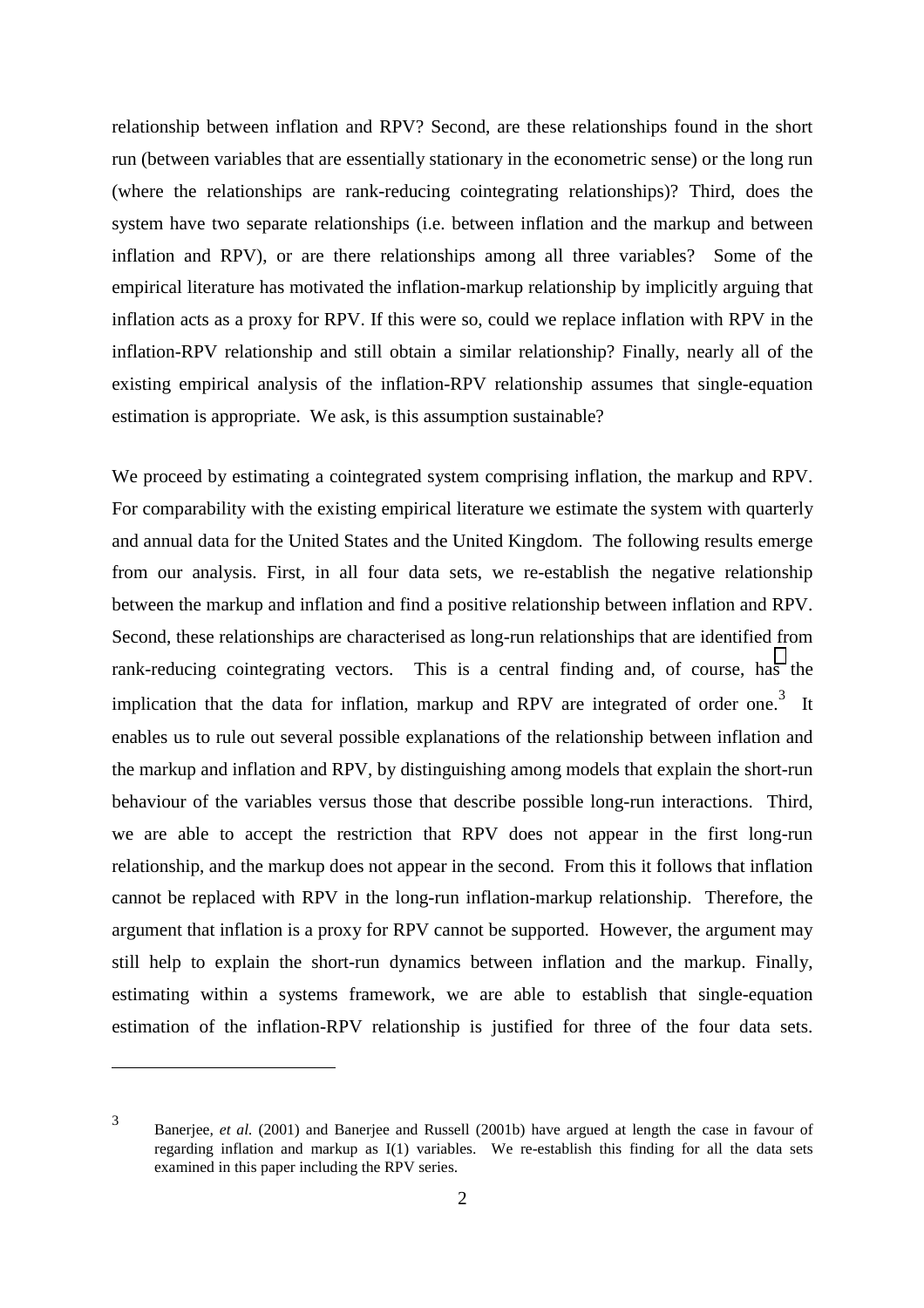<span id="page-6-0"></span>Therefore, the inflation-RPV relationship should be investigated within a system, since this facilitates the simultaneous consideration of exogeneity, integration of the variables and interlinkages between the cointegrating relationships. Moreover, our analysis shows that for all four data sets, single-equation estimation of the relationship between inflation and the markup cannot be justified, since in no case can the hypothesis of weak-exogeneity of inflation be accepted.

In the next section we briefly consider the existing literature on the inflation-markup and inflation-RPV relationships, focusing mainly on whether these models may help to explain the long-run relationships identified among the variables. Section 3 looks at the data and estimates the models before the results are considered in Section 4. Section 5 concludes.

# **2. BROAD EXPLANATIONS OF THE RELATIONSHIPS**

The literature on the inflation-markup relationship can be broadly separated into 'supplyside' and 'demand-side' explanations. The supply-side explanations include the following three sets of models.

The first is in the 'menu' cost tradition of Mankiw (1985) and Parkin (1986). Rotemberg (1983), Kuran (1986), Naish (1986), Danziger (1988), Konieczny (1990) and Bénabou and Konieczny (1994) model the price setting behaviour of firms and show that inflation has a negative impact on the average markup. These models are not designed to support a long-run inflation-markup relationship except by assuming that the probability of price-setting firms changing prices is constant and that the adjustment cost depends on the absolute change in prices. Both assumptions are unlikely to be supported empirically because the costs of not adjusting prices would increase (decrease) substantially with higher (lower) steady-state inflation. This would lead to a variation in the proportion of firms that change prices. $4$  Nonmenu costs of changing relative prices will ensure that the adjustment costs do not depend on the absolute change in prices alone.

<sup>4</sup> See Ball, Mankiw, and Romer (1988), Sims (1988) and Dotsey, King, and Wolman (1999).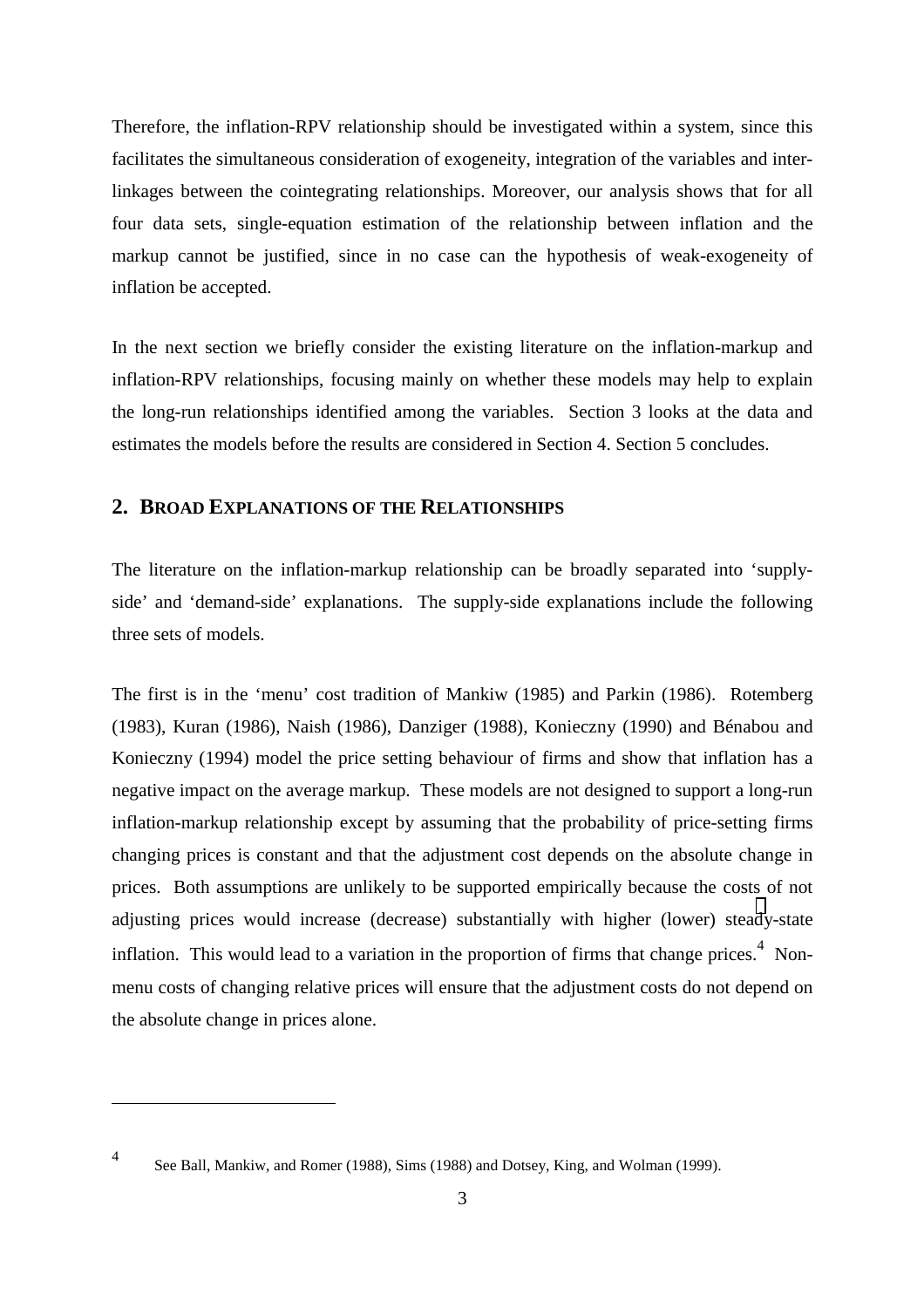A long-run relationship therefore requires non-menu cost supply- or demand-side explanations for their justification. Athey*,* Bagwell, and Sanichiro (1998) provides the second supply-side explanation and argues that higher variability in input costs makes it harder for firms to collude when setting prices. Therefore, if RPV increases with inflation, there will be an increase in competition leading to a lower markup and this relationship may hold in the long run.

The third supply-side explanation focuses on the difficulties that firms face when coordinating price changes in an inflationary environment and includes papers by Russell (1998), Russell, Evans, and Preston (2002), and Chen and Russell (2002). The lower markup associated with higher inflation in these papers is interpreted as the cost to firms of overcoming missing information when adjusting prices.

Among the demand-side explanations, Bénabou (1988, 1992) and Diamond (1993) focus on the interaction of inflation with the demand for a firm's output. In these models higher inflation increases price dispersion and the degree of search behaviour by consumers leading to an increase in competition and a subsequent fall in the markup.<sup>5</sup> Of particular relevance to our empirical analysis are the explanations of the relationship between inflation and the markup provided by Bénabou, Diamond and Athey*, et al.* (1998). These explanations imply that the increase in RPV associated with higher inflation is the cause of the lower markup. We return to this issue in Section 4 when we discuss if inflation is a proxy for RPV.

Explanations of the relationship between inflation and RPV can also be separated into three broad sets. The first is again based on the Mankiw (1985) and Parkin (1986) 'menu' cost literature mentioned above. This model can generate a positive relationship between inflation and RPV if inflation leads to prices exceeding the upper threshold price (for example see Sheshinski and Weiss (1977)). However, when there is negative inflation breaching the lower threshold price there may no longer be a positive relationship. Furthermore, Rotemberg (1983) and Ball and Mankiw (1994) argue that price dispersion may fall with

<sup>5</sup> A menu cost model generates the RPV that induces greater search in the Bénabou (1988, 1992) models and, following on from the arguments above, these models can thus only describe a short-run relationship between inflation and the markup. However, if variations in RPV occur for non-menu cost reasons, the search arguments in these models are valid and may describe a long-run relationship.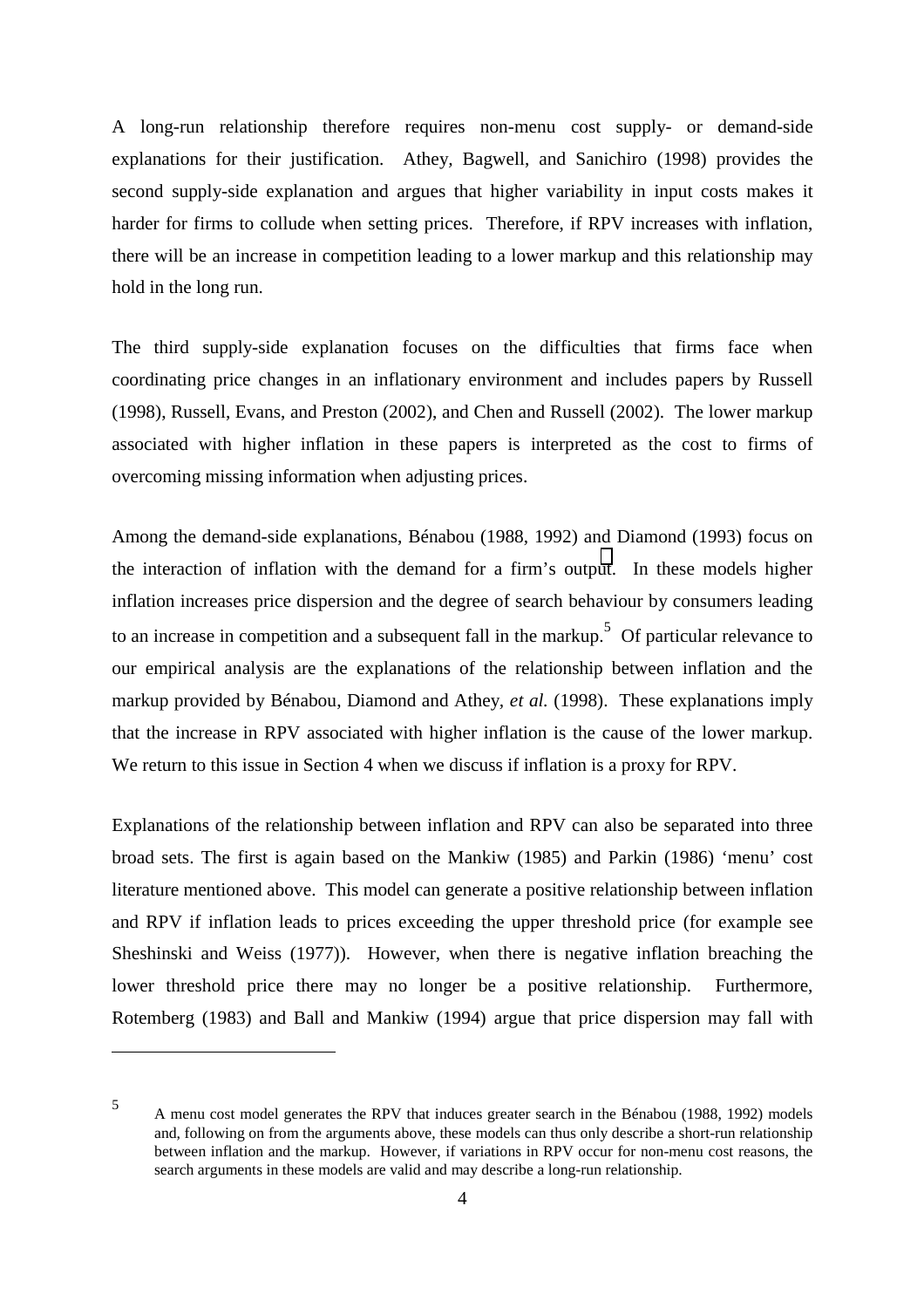<span id="page-8-0"></span>inflation if firms try to avoid the menu costs of continual adjustment or the costs of losing market share. Using arguments similar to those presented above, these menu-cost based models cannot explain a long-run relationship between inflation and RPV.

The second set of explanations is based on the 'islands model' of Lucas (1973). Hercowitz (1981), Lach and Tsiddon (1992) and Debelle and Lamont (1997) argue that higher inflation causes an increase in misperceptions that lead in turn to higher RPV. Reinsdorf (1994) is in the minority but argues the opposite by suggesting that unanticipated inflation increases the uncertainty among buyers in Lucas's model. The issue for buyers is whether they have been offered a price by a high-priced seller, or an average-priced seller in circumstances where the price has risen in line with inflation. Consequently, the reservation price of buyers will be too low relative to the 'true' reservation price and the increased search will decrease RPV.

The final set of explanations suggest that the relationship is simply an artefact of the aggregation of the data or the time period examined. Fischer (1981), Hartman (1991) and Driffill, Mizon, and Ulph (1990) argue that shocks to food and energy prices in the 1970s simultaneously increased inflation and measures of RPV and thereby created or overstated the positive relationship between inflation and RPV even though there was no underlying economic reason for the relationship. We return to this issue in Section 3.2.

# **3. ESTIMATING THE LONG-RUN RELATIONSHIPS**

In this section we estimate the long-run or cointegrating relationships between inflation, the markup and relative price variability using standard I(1) techniques developed by Johansen (1988, 1995). These long-run relationships can be motivated by the non-menu cost literature discussed above.

### *3.1 The Long-Run Relationships*

The first long-run relationship follows from Banerjee*, et al.* (2001) which can be written as:

$$
mu = q - \lambda \Delta p \tag{1}
$$

where *mu* is the estimated markup of price on unit costs 'net' of the costs of inflation, *q*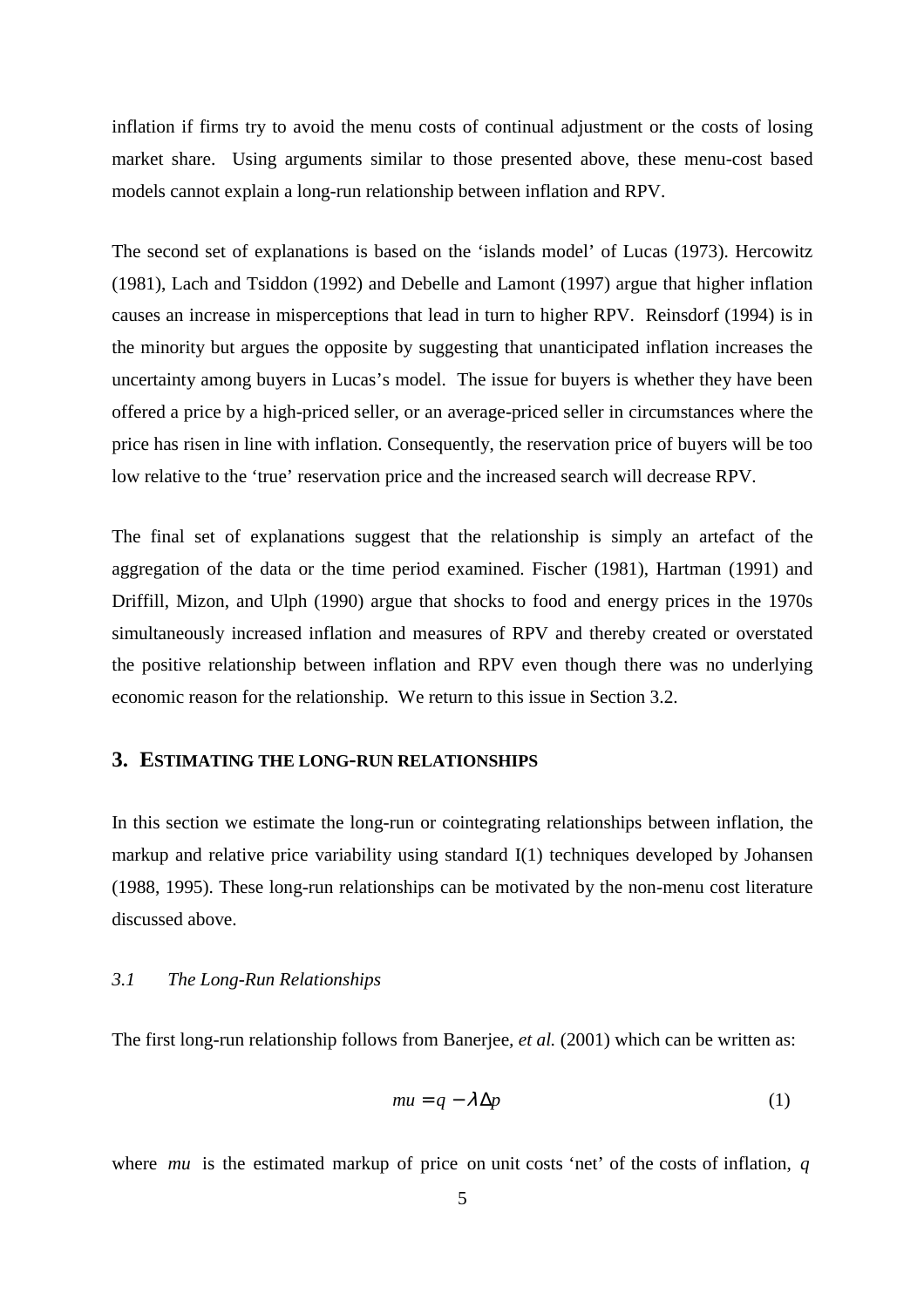is the 'gross' markup, and  $\lambda$  is a positive parameter and termed the 'inflation cost' coefficient.<sup>6</sup> Lower case variables are measured in natural logarithms and  $\Delta$  represents the change in the variable. The markup, *mu* , for *k* inputs of the production process is defined as:

$$
mu \equiv p - \sum_{i=1}^{k} \psi_i c_i \tag{2}
$$

where the  $c_i$ 's are the logarithms of the costs of production and  $\sum_{i=1}^{k} \psi_i = 1$ . If the latter 1 = *i* condition is satisfied then the relationship between prices and costs can be termed the markup on unit costs.<sup>7</sup> The condition  $\sum_{i=1}^{k} w_i = 1$  $\sum_{i=1}^n \psi_i =$ = *k i*  $\psi_i = 1$  imposes linear homogeneity and implies that, *ceteris paribus*, a change in unit costs will be fully reflected in the price level in the long-run leaving the markup unchanged. In our case, *ceteris paribus* includes no change in the rate of inflation. In a 'standard' macroeconomic model  $\lambda = 0$  and inflation has no effect on the markup in the long-run. In the general model estimated here,  $\lambda > 0$  and the markup, net of the cost of inflation, is lower with higher inflation and *vice versa* in the long-run.

Before we turn to the empirical analysis we need to consider an issue relating to definitions. In the empirical analysis we use two measures of prices. The first measure of prices is the private consumption implicit price deflator,  $p_c$ , and the definition of the markup in this case is straightforward.<sup>8</sup> The inputs in the production process are capital, labour and imports and

<sup>6</sup> Banerjee*, et al.* (2001) and Banerjee and Russell (2001b) show that (1) can be interpreted as a particular I(1) reduction of the polynomially cointegrating relationship of an I(2) system. In this case the levels of prices and costs are  $I(2)$  and they cointegrate to the markup which is  $I(1)$ . The markup in turn polynomially cointegrates with inflation.

<sup>7</sup> The standard literature focuses on the relationship between inflation and the markup on marginal costs. If the short-run perturbations of marginal costs around some long-run level of costs are due to the business cycle and are, therefore, stationary then the use of the markup on unit costs is valid when estimating the long-run relationship between inflation and the markup.

<sup>8</sup> Richards and Stevens (1987), Franz and Gordon (1993), Cockerell and Russell (1995) and de Brouwer and Ericsson (1998) define the markup in a similar fashion in their empirical markup models of inflation.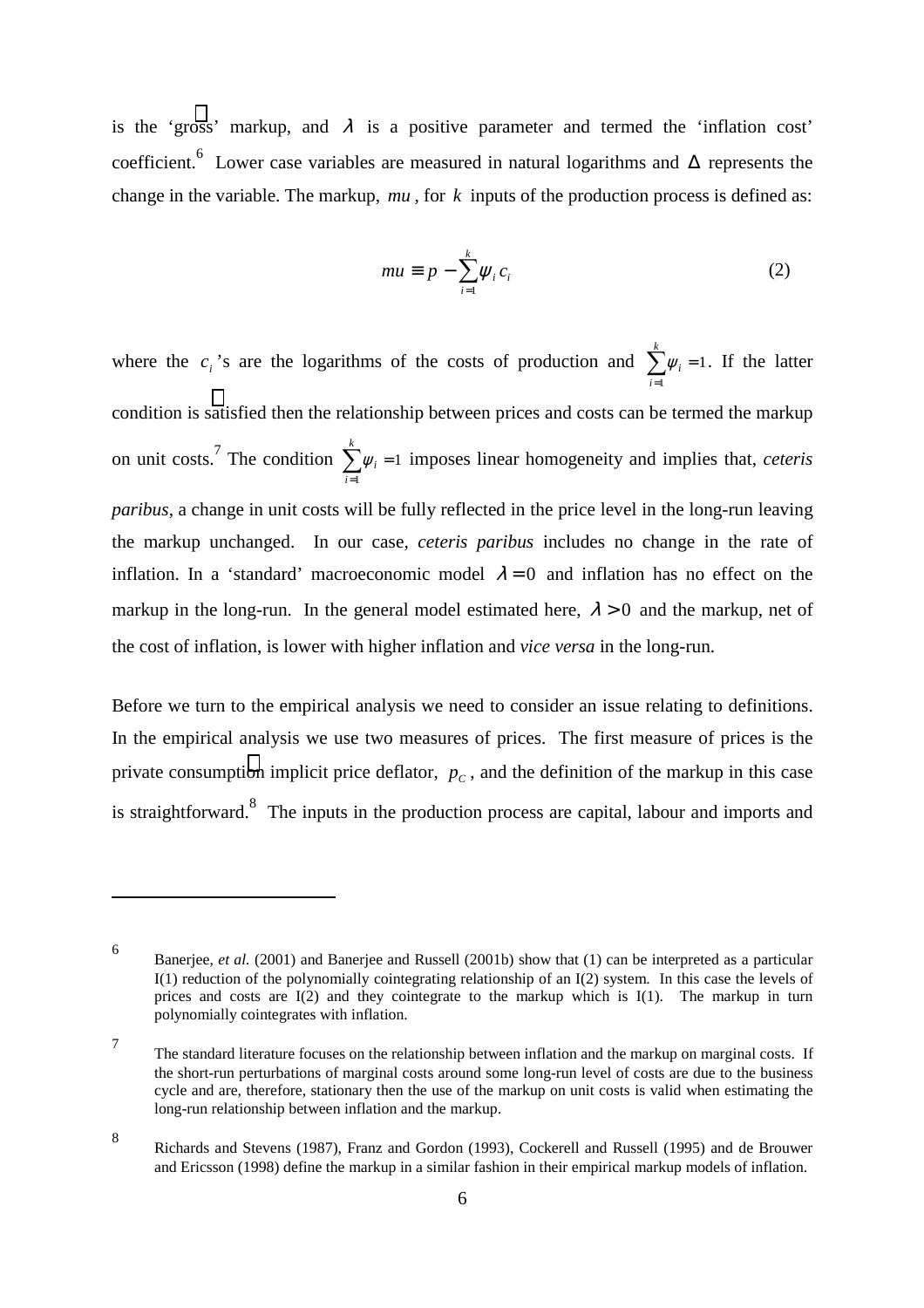the relevant markup is price on the unit costs of labour and imports. Using (2), the long-run markup equation (1) with linear homogeneity imposed can then be written:

$$
mu_1 = mu_L + \rho \, r e r_M = q - \lambda \Delta p \tag{3}
$$

where  $mu_L = p_c - ulc$ , the 'real exchange rate'  $rer_M = p_c - pm$  and  $ulc$  and pm are unit labour and unit import costs respectively. In terms of (2) the estimated markup from (3) is then:

$$
mu_1 = p_C - \frac{1}{1+\rho}ulc - \left(1 - \frac{1}{1+\rho}\right)pm
$$
 (4)

The second measure of prices used in the empirical analysis is based on the gross domestic product (GDP) implicit price deflator,  $p_{GDP}$ , and the estimated markup can be interpreted as that of the price of non-traded GDP on unit labour costs. If we estimate (3) using the GDP price deflator, the 'real exchange rate' is defined now as  $rer_x = p_{GDP} - px$  where px is the exports implicit price deflator and the markup defined as:<sup>9</sup>

$$
mu_2 = [p_{GDP} - \delta px] - (1 - \delta)ulc \tag{5}
$$

where  $\delta = \left| 1 - \frac{1}{1 + \epsilon} \right|$ - $\backslash$  $\overline{\phantom{a}}$ l ſ  $\delta = \left(1 - \frac{1}{1+\rho}\right)$ 1  $1 - \frac{1}{1}$ .

 $\overline{a}$ 

We can interpret  $mu_2$  as the markup of the price of non-traded GDP on unit labour costs in the following way. The GDP deflator may be defined as the weighted average of the implicit price deflators for exports and domestically consumed GDP , such that:

$$
p_{GDP} \equiv \omega px + (1 - \omega)p_D \tag{6}
$$

<sup>9</sup> The terms  $rer_M$  and  $rer_X$  may be referred to as the 'real exchange rate' due to their similarity to the relative price of traded and non-traded goods used by Swan (1963) as a measure of the real exchange rate.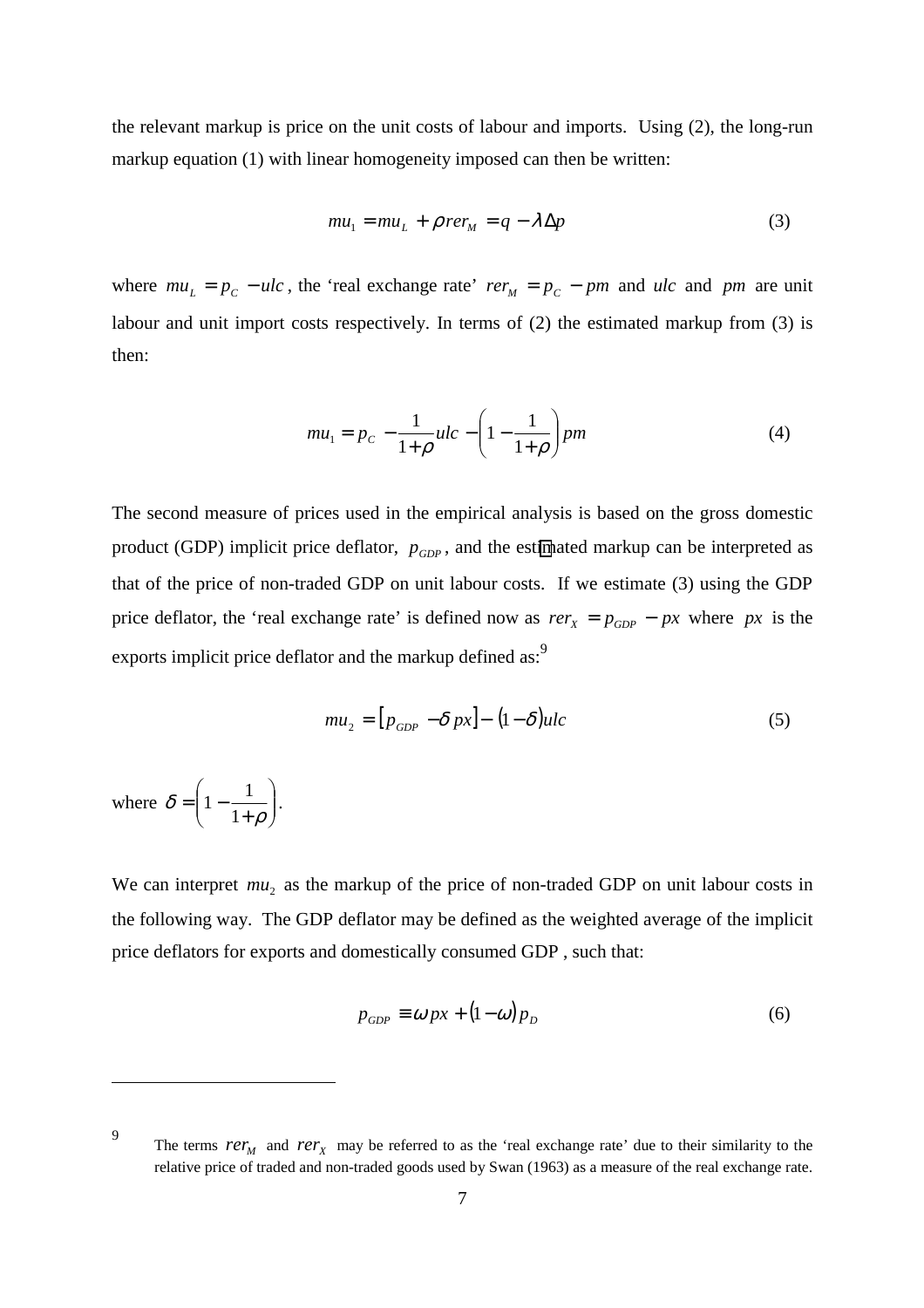where  $p<sub>D</sub>$  is the domestically consumed GDP implicit price deflator and  $\omega$  is the share of exports in GDP. Substituting for the GDP deflator in (5) using (6) provides the following expression:

$$
mu_2 = [(1 - \omega)p_D - (\delta - \omega)p_x] - (1 - \delta)ulc
$$
\n(7)

If the impact of export prices on the GDP deflator is confined only to the direct impact of exports in the price index then the estimate of  $\delta$  will equal the share of exports in GDP,  $\omega$ , and the estimated markup,  $mu_2$ , collapses to  $p_p - ulc$ . That is, the estimated markup is of the price of domestically consumed GDP on unit labour costs and will not be affected in the long run by changes in *rer<sub>x</sub>*. However, if export prices have indirect effects on the price of domestically consumed GDP then  $\delta > \omega$  and *rer*<sub>x</sub> will have an impact upon the markup  $p_p - ulc$  in the long-run.<sup>10</sup> In this case, if we denote by 'non-traded GDP' that part of GDP not subject to the direct and indirect effects of changes in export prices then the estimated markup,  $mu_2$ , represents the markup of the price of non-traded GDP on unit labour costs.

The second long-run relationship is between inflation and RPV and written:

$$
RPV = \zeta_0 + \zeta_1 \Delta p \tag{8}
$$

where *RPV* is relative price variabiltiy and  $\zeta_0$  and  $\zeta_1$  are positive parameters.

Following Parks (1978), Blejer and Leiderman (1980), Cukierman and Leiderman (1984), Parsley (1996), and Fielding and Mizen (2001) we calculate relative price variability as

<sup>10</sup> Indirect effects of higher export prices on the price of domestically consumed GDP may operate through 'supply' and 'demand' channels. The 'supply' effect is due to domestic producers diverting sales overseas reducing the supply of goods and services domestically leading to an increase in the markup of  $p_p - ulc$ . The 'demand' effect occurs if real export prices increase due to a depreciation of the exchange rate leading to a similar increase in real import prices and therefore to an increase in the price of domestically produced substitutes.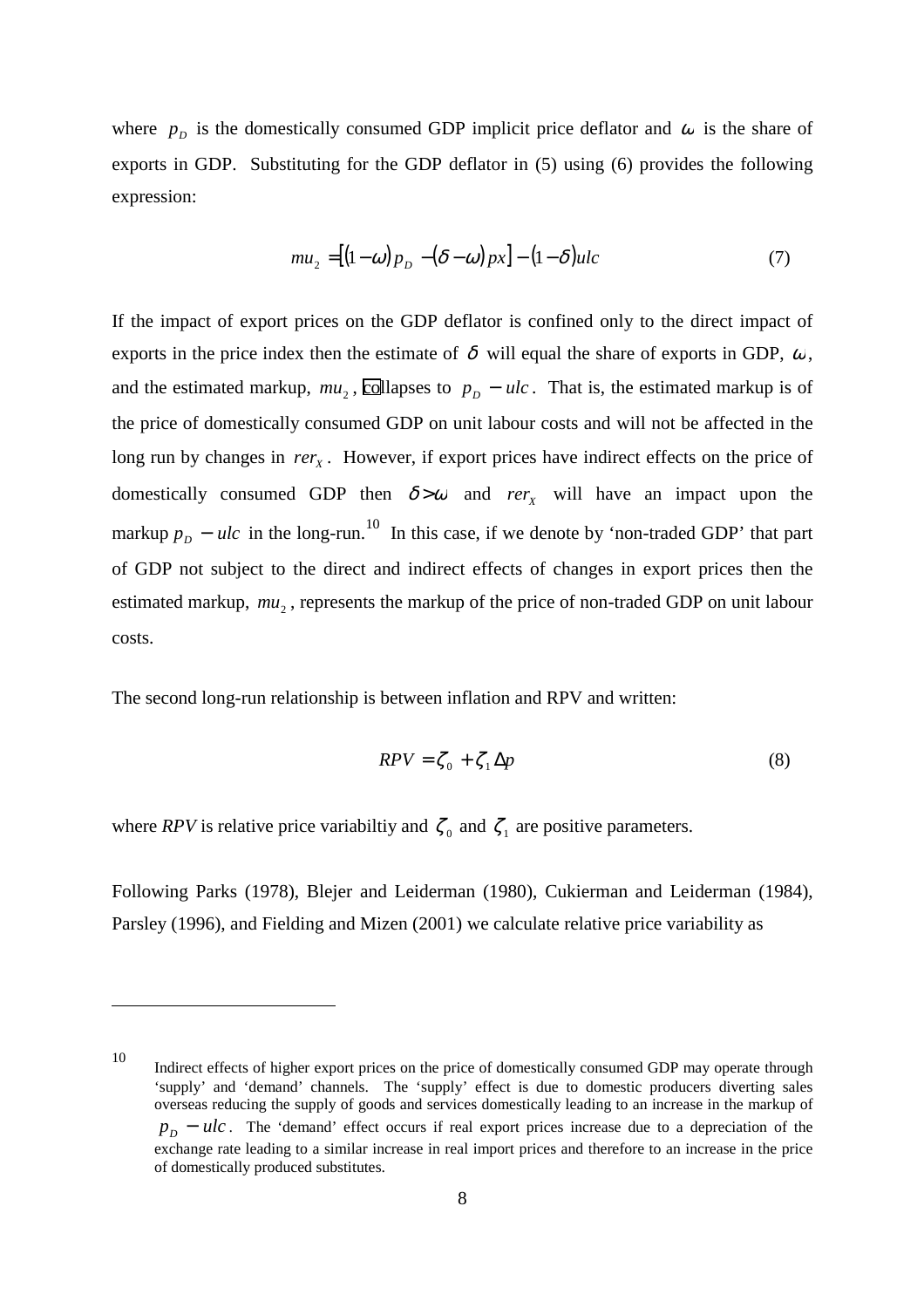$$
RPV = \left(\sum_{i=1}^{n} s_i \left(\Delta p_i - \Delta p_T\right)^2\right)^{\frac{1}{2}}
$$
\n(9)

<span id="page-12-0"></span>where  $s_i$  is the share of each component index in the total index, and  $\Delta p_i$  is the rate of inflation of the individual component index and  $\Delta p_T$  is the rate of inflation of the total price index.11 *RPV*, therefore, is the weighted average of the component inflation rates relative to the aggregate measure of inflation. Quarterly measures of *RPV* are calculated using annualised rates of inflation.

Four alternative measures of RPV are set out in Table 1 of Fielding and Mizen (2001). While these measures all capture the variability of prices around the average, it is apparent that the overwhelming majority of studies use our measure of  $RPV<sup>12</sup>$  In addition, our chosen measure of RPV avoids the problem of trending relative prices in the component indexes due to different productivity growth rates between the sectors.

### *3.2 Data*

The model that we estimate is an I(1) system consisting of four core variables; namely the markup, the 'real exchange rate', inflation and RPV. Estimation of the system is conditioned on a predetermined variable representing the business cycle and a set of spike dummies to capture the sometimes erratic behaviour of the data particularly in the turbulent mid to late 1970s. A trend is included in the cointegrating space and tested out whenever necessary. The models are estimated using data at both the annual and quarterly frequencies for the United States and the United Kingdom. The broad sources and definitions of the data are reported in Table 1. The data appendix provides more detail.

The markup and inflation are derived from national accounts data. Except for the quarterly United States data, RPV is calculated using the component indices of the aggregate price

<sup>11</sup> The data appendix provides details of the how RPV is calculated for each data set.

<sup>12</sup> Hartman (1991), Mizon (1991), Ball and Mankiw (1994), Parsley (1996) and Fielding and Mizen (2001) have examined the inflation-RPV relationship using variants of our measure of RPV.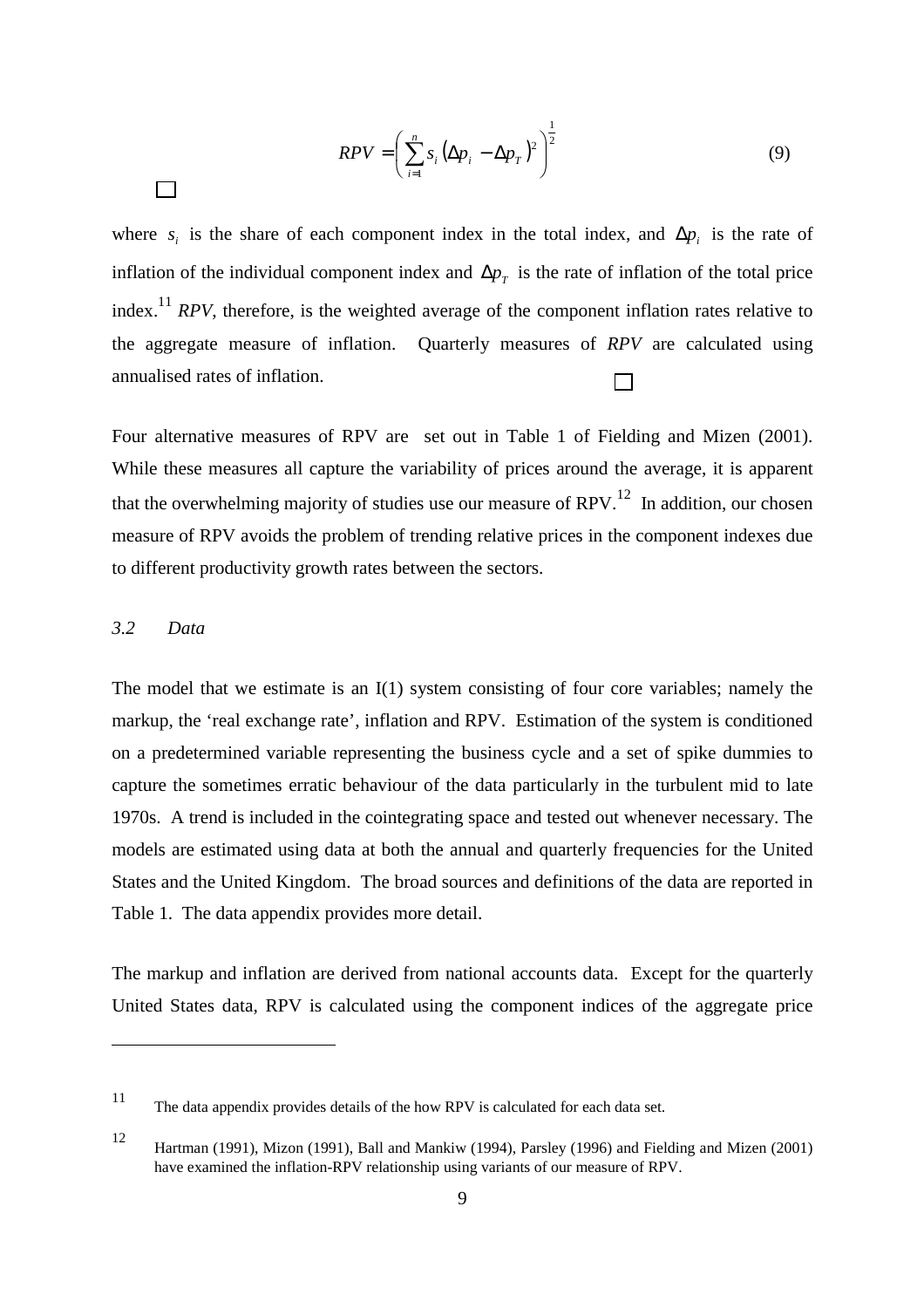index used for measuring inflation and the markup. The measures of RPV are therefore consistent with the measures of inflation and the markup. For the quarterly United States data, results obtained from using RPV calculated from the All Urban Consumer Price Index (CPI-U) and inflation calculated from the private consumption implicit price deflator or the consumer price index showed some instability and were not robust to changes in the lag structure of the system. Consequently, although there were numerous indicators that the results were consistent with those from the other data sets, the United States quarterly inflation and the markup are calculated using national accounts gross domestic product data and RPV is calculated using CPI-U data.<sup>13</sup>

| <b>United States</b>                                                                                                                                                  | Inflation and the Markup                                                                                                                                                                                                                     | RPV                                                          | Sample                         |  |  |  |  |
|-----------------------------------------------------------------------------------------------------------------------------------------------------------------------|----------------------------------------------------------------------------------------------------------------------------------------------------------------------------------------------------------------------------------------------|--------------------------------------------------------------|--------------------------------|--|--|--|--|
| BEA: Private gross domestic product implicit price<br>Annual<br>deflator at factor cost, exports implicit price deflator<br>and unit labour costs.                    |                                                                                                                                                                                                                                              | <b>BEA:</b> National accounts<br>industry data.              | 1948 to 1997                   |  |  |  |  |
| Quarterly<br>BEA: Gross domestic product at factor cost implicit<br>price deflator, exports implicit price deflator and unit<br>labour costs.                         |                                                                                                                                                                                                                                              | BLS: CPI-U data.                                             | March 1967<br>to June 2001     |  |  |  |  |
| <b>United Kingdom</b>                                                                                                                                                 |                                                                                                                                                                                                                                              |                                                              |                                |  |  |  |  |
| ONS: Gross domestic product implicit price deflator<br>Annual<br>at factor cost, exports implicit price deflator and unit<br>labour costs.                            |                                                                                                                                                                                                                                              | <b>ONS</b> : National accounts<br>industry data.             | 1948 to 1999                   |  |  |  |  |
| <b>Ouarterly</b>                                                                                                                                                      | ONS: Private final consumption implicit price<br>deflator at 'factor cost', imports of goods and<br>services implicit price deflator and unit labour costs.                                                                                  | <b>ONS</b> : Private final<br>household consumption<br>data. | March 1963<br>to March<br>2001 |  |  |  |  |
| Acronyms: BEA: United States Bureau of Economic Analysis. BLS: United States Bureau of Labor<br>(a)<br>Statistics. ONS: United Kingdom Office of National Statistics. |                                                                                                                                                                                                                                              |                                                              |                                |  |  |  |  |
| (b)                                                                                                                                                                   | Annual United States data is the same as that used in Banerjee and Russell (2001a) where further details<br>concerning the data can be found.                                                                                                |                                                              |                                |  |  |  |  |
| Unit labour costs derived from aggregate national accounts data as total labour compensation divided by<br>(c)<br>constant price gross domestic product.              |                                                                                                                                                                                                                                              |                                                              |                                |  |  |  |  |
| (d)                                                                                                                                                                   | Exports and imports prices are measured for goods and services.                                                                                                                                                                              |                                                              |                                |  |  |  |  |
| (e)                                                                                                                                                                   | The 'factor cost' adjustment of the quarterly United Kingdom consumption price index is $P_{FC} = P_{MP}/\tan x$<br>where $P_{FC}$ and $P_{MP}$ are prices at factor cost and market prices respectively, tax is $GDP_{MP}/GDP_{FC}$ , where |                                                              |                                |  |  |  |  |

### **Table 1: Sources and Broad Definitions of the Data**

'factor cost' adjustment is theoretically appealing, in practice it has little effect on the results.

 $GDP<sub>MP</sub>$  and  $GDP<sub>FC</sub>$  are gross domestic product at market prices and factor cost respectively. While the

 $\overline{a}$ 

<sup>13</sup> Banerjee and Russell (2001b) found similar instability in the United States estimates using the private consumption implicit price deflator and thought this was due to the aggregate unit labour cost data being a poor proxy for the unit labour costs associated with consumption expenditure.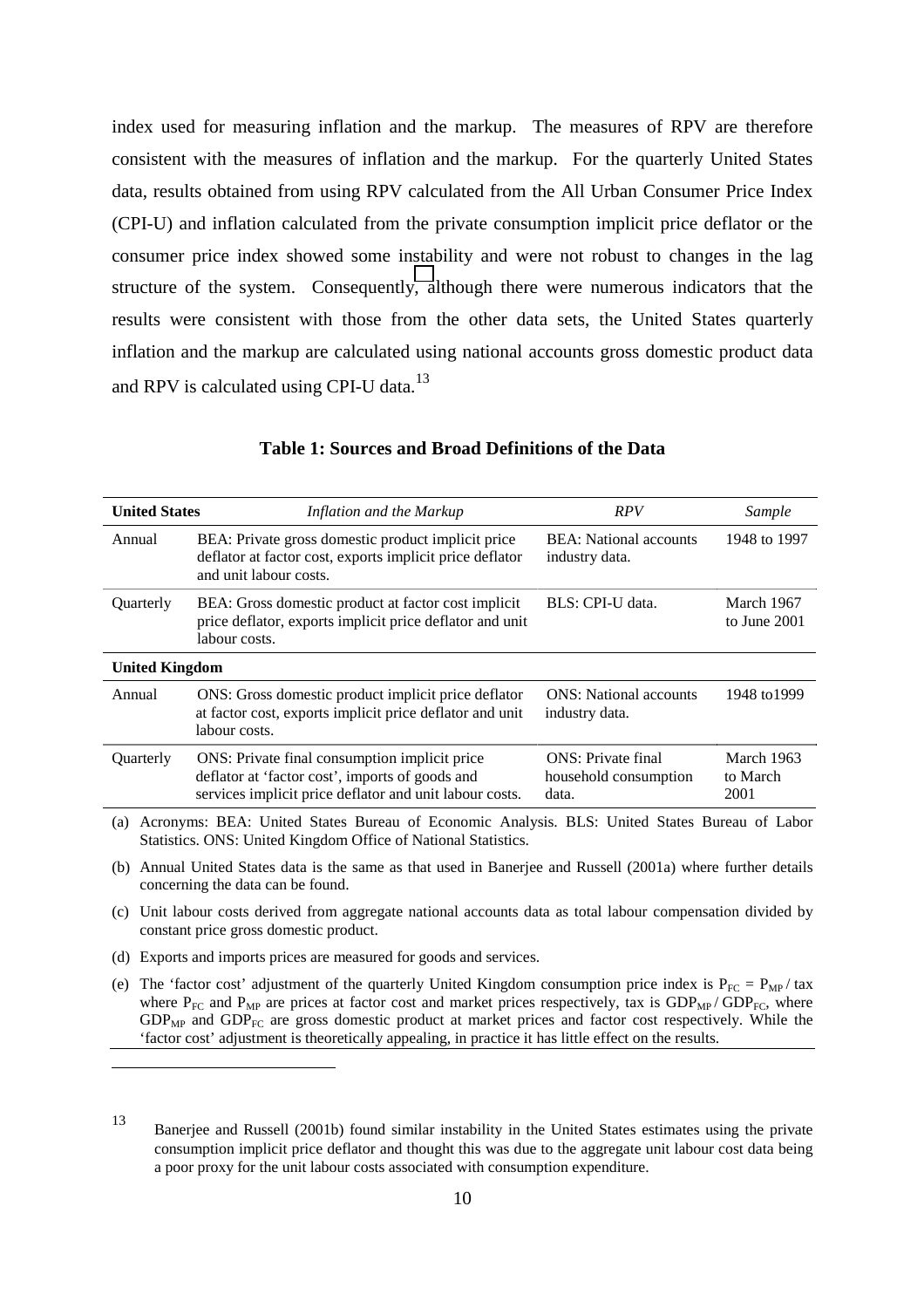The short-run impact of the business cycle on inflation, the markup and RPV is represented by the difference in the logarithm of the unemployment rate. The variable is stationary and avoids the 'errors in measurement' problem when using de-trended constant price gross domestic product in association with national accounts price data.<sup>14</sup>

Graph 1 shows the annual and quarterly measures of *RPV* and a number of descriptive statistics of the data are reported in Table 2. From the graphs and the table we observe that *RPV* is highly skewed and bounded at zero.<sup>15</sup> The explosive nature of the 'spikes' in the data often leads to non-normal and serially correlated system residuals. While the contemporaneous impact of these 'spikes' on the dependent variables can be accounted for by the introduction of dummy variables it is more difficult to account for their impact on the dynamic system.<sup>16</sup>

To address this problem we make an adjustment to our measurement of RPV. We reduce the skewness of the data by regressing *RPV* on a series of dummy variables that coincide with observations of more than 2.5 standard deviations from the mean of the series.<sup>17</sup> The adjustment leads to the 'de-spiked' RPV series being centered on zero. Graph 2 shows the despiked relative price variability variable, *RPVS*, used in the estimation. Measures of skewness and kurtosis of *RPVS* are also reported in Table 2.

<sup>14</sup> Measurement errors in national accounts data often have a simultaneous impact on the price and output series so as to offset each other. Consequently, estimates of the relationship between price and output data would be contaminated by the presence of common measurement errors. This contamination is not likely to be serious if the price series spans a small component of the output series. However, in our case the span of the price series and output series are the same or very similar.

<sup>15</sup> Similarly, Vining and Elwertowski (1976) and Mizon*, et al.* (1991) find that the assumption of normality is strongly rejected for RPV due to strong skewness and kurtosis.

<sup>16</sup> The initial system estimates based on *RPV* provide similar results to those we report below. However, the system diagnostics were at times poor and the estimates sometimes sensitive to changes in sample and lag length.

<sup>17</sup> For the quarterly United Kingdom data it was found that to reduce the skewness to 'manageable' levels in terms of the system diagnostics, dummy variables were necessary for observations greater than 2 standard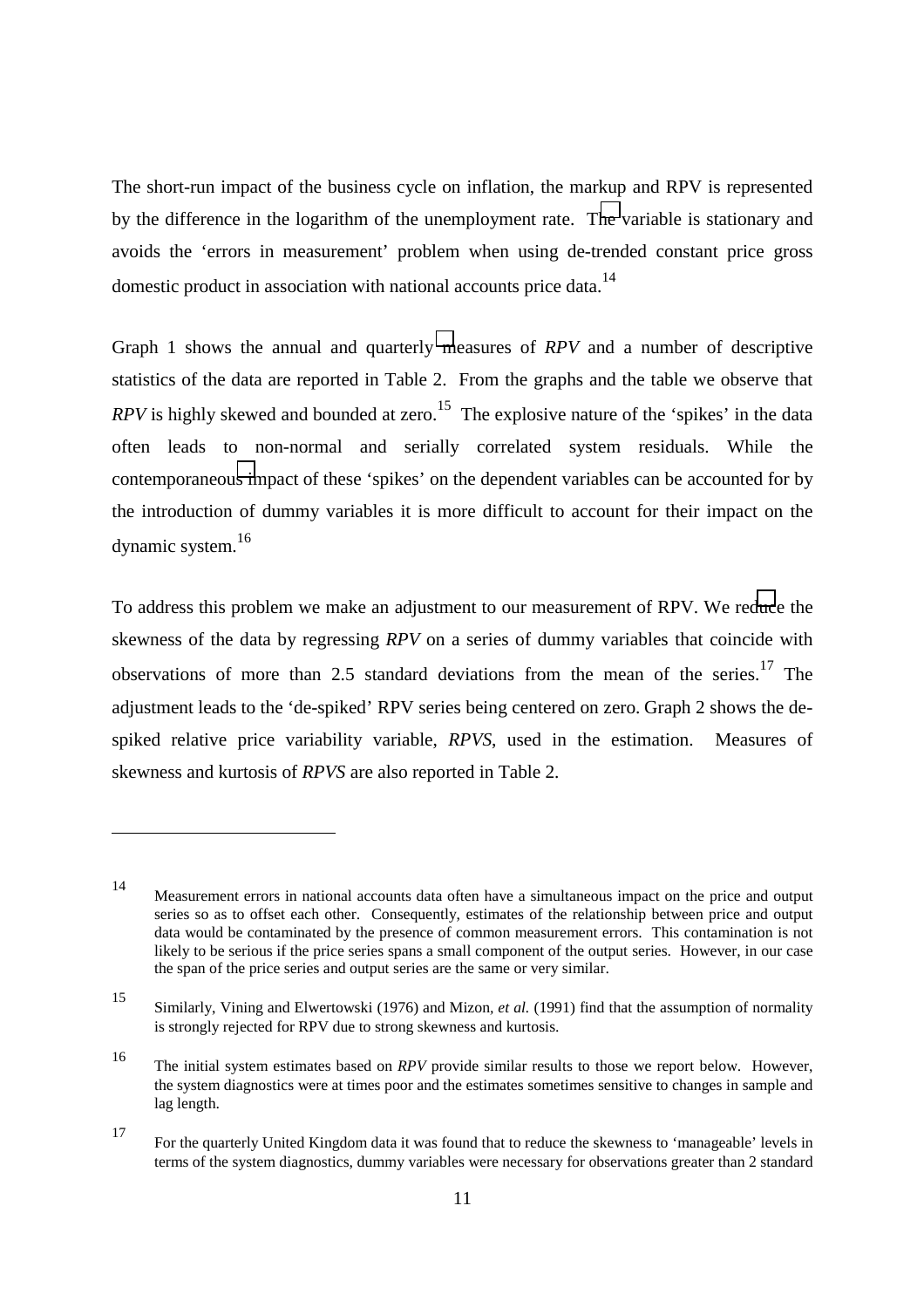|                                      | Mean | Variance | <b>Skewness</b> | Kurtosis          |
|--------------------------------------|------|----------|-----------------|-------------------|
| <b>US</b> Annual                     | 3.51 | 3.63     | 1.73<br>[0.00]  | 3.54<br>[0.00]    |
| De-spiked                            | 0.00 | 1.95     | 1.07<br>[0.00]  | 1.35<br>[0.07]    |
| UK Annual                            | 3.69 | 5.45     | 1.75<br>[0.00]  | 3.83<br>[0.00]    |
| De-spiked                            | 0.00 | 2.87     | 0.90<br>[0.01]  | 0.46<br>[0.54]    |
| <b>US</b> Quarterly                  | 3.21 | 1.90     | 1.17<br>[0.00]  | 1.64<br>[0.00]    |
| De-spiked and<br>seasonally adjusted | 0.00 | 1.13     | 0.68<br>[0.00]  | 0.81<br>[0.06]    |
| UK Quarterly                         | 6.73 | 6.32     | 0.88<br>[0.00]  | 0.64<br>[0.11]    |
| De-spiked and<br>seasonally adjusted | 0.00 | 3.79     | 0.47<br>[0.02]  | $-0.04$<br>[0.93] |

### **Table 2: Descriptive Statistics of** *RPV* **and** *RPVS*

Note: Reported in square brackets [ ] are probability values of the test that skewness and kurtosis are zero.

The dummies coincide with periods of high inflation and, therefore, removing these observations is likely to make it more difficult to find a positive relationship between inflation and *RPV.* After removing the spikes we continue to find that the results below are consistent with the general view in the literature of a positive relationship between inflation and RPV. Furthermore, removing the spikes to our measure of RPV helps us avoid the criticism of earlier empirical work made by Fischer (1981), Hartman (1991) and Driffill*, et al.* (1990) that simultaneous shocks to inflation and RPV lead to an over-estimate of the positive relationship between RPV and inflation.

Prior to estimation of the model the integration properties of the data were investigated using PT and DF-GLS univariate unit root tests from Elliot, Rothenberg and Stock (1996).<sup>18</sup> We find that inflation, the markup, the 'real exchange rate' and RPVS variables may be

deviations from the mean. The quarterly measures of *RPV* were seasonally adjusted using four quarter centred seasonal dummies simultaneously with the 'de-spiking' process.

<sup>18</sup> These results are available on request from the authors.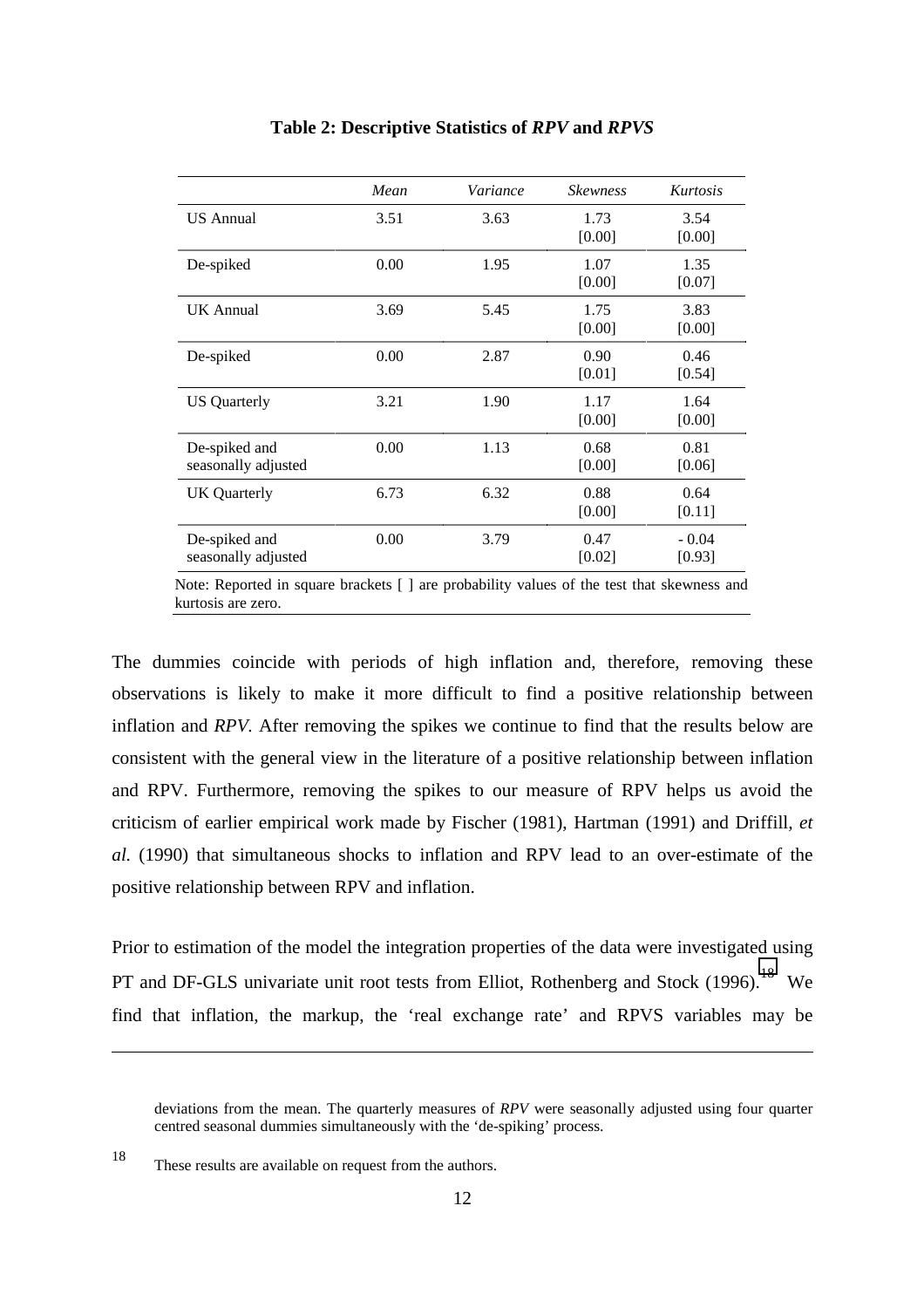characterised as I(1). These findings are supported by the systems analysis that follows. Finally, the logarithm of the unemployment rate is I(1).



# **Graph 1**

13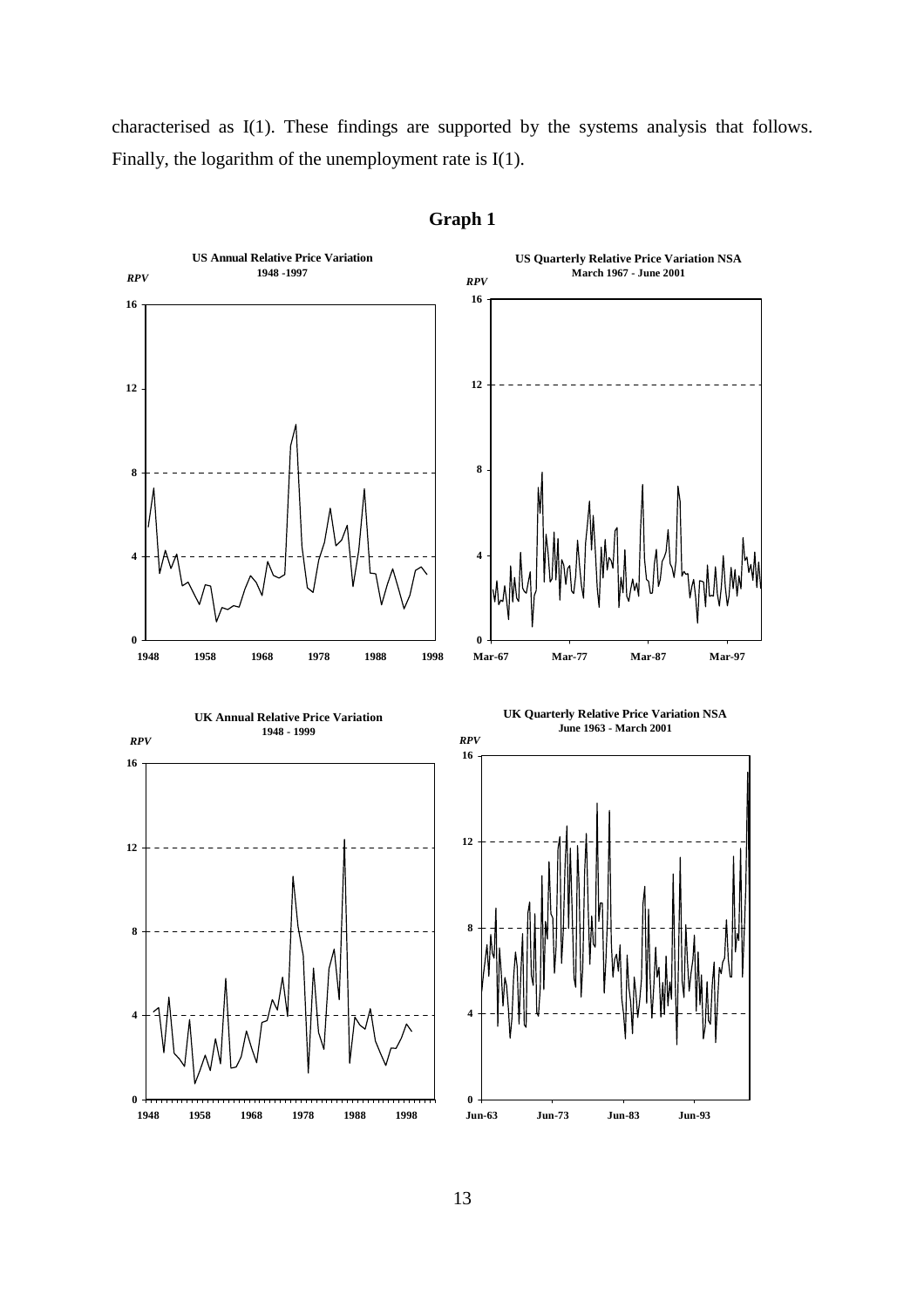**Graph 2**

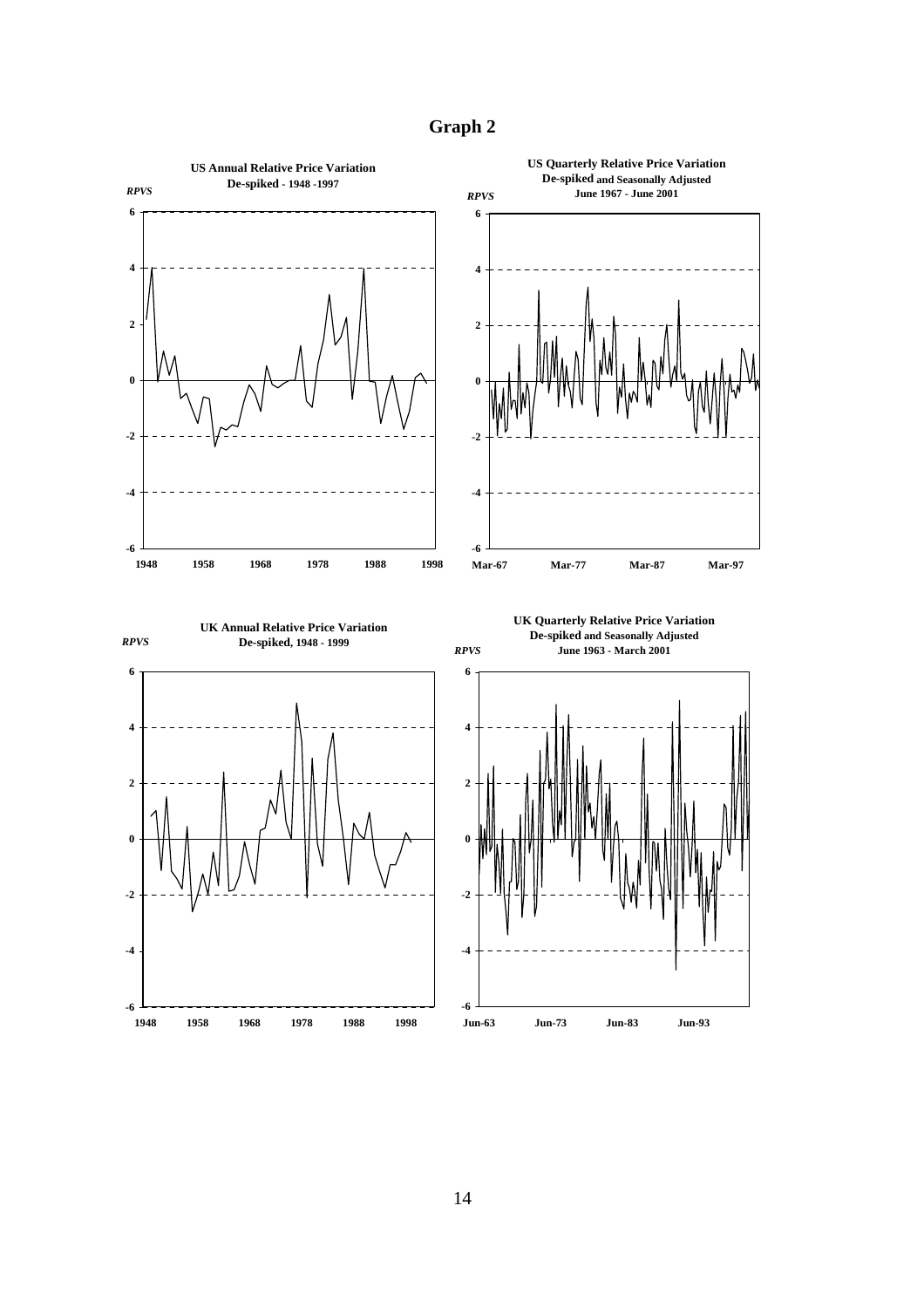# <span id="page-18-0"></span>**4. EMPIRICAL RESULTS**

 $\overline{a}$ 

We turn first to determining the number of cointegrating vectors. Table 3 establishes the existence of two cointegrating vectors in each system. In all cases we can reject the null that there is at least one cointegrating relationship between the variables, but we cannot reject the null that there are at least two (the value of the test statistic can be compared to the critical value in brackets beneath). Further evidence of two cointegrating vectors are provided by the roots in modulus of the companion matrix and the stationarity of both cointegrating vectors.<sup>19</sup> We proceed with the hypothesis that there are two cointegrating vectors.

The last column of Tables 4a to 4d provide the two cointegrating vectors for each of the four data sets with the first cointegrating vector normalised on the markup on unit labour costs and the second vector normalised on inflation. The choice of normalisation does not imply that causation runs to the variable whose coefficient is normalised on unity since we could normalise on any of the variables in the cointegrating vector. The first four columns in each table give the adjustment coefficients of each of the two cointegrating vectors for each equation. The diagnostic tests reported in Tables 4a to 4d accept the null of no serial correlation and normality of the residuals in all cases.

The common feature of the four estimated inflation-markup relationships is a negative and significant relationship between the markup and inflation with a small positive trend being present in the cointegrating space in some cases. In the second relationship we find that in all cases there is a positive and significant relationship between inflation and RPVS. This result is obtained even though the outliers have been removed from the RPV series. In some cases there is also a trend in the cointegrating relation, which is very small but significant. These findings confirm the most commonly reported results in the empirical literature cited above since they deliver the expected signs of the coefficients in all cases.

<sup>19</sup> The roots in modulus of the companion matrix are consistent with the maintained hypothesis of two cointegrating vectors in a four variable system where we expect the first two roots to be unity and the remaining roots bounded away from unity. Both cointegrating vectors in each case visually appear stationary and this can be verified by univariate unit root tests.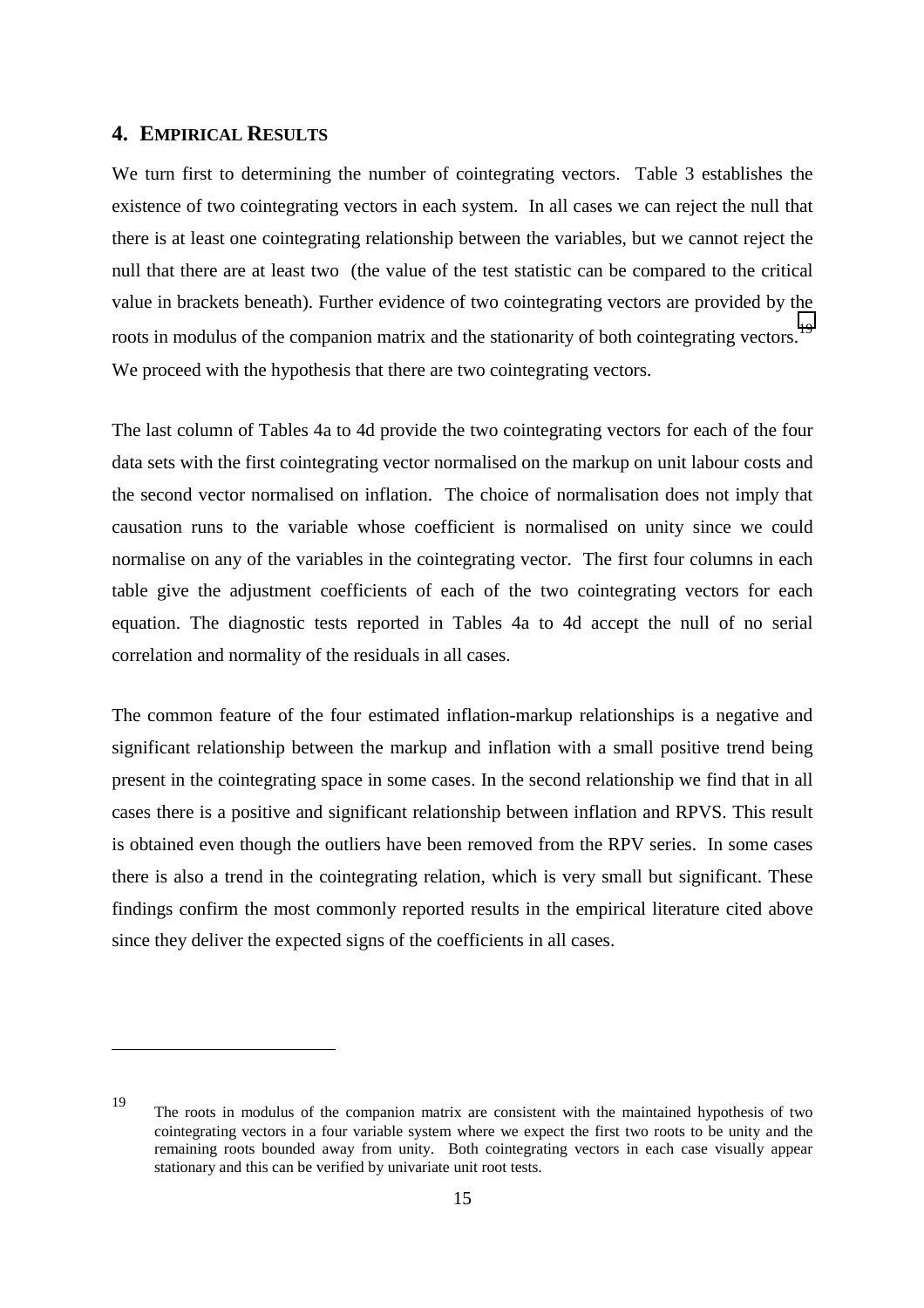| <b>UNITED STATES</b> |             |                     |              |             |                    |  |
|----------------------|-------------|---------------------|--------------|-------------|--------------------|--|
|                      | Annual      |                     |              | Quarterly   |                    |  |
| $H_0$ : $r=$         | Eigenvalues | Q(r)                | $H_0$ : $r=$ | Eigenvalues | Q(r)               |  |
| $\boldsymbol{0}$     | 0.7750      | 121.65<br>${58.96}$ | $\theta$     | 0.2945      | 85.93<br>${58.96}$ |  |
| 1                    | 0.5530      | 50.05<br>${39.08}$  | 1            | 0.1737      | 39.53<br>${39.08}$ |  |
| 2                    | 0.1485      | 11.41<br>${22.95}$  | 2            | 0.0727      | 14.15<br>${22.95}$ |  |
| 3                    | 0.0741      | 3.69<br>${10.56}$   | 3            | 0.0304      | 4.11<br>${10.56}$  |  |

# **Table 3: Testing for the Number of Cointegrating Vectors** *Estimated Values of Q(r)*

### *UNITED KINGDOM*

| Annual           |             |                    |  |                  | Quarterly   |                    |
|------------------|-------------|--------------------|--|------------------|-------------|--------------------|
| $H_0$ : $r =$    | Eigenvalues | Q(r)               |  | $H_0$ : $r=$     | Eigenvalues | Q(r)               |
| $\boldsymbol{0}$ | 0.5247      | 77.80<br>${58.96}$ |  | $\boldsymbol{0}$ | 0.2292      | 72.07<br>${43.84}$ |
| 1                | 0.4234      | 41.35<br>${39.08}$ |  | 1                | 0.1755      | 33.54<br>${26.70}$ |
| 2                | 0.2532      | 14.37<br>${22.95}$ |  | 2                | 0.0321      | 4.98<br>${13.31}$  |
| 3                | 0.0013      | 0.06<br>${10.56}$  |  | 3                | 0.0010      | 0.15<br>${2.71}$   |

Notes: Reported are the test statistics of the parsimonious models reported in Table 4. *Q(r*) is the likelihood ratio statistic for determining the number of cointegrating vectors, *r*, in the I(1) analysis. 90 percent critical values shown in curly brackets { } are from Tables 15.3 and 15.4 of Johansen (1995).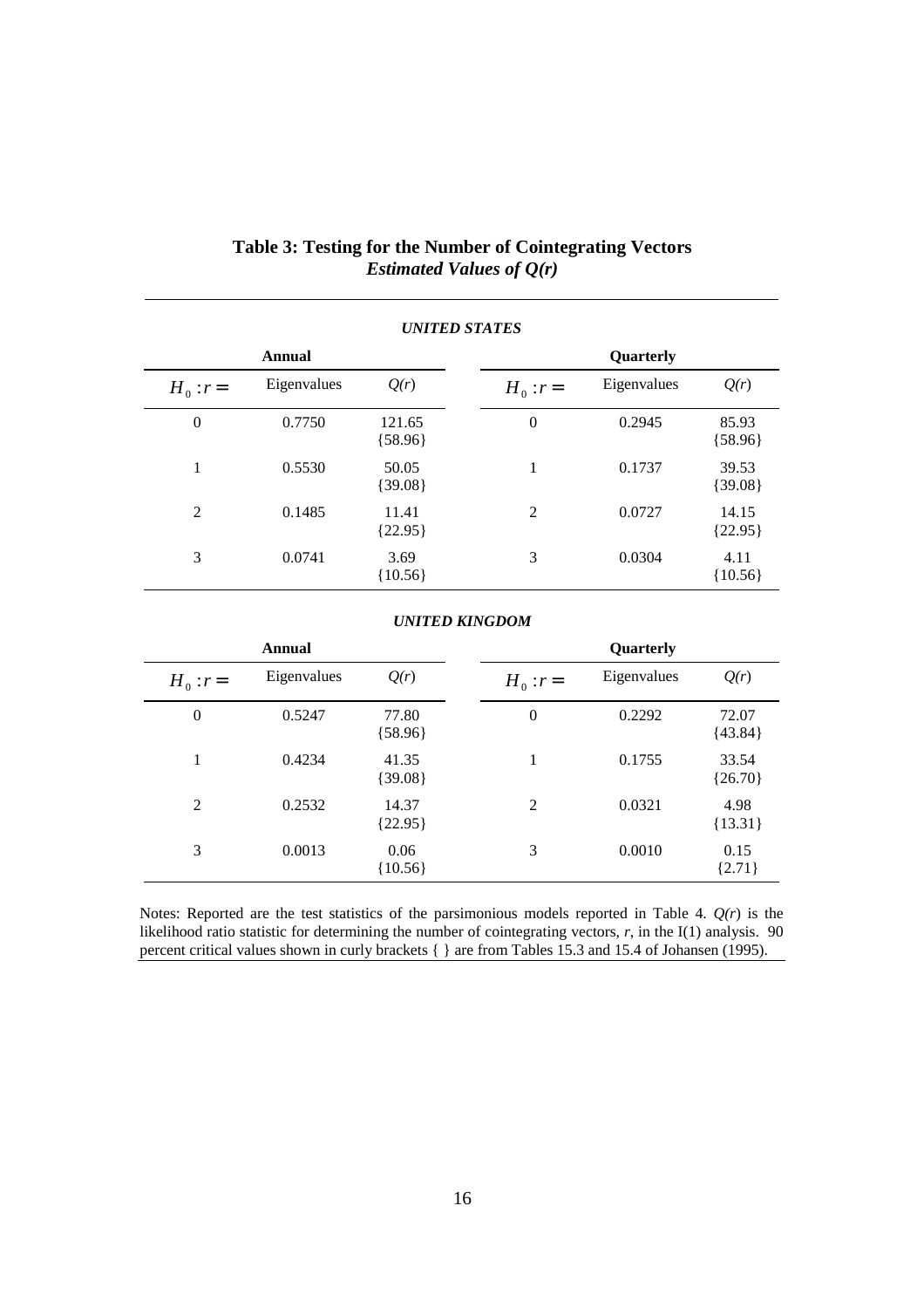|                             | UNITED STATES ANNUAL<br>1950 to 1997 |                                                 |                                       |                                             |                                                                                                     |  |  |  |
|-----------------------------|--------------------------------------|-------------------------------------------------|---------------------------------------|---------------------------------------------|-----------------------------------------------------------------------------------------------------|--|--|--|
|                             | Markup<br>Equation<br>$\Delta mu$    | 'RER'<br>Equation<br>$\Delta r$ er <sub>x</sub> | Inflation<br>Equation<br>$\Delta^2 p$ | <b>RPVS</b><br>Equation<br>$\triangle$ RPVS | Cointegrating Vector                                                                                |  |  |  |
|                             | $-0.240$<br>$(-4.0)$                 | $-0.097$<br>$(-1.0)$                            | $-0.454$<br>$(-8.1)$                  | 1.641<br>(0.4)                              | $mu + 0.319$ rer + $1.483\Delta p - 0.00192T$<br>${0.188}$<br>${0.00032}$<br>${0.063}$<br>${0.171}$ |  |  |  |
| $\mathcal{D}_{\mathcal{L}}$ | $-0.002$<br>$(-0.1)$                 | $-0.066$<br>$(-1.2)$                            | $-0.039$<br>$(-1.3)$                  | 21.167<br>(9.4)                             | $\Delta p_t = 0.037 RPVS_t$<br>${0.195}$                                                            |  |  |  |

**Table 4a: Cointegrating Vectors and Adjustment Coefficients**

#### *Core and pre-determined variables*

One lag of the core variables: the markup on unit labour costs, the 'real exchange rate', inflation, RPVS and trend. Predetermined variables: dummies for 1951, 1973, 1974, 1983 and 1986 and the contemporaneous change in the logarithm of the unemployment rate. Number of observations, 48.

*Implicit relationships*

Implicit long-run markup-inflation relationship:  $mu_2 + 1.124\Delta p$  where the implicit markup is  $mu_2 = [p - 0.242 \, px] - 0.758 \, uc.$ 

*Tests for serial correlation*

| LM(1)                              | $\chi^2(16) = 10.76$ , p - value = 0.82 |
|------------------------------------|-----------------------------------------|
| LM(4)                              | $\chi^2(16) = 11.50$ , $p-value = 0.78$ |
| Test for normality                 |                                         |
| Doornik-Hansen test for normality: | $\chi^2(8) = 11.29$ , p - value = 0.19  |
|                                    |                                         |

*Likelihood ratio test of cointegrating vector restrictions*

Estimated coefficients are zero for RPVS in cointegrating vector 1 and for the markup, 'real exchange rate' and trend in cointegrating vector 2 accepted  $\chi^2(2) = 1.61$ ,  $p - value = 0.45$ .

#### **NOTES**

Reported in ( ) are t-statistics and in { } are standard errors of the estimate. Normalised cointegrating vectors reported after imposing 2 vectors on the cointegration space.

The annual estimation began with two lags of the core variables, the contemporaneous and first lag of the unemployment variable and a trend in the cointegrating space. The quarterly estimation began in a similar fashion except with four lags of the core variables and four lags of the unemployment variable. The parsimonious form of the model was sought with the trend variable and the longest lags of the core variables and the unemployment variable eliminated if insignificant. Spike dummies were introduced for periods with residuals greater than 3 standard errors from zero.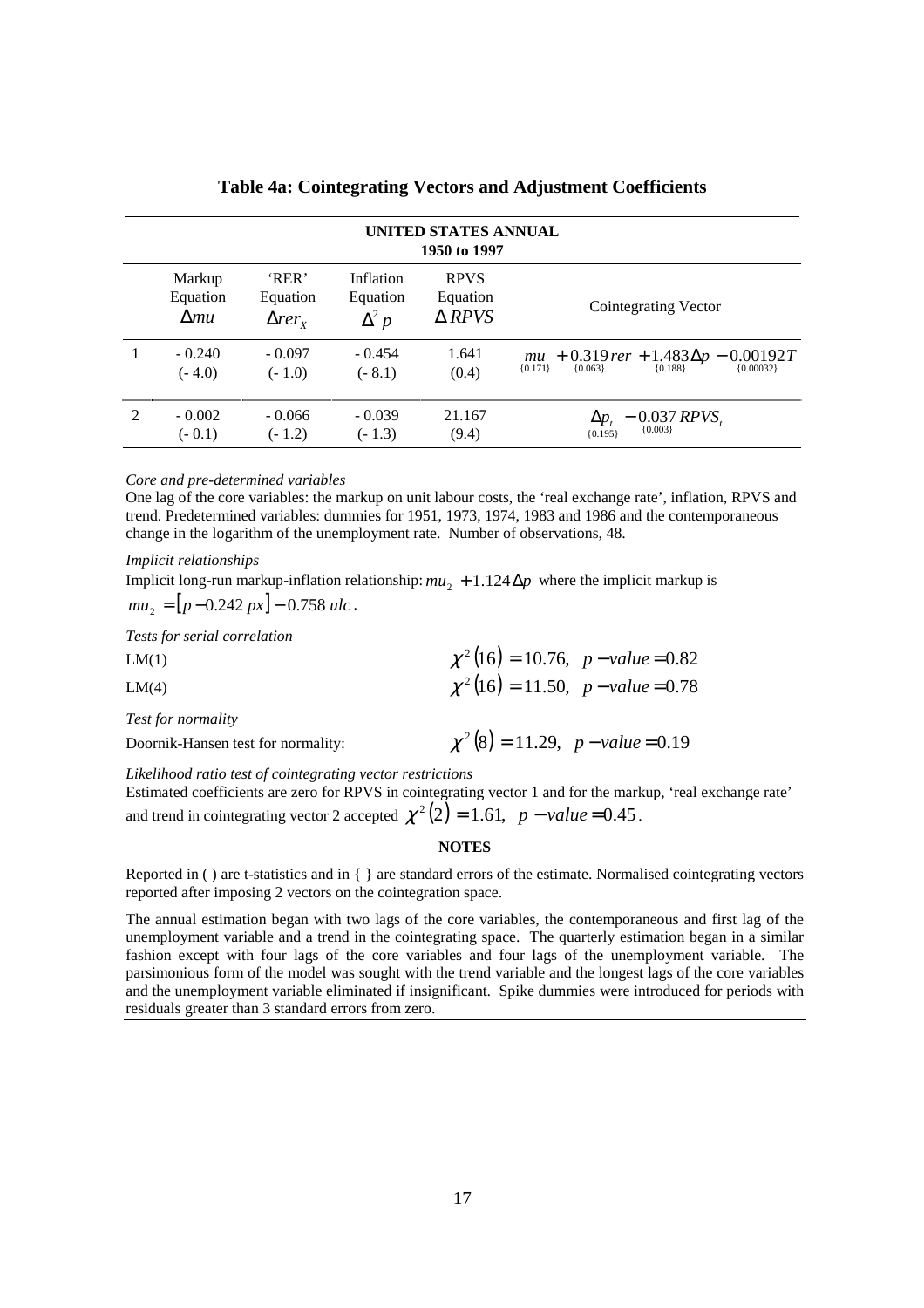|                                                                                                                                                                                                      | UNITED STATES QUARTERLY<br><b>June 1968 to June 2001</b> |                      |                      |                      |                                                                                  |  |  |  |
|------------------------------------------------------------------------------------------------------------------------------------------------------------------------------------------------------|----------------------------------------------------------|----------------------|----------------------|----------------------|----------------------------------------------------------------------------------|--|--|--|
| <b>RPVS</b><br>'RER'<br>Markup<br>Inflation<br>Equation<br>Equation<br>Equation<br>Equation<br>Cointegrating Vector<br>$\triangle$ RPVS<br>$\Delta^2 p$<br>$\Delta mu$<br>$\Delta r$ er <sub>x</sub> |                                                          |                      |                      |                      |                                                                                  |  |  |  |
|                                                                                                                                                                                                      | $-0.123$<br>$(-4.3)$                                     | $-0.084$<br>$(-2.1)$ | $-0.032$<br>$(-2.1)$ | $-1.507$<br>$(-0.3)$ | $m u$ + 0.272 rer + 6.169 $\Delta p$ – 0.00082 T<br>${0.368}$                    |  |  |  |
| $\mathfrak{D}$                                                                                                                                                                                       | 0.185<br>(1.8)                                           | 0.344<br>(2.3)       | $-0.134$<br>$(-2.4)$ | 109.514<br>(6.2)     | $-0.007$ RPVS $-0.00011T$<br>$\Delta p$<br>${0.001}$<br>${0.00002}$<br>${0.163}$ |  |  |  |

### **Table 4b: Cointegrating Vectors and Adjustment Coefficients**

#### *Core and pre-determined variables*

Three lags of the core variables: the markup on unit labour costs, the 'real exchange rate', inflation, RPVS and trend. Predetermined variables: dummies for September 1968, June 1973, March 1974, December 1977, June 1978, March 1981, March 1982 and March 1991 and the change in the logarithm of the unemployment rate lagged one period. Number of observations, 133.

*Implicit relationships*

Implicit long-run markup-inflation relationship:  $mu_2 + 4.850\Delta p$  where the implicit markup is  $mu_2 = [p - 0.214 \, px] - 0.786 \, ulc$ .

*Tests for serial correlation*

| LM(1)                                                      | $\chi^2(16) = 22.05$ , $p-value = 0.14$ |
|------------------------------------------------------------|-----------------------------------------|
| LM(4)                                                      | $\chi^2(16) = 23.89$ , $p-value = 0.09$ |
| Test for normality                                         |                                         |
| Doornik-Hansen test for normality:                         | $\chi^2(8) = 10.71$ , p - value = 0.22  |
| Likelihood ratio test of cointegrating vector restrictions |                                         |

Estimated coefficients are zero for RPVS in cointegrating vector 1 and for the markup and 'real exchange rate' in cointegrating vector 2 accepted  $\chi^2(1) = 0.03$ ,  $p-value = 0.87$ .

See also the notes at the bottom of Table 4a.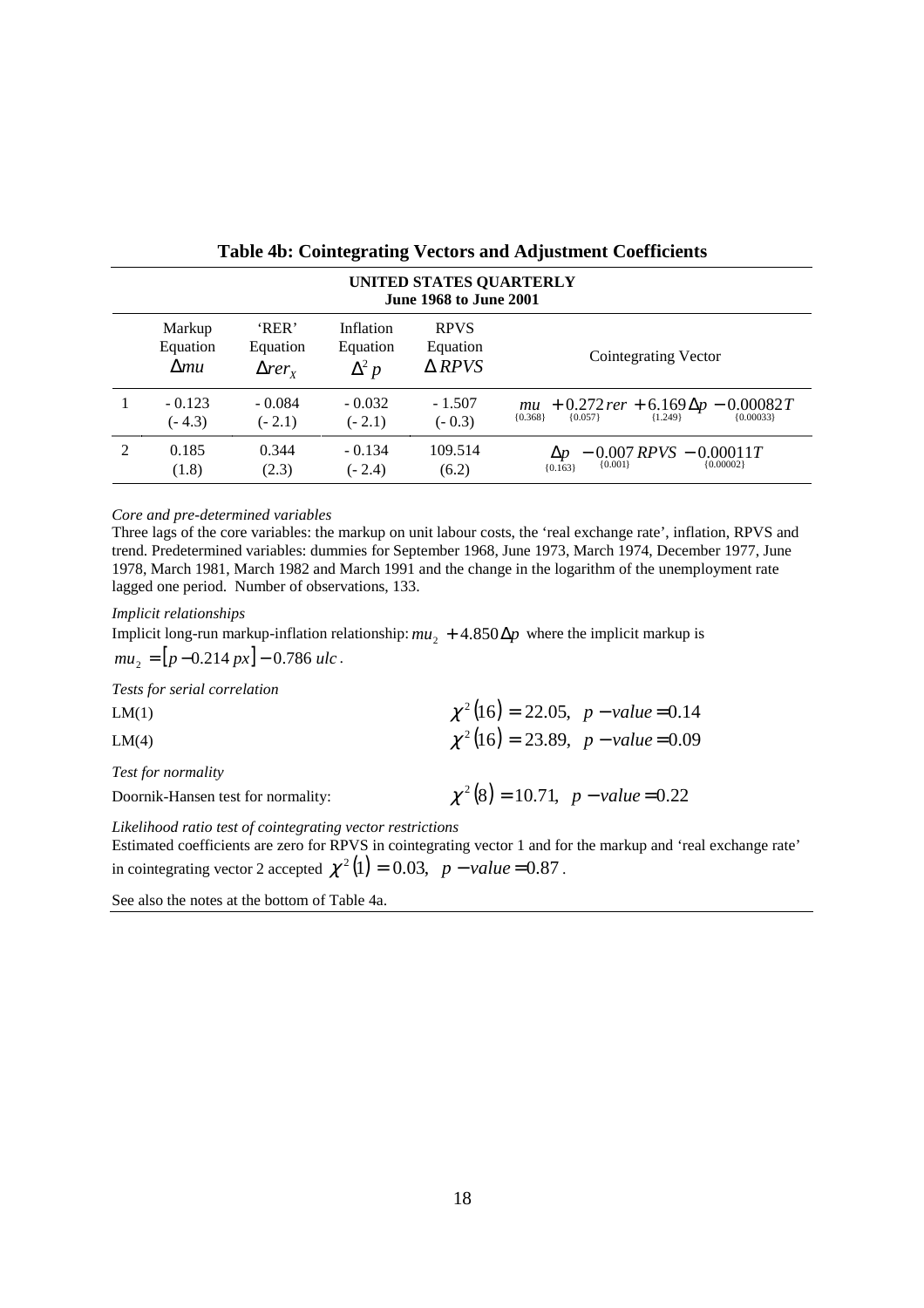|               | UNITED KINGDOM ANNUAL<br>1951 to 1999 |                                             |                                       |                                             |                                                                                             |  |  |  |
|---------------|---------------------------------------|---------------------------------------------|---------------------------------------|---------------------------------------------|---------------------------------------------------------------------------------------------|--|--|--|
|               | Markup<br>Equation<br>$\Delta mu$     | 'RER'<br>Equation<br>$\Delta r e r_{\rm y}$ | Inflation<br>Equation<br>$\Delta^2 p$ | <b>RPVS</b><br>Equation<br>$\triangle$ RPVS | Cointegrating Vector                                                                        |  |  |  |
|               | $-0.426$<br>$(-3.0)$                  | 0.269<br>(0.7)                              | $-0.625$<br>$(-3.4)$                  | $-13.675$<br>$(-0.8)$                       | $m u$ + 0.340 rer + 0.400 $\Delta p$ – 0.00509 T<br>[0.013] $\frac{1}{10.040}$<br>${0.113}$ |  |  |  |
| $\mathcal{D}$ | 0.063<br>(1.6)                        | $-0.147$<br>$(-1.4)$                        | 0.081<br>(1.6)                        | 31.536<br>(6.7)                             | $-0.041$ RPVS + 0.00094T<br>$\Delta p$<br>${0.005}$<br>${0.00041}$<br>${0.210}$             |  |  |  |

### **Table 4c: Cointegrating Vectors and Adjustment Coefficients**

*Core and pre-determined variables*

Two lags of the core variables: the markup on unit labour costs, the 'real exchange rate', inflation, RPVS and trend. Predetermined variables: dummies for 1951, 1974, 1975, 1976 and 1981 and the contemporaneous change in the logarithm of the unemployment rate. Number of observations, 49.

*Implicit relationships*

Implicit long-run markup-inflation relationship:  $mu_2 + 0.299 \Delta p$  where the implicit markup is

 $mu_2 = [p - 0.254 px] - 0.746 ulc$ .

*Tests for serial correlation*

| LM(1)                              | $\chi^2(16) = 23.29$ , p - value=0.11 |
|------------------------------------|---------------------------------------|
| LM(4)                              | $\chi^2(16) = 26.56$ , p - value=0.05 |
| Test for normality                 |                                       |
| Doornik-Hansen test for normality: | $\chi^2(8) = 11.85$ , p - value=0.16  |

*Likelihood ratio test of cointegrating vector restrictions*

Estimated coefficients are zero for RPV in cointegrating vector 1 and for the markup and RER in cointegrating vector 2 accepted  $\chi^2(1) = 0.93$ ,  $p - value = 0.34$ .

See also the notes at the bottom of Table 4a.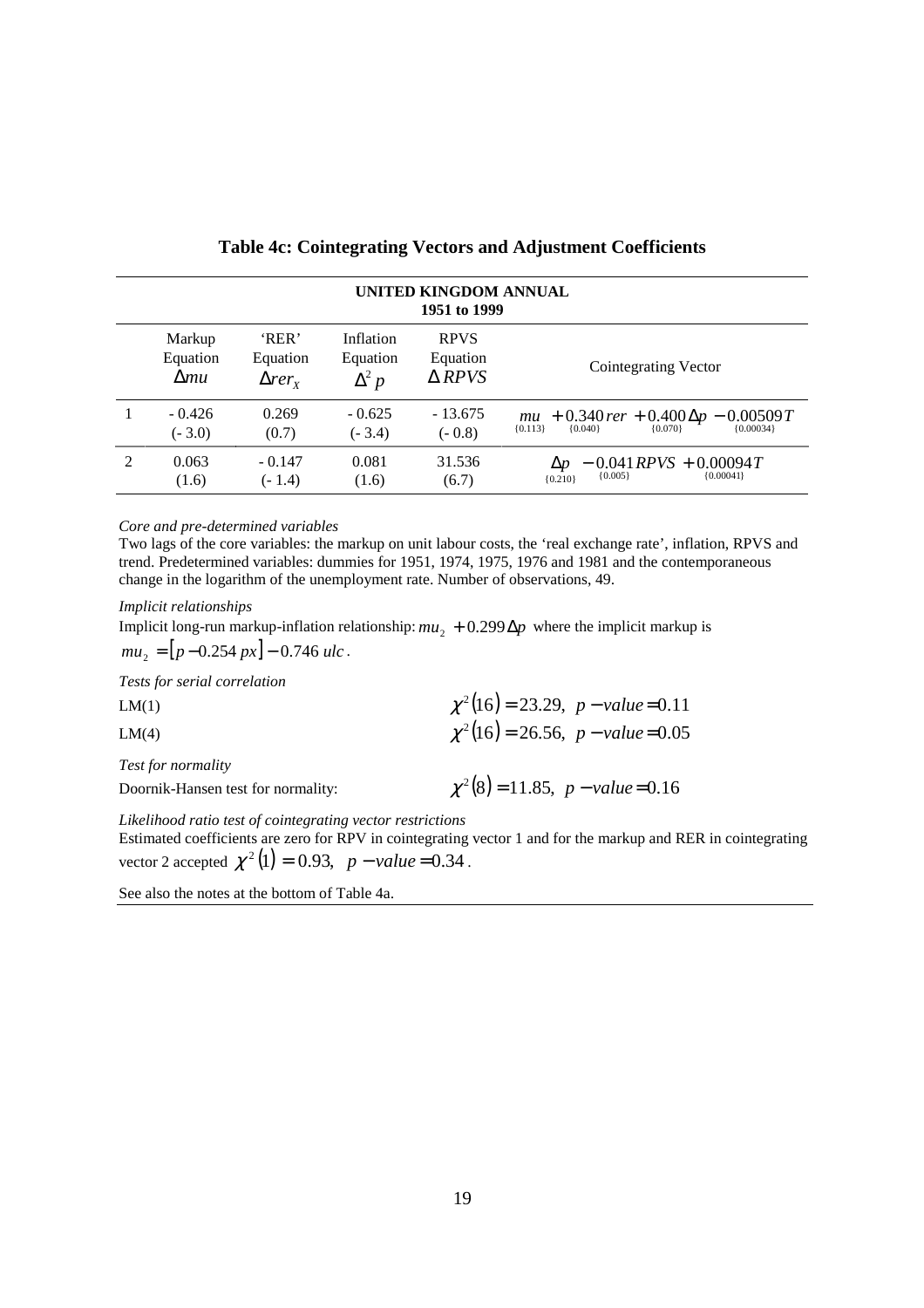|                                                                                                                                                                                                  | UNITED KINGDOM QUARTERLY<br><b>June 1964 to March 2001</b> |                |                      |                 |                                                                   |  |  |  |
|--------------------------------------------------------------------------------------------------------------------------------------------------------------------------------------------------|------------------------------------------------------------|----------------|----------------------|-----------------|-------------------------------------------------------------------|--|--|--|
| 'RER'<br>Inflation<br><b>RPVS</b><br>Markup<br>Equation<br>Equation<br>Equation<br>Equation<br>Cointegrating Vector<br>$\triangle$ RPVS<br>$\Delta^2 p$<br>$\Delta mu$<br>$\Delta r e r_{\rm M}$ |                                                            |                |                      |                 |                                                                   |  |  |  |
|                                                                                                                                                                                                  | $-0.136$<br>$(-5.6)$                                       | 0.020<br>(0.4) | $-0.074$<br>$(-4.6)$ | 1.800<br>(0.4)  | $mu_t$ + 0.176 rer <sub>t</sub> + 4.254 $\Delta p_t$<br>${0.187}$ |  |  |  |
| $\mathcal{L}$                                                                                                                                                                                    | 0.030<br>(1.1)                                             | 0.059<br>(1.0) | $-0.003$<br>$(-0.1)$ | 24.035<br>(4.9) | $-$ 0.023 RPVS,<br>$\Delta p$ ,<br>${0.483}$                      |  |  |  |

### **Table 4d: Cointegrating Vectors and Adjustment Coefficients**

#### *Core and pre-determined variables*

Three lags of the core variables: the markup on unit labour costs, the 'real exchange rate', inflation and RPVS. Predetermined variables: dummies for March 1973, March and December 1975, September 1979 and June 1991 and the change in the logarithm of the unemployment rate lagged one period. Number of observations, 148.

*Implicit relationships*

Implicit long-run markup-inflation relationship:  $mu_1 + 3.617 \Delta p$  where the implicit markup is *mu* = *p* − 0.850*ulc* −0.150 *pm*

*Tests for serial correlation*

| LM(1)                                                    | $\chi^2(16) = 21.09$ , $p-value = 0.17$ |
|----------------------------------------------------------|-----------------------------------------|
| LM(4)                                                    | $\chi^2(16) = 11.71$ , p – value = 0.76 |
| Test for normality<br>Doornik-Hansen test for normality: | $\chi^2(8) = 15.08$ , p - value = 0.06  |

*Likelihood ratio test of cointegrating vector restrictions*

(a) Estimated coefficients are zero for RPV and trend in cointegrating vector 1 and for the markup RER and trend in cointegrating vector 2 accepted,  $\chi_1^2 = 1.63$ ,  $p - value = 0.65$ .

(b) Estimated coefficients are zero for RPV in cointegrating vector 1 and for the markup and RER in cointegrating vector 2 accepted  $\chi^2$  (1) = 1.58, p – *value* = 0.21.

See also the notes at the bottom of Table 4a.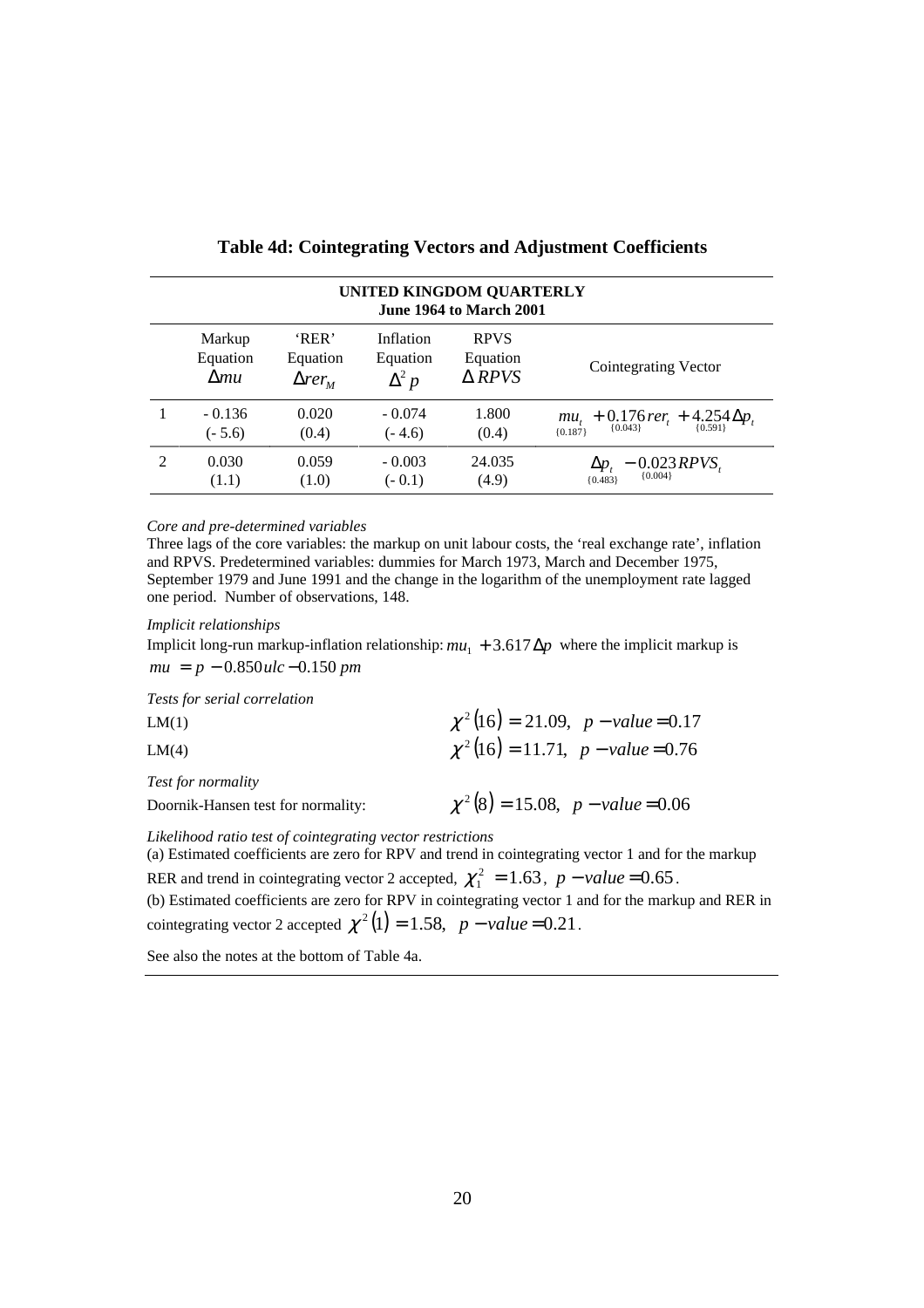|              | Cointegrating Vector 1  | Cointegrating Vector 2  |
|--------------|-------------------------|-------------------------|
| US Annual    | 13.62, $p-value = 0.00$ | 0.23, $p-value = 0.63$  |
| US Quarterly | 5.65, $p-value=0.02$    | 2.63, $p-value = 0.10$  |
| UK Annual    | 12.09, $p-value = 0.00$ | 13.48, $p-value = 0.00$ |
| UK Quarterly | 17.28, $p-value=0.00$   | 3.42, $p-value=0.06$    |

**Table 5:**  $\chi^2(1)$  Tests of Significance of Markup in Cointegration Vectors

Note: The systems reported in Tables 4a to 4d are reformulated as

 $\overline{a}$ 

Cointegrating Vector 2:  $\bar{\omega}_0$  mu +  $\bar{\omega}_1$  rer +  $\bar{\omega}_2$  RPVS +  $\bar{\omega}_3$  trend Cointegrating Vector 1:  $v_0$  *mu* +  $v_1$  *rer* +  $v_2$   $\Delta p$  +  $v_3$  *trend* 

The reported individual  $\chi^2(1)$  tests are that  $v_0 = 0$  in cointegrating vector 1 and  $\omega_0 = 0$  in cointegrating vector 2.

Once annualised, the estimates from quarterly data are similar to those derived from annual data for the United States.<sup>20</sup> However, some divergences are evident for the United Kingdom. For example, for quarterly data, the annualised 'inflation cost' coefficient on inflation is 1.064 which contrasts with 0.400 derived from annual data. Moreover, and also in contrast with the corresponding results for the annual data, the system estimated with quarterly data does not have any significant trends in the cointegrating space. The sensitivity of the United Kingdom results to sampling frequency may be explained by the different price indexes used for the two different frequencies and the presence of a trend in the proportion of 'non-traded GDP' in the economy (in the annual data estimates). The latter may also explain the significant trends in the United States results.

We test and can accept for all the data sets the restrictions that RPVS is not significant in the inflation-markup long-run relationship and the markup is not significant in the inflation-RPVS long-run relationship. This identifies the inflation-markup and inflation-RPVS pairs as the long-run relationships in the data. We note that we could alternatively have identified the

<sup>20</sup> The long-run coefficients in the inflation-markup relationship are also very similar to those reported in Banerjee and Russell (2001a, 2001b).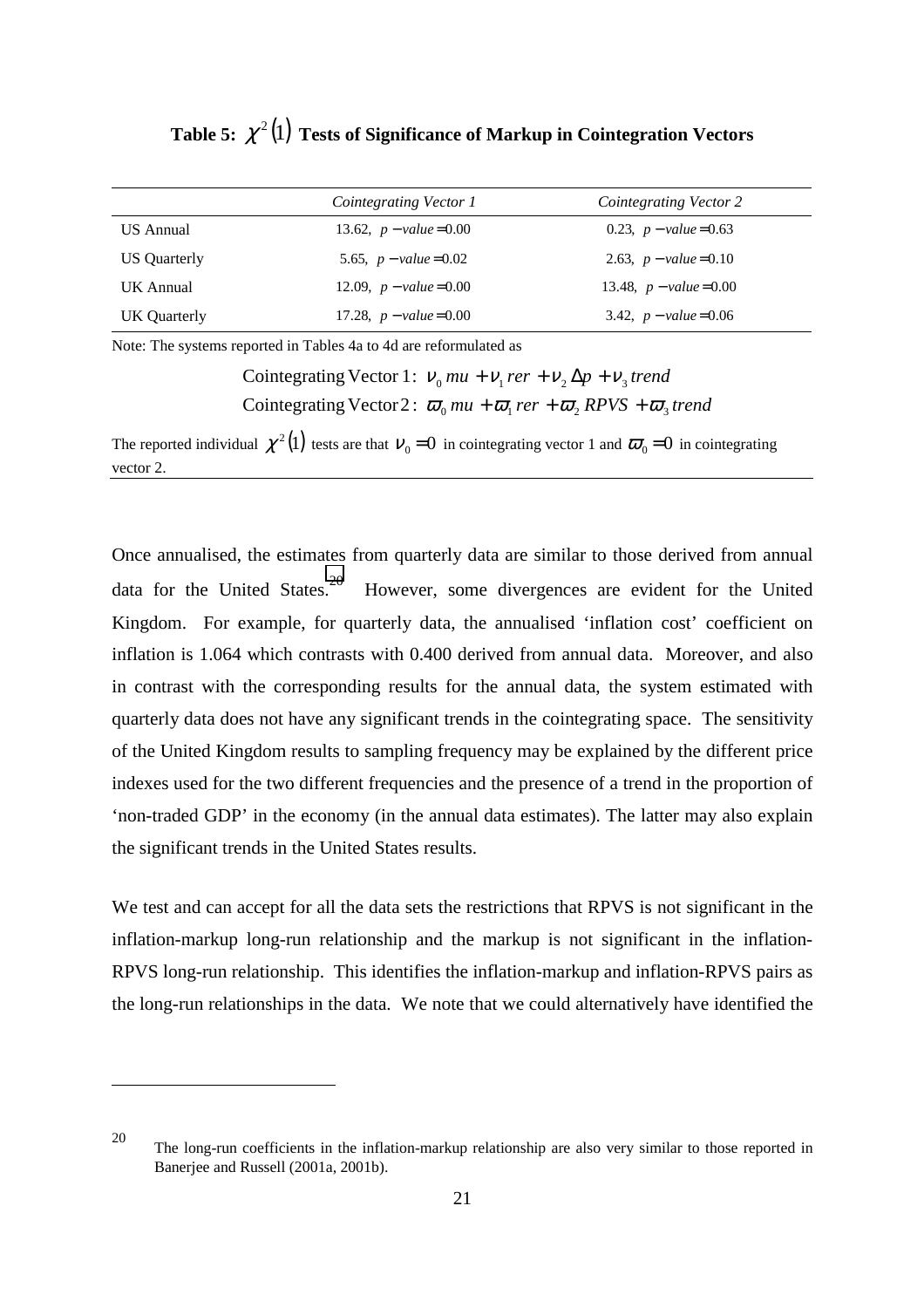cointegrating vectors by restricting the inflation term to zero in the first cointegrating vector, leaving the identifying restriction for the second cointegrating vector unchanged.

Our argument in favour of the first instead of the second identifying scheme is supported by Table 5. This table reports a reformulation of the systems in Tables 4a to 4d without imposing identifying restrictions (see notes to Table 5). For the second identifying scheme to be considered appropriate would require that we accept the restriction that *mu* is equal to zero in CV 1 and reject the restriction that the coefficient on *mu* is equal to zero in CV 2. Table 5 shows that this combination of restrictions cannot be supported for any of the four data sets. For three of the data sets we reject the restriction that *mu* is equal to zero in CV 1 and accept the restriction that the coefficient on *mu* is equal to zero in CV 2, while for the fourth (annual United Kingdom) we reject the hypothesis that the coefficient on *mu* is zero in both cointegrating vectors. This is evidence in favour of considering the relationship between inflation and the markup to be the 'primitive' one, with the second identifying scheme being a rewriting of the first.

We take the above to imply that inflation cannot be replaced by RPVS in the inflationmarkup relationship. Equally, the markup does not appear in the inflation-RPVS long-run relationship. By implication, the explanations provided by Athey*, et al.* (1998), Bénabou (1988, 1992), and Diamond (1993) of the inflation-markup relationship (based on the argument that RPV measures the dispersion of prices or costs) do not explain our long-run empirical results. We note however, that acceptance of these restrictions does not disallow the possibility that these variables may still be related in the short-run through the dynamics of the system.

The existence of two distinct cointegrating vectors does not necessarily imply that singleequation estimation of each relationship is valid. Such a simplification requires weakexogeneity conditions to hold and these may be investigated using our results in Tables 4a to 4d by noting how the error correction terms enter the system.

For example, our annual United States results (Table 4a) show that the second cointegrating relationship enters significantly only into the RPVS equation. Taken together with the result that RPVS is not present in the first cointegrating relationship, we would expect that in a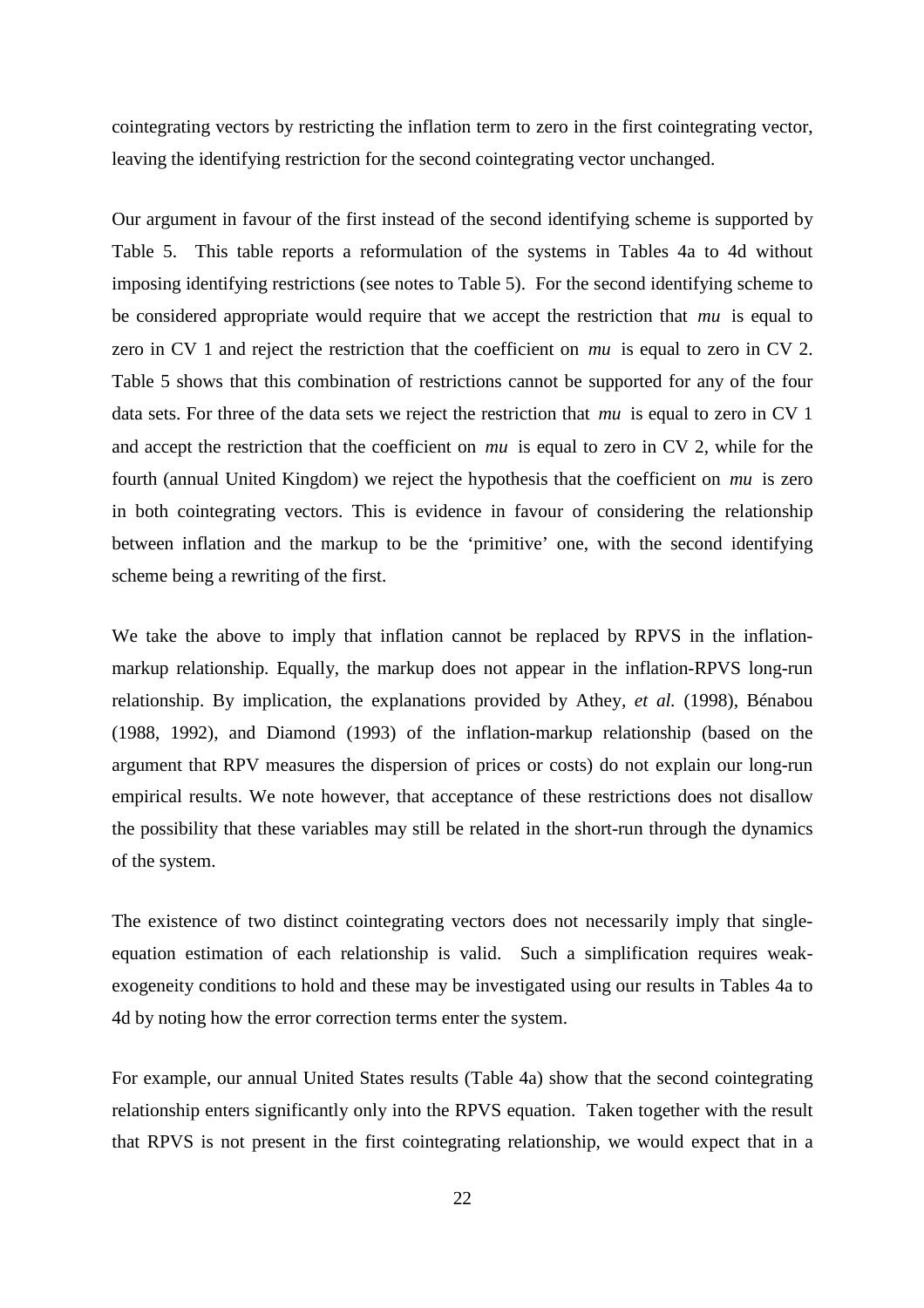bivariate system consisting of inflation and RPVS, the cointegrating relationship between inflation and RPVS would not enter with a significant coefficient in the inflation equation. This would in turn establish the weak exogeneity status of inflation in this bivariate system and would justify the estimation of the relationship between RPVS and inflation (with RPVS being the dependent variable) using single-equation methods.<sup>21</sup>

While this is also true for the annual and quarterly United Kingdom results (Tables 4c and 4d), the quarterly United States results in Table 4b (where the second cointegrating relationship enters with significant coefficients in the inflation equation) indicate that inflation is unlikely to be weakly exogenous in a bivariate system and this can be verified formally. In order to highlight the impact of the endogeneity of inflation in the inflation-RPVS relationship, Table 6 reports the single-equation and system estimates of the inflation-RPVS long-run relationship for all four data sets. The single equation estimates are derived from estimating the Bewley (1979) transform of the  $ADL(m,n)$  model and the system results are taken from the models reported in Tables 4a to 4d. Consistent with our finding that inflation is endogenous in the quarterly United States data, the single equation estimate differ from the system estimate by approximately 50 percent. For the remaining data sets, where inflation is weakly exogenous, such divergences do not appear.

In contrast, based on the results presented in Tables 4a to 4d on the adjustment coefficients and the associated *t-*statistics, we may deduce that single-equation estimation of the inflationmarkup relationship is unlikely to be justified, since neither inflation nor the markup on unit labour costs is weakly exogenous in the four-variable system.

Finally we turn to the graphical illustration of our results. Graphs 3 to 6 show as solid lines the long-run relationships between inflation and the markup and between inflation and RPVS and are labelled as LR(1) and LR(2) respectively.<sup>22</sup> Shown as dots on the graphs are the

<sup>21</sup> Although not reported here, results establishing the weak exogeneity of inflation in the bivariate system and demonstrating congruence of estimates derived from system and single-equation methods are available from the authors.

<sup>22</sup> For ease of interpretation, the graphs show annual inflation as the change in the natural logarithm of the price index multiplied by 100. Similarly, the quarterly inflation rate is annualised by multiplying by 400.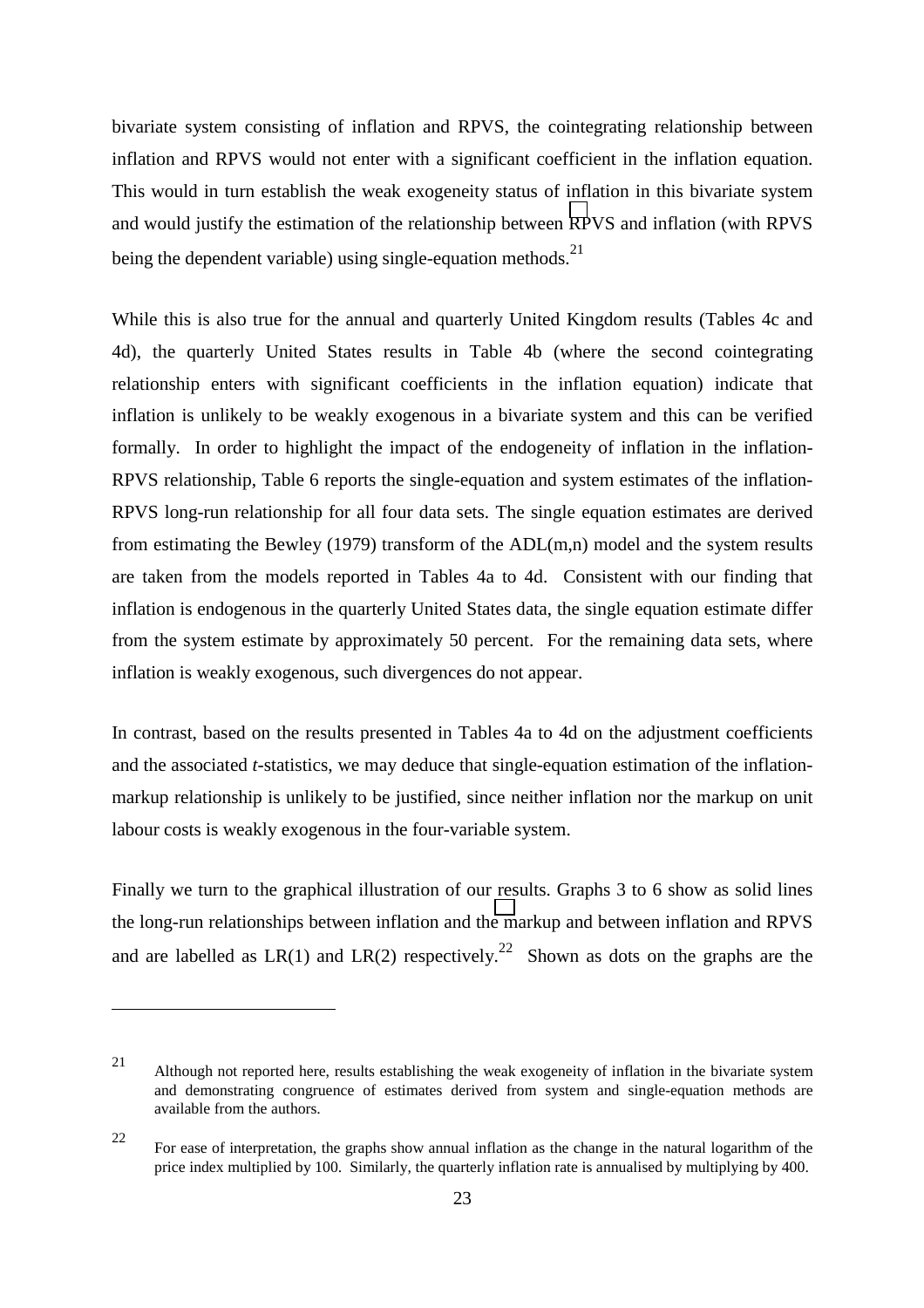<span id="page-27-0"></span>actual values for inflation and RPVS along with the estimated markup from the system analysis. Marked with crosses are the observations corresponding to the dummy variables in the system analysis. The negative long-run relationship between inflation and the markup and the positive long-run relationship between inflation and RPV can be seen in the data and in the solid lines.

|                             | <b>Single Equation Estimate</b> | <i>Systems Estimate</i> |
|-----------------------------|---------------------------------|-------------------------|
| <b>United States Annual</b> | 30.200<br>${11.200}$            | 27.036<br>${5.274}$     |
| United States Quarterly     | 98.548<br>${23.817}$            | 147.152<br>${23.986}$   |
| United Kingdom Annual       | 21.849<br>$\{5.332\}$           | 24.448<br>$\{5.134\}$   |
| United Kingdom Quarterly    | 51.795<br>{22.095}              | 44.281<br>{21.392}      |

**Table 6: Estimates of the Inflation-RPVS Long-run Relationship**

Note: Reported in brackets  $\{\}$  are standard errors. The single equation estimates of the cointegrating parameter,  $\vartheta$ , and its standard error are derived from estimating the Bewley (1979) transform of the  $ADL(m,n)$  model given by:

$$
RPVS_{t} = c + \vartheta \Delta p_{t} + \sum_{i=0}^{m-1} \alpha_{i} \Delta RPVS_{t-i} + \sum_{j=0}^{n-1} \beta_{j} \Delta^{2} p_{t-j}
$$

The Bewley transform is estimated using 2SLS with the lagged endogenous variables and current and lagged exogenous variables as instruments. A trend is included if significant. The system estimates are from Tables 4a to 4d normalised on RPVS.

### **5. CONCLUSION**

In this paper we argue that work on the relationships between inflation and the markup and between inflation and RPV have developed separately even though they have a number of common theoretical and empirical elements. For example, some authors have rationalised that the existence of the inflation-markup relationship is due to the price dispersion associated with inflation. Implicitly, these authors have argued that inflation is a proxy for RPV. In order to examine this conjecture and to explore whether it is justifiable to keep the inflationmarkup and RPV-inflation relationships separate, as the empirical literature has done up to this point, we estimate a system comprising inflation, the markup and RPV. We find that RPV cannot displace inflation in the inflation-markup equation, and that the markup can be excluded from the inflation-RPV relationship in the long run. Consequently we conclude that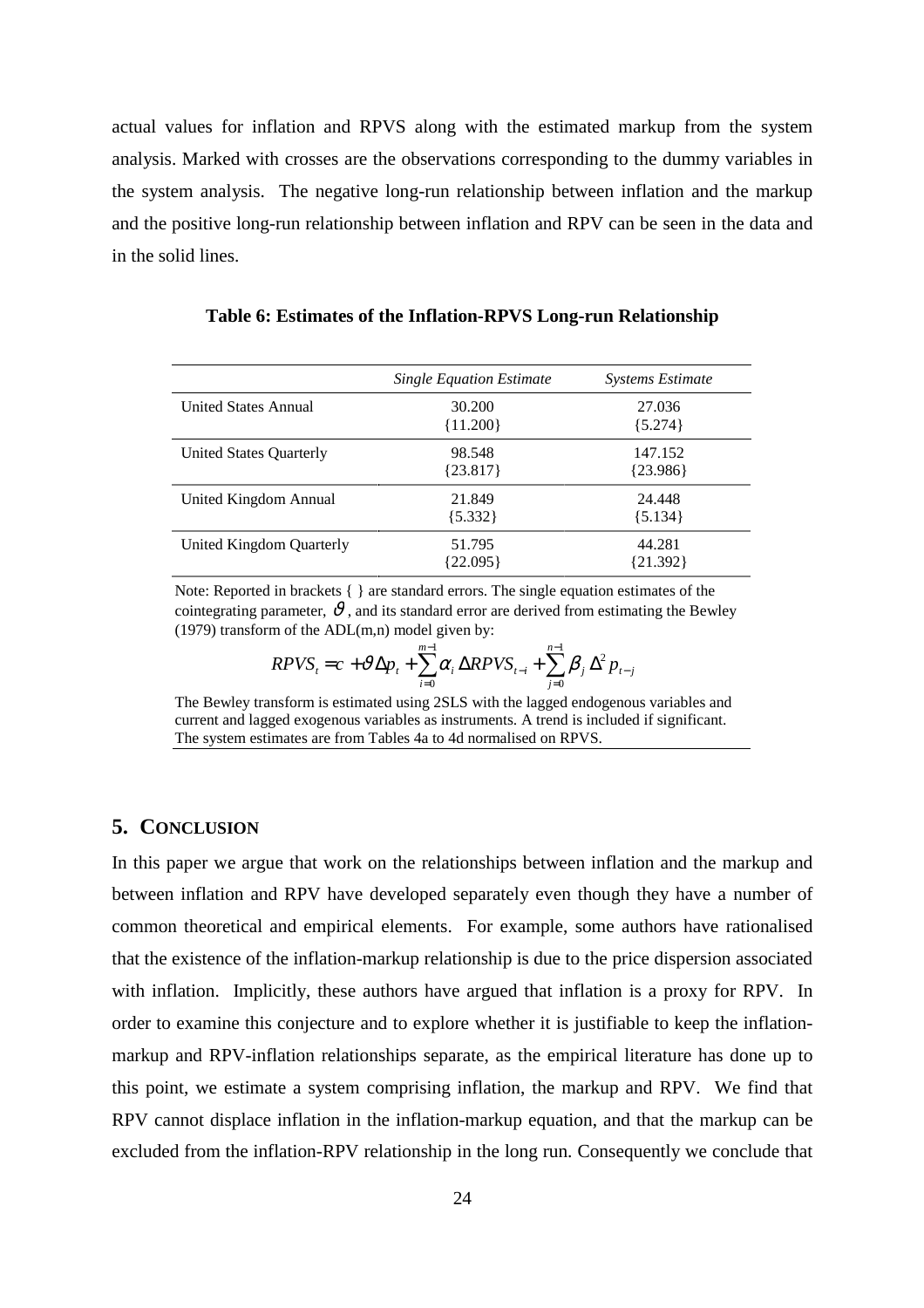inflation is not a proxy for price dispersion in the inflation-markup long-run relationship.

Our investigations are conducted on a broad base. We construct measures of the markup, inflation and RPV for two countries, the United States and the United Kingdom, and at two frequencies, annual and quarterly. In all four cases we accept that there are two cointegrating or long-run relationships. These two relationships are reduced to the inflation-markup and the inflation-RPV equations.

It is surprising that such closely related literatures that use similar theoretical foundations, and in many cases similar data sources for their empirical verification, should remain apart. The analysis shows that the integration properties of the data, the inter-linkages between the relationships and the exogeneity status of the variables are all important for a proper analysis of the two interrelated themes in the literature. We have shown that only a systems analysis of the kind undertaken in this paper, which pays due attention to all the important modelling issues, is capable of judging the validity of the simplifications adopted in much of the existing empirical literature. Finally, our results are estimated more consistently than those of the single equation studies and permit short-term dynamic interactions that the former studies ignore.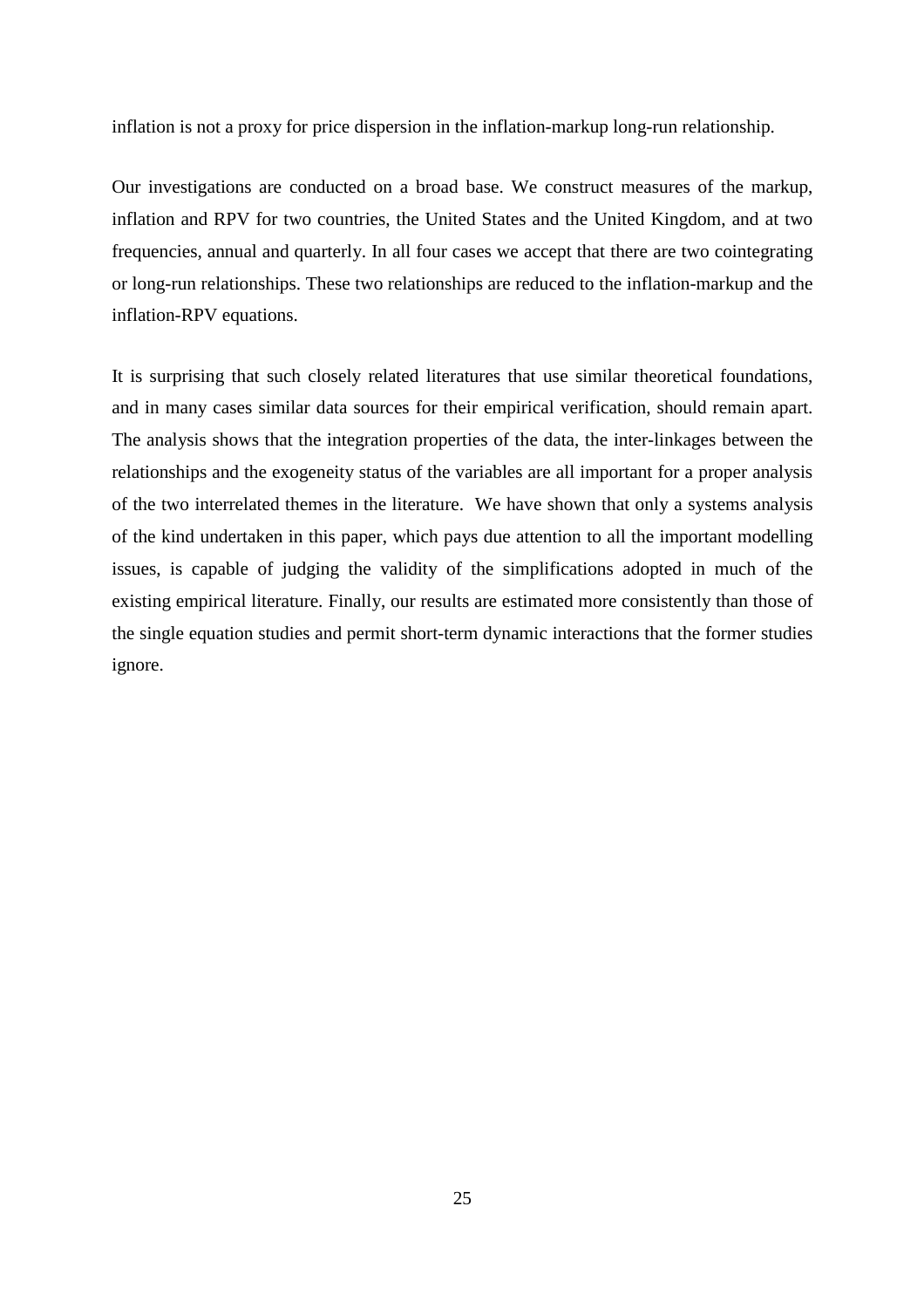



**Annual Inflation and Relative Price Variability 1950 to 1997**

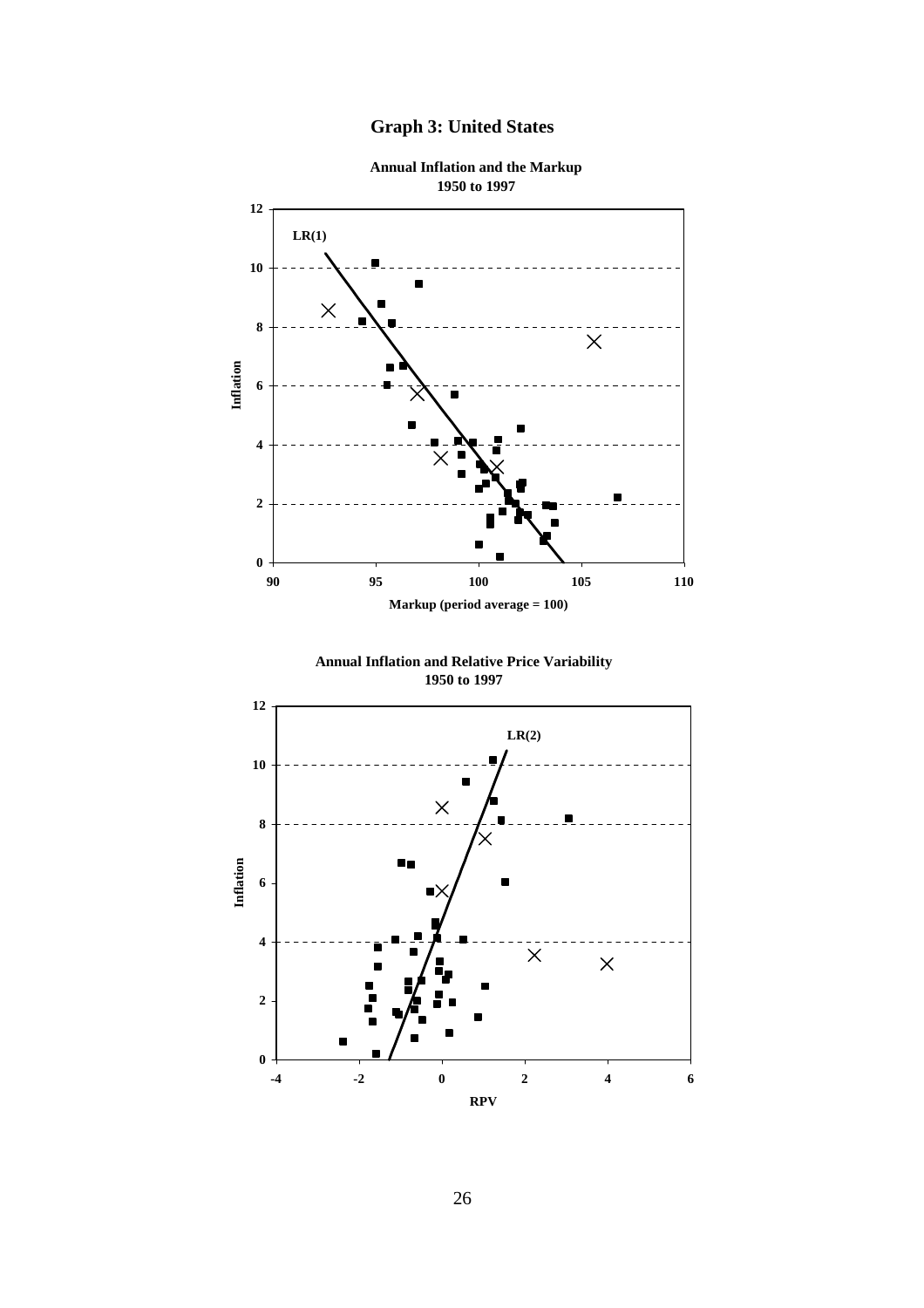

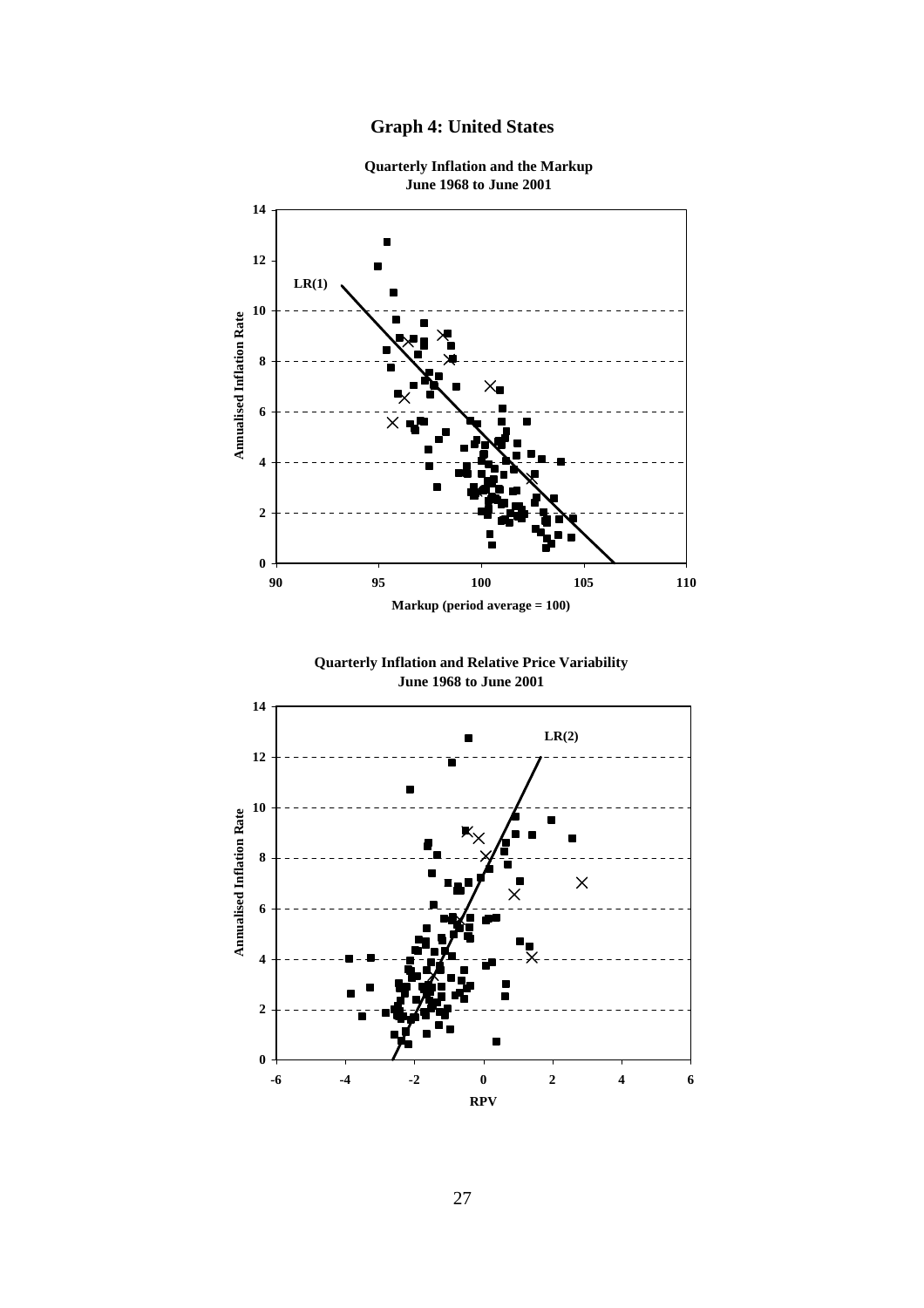

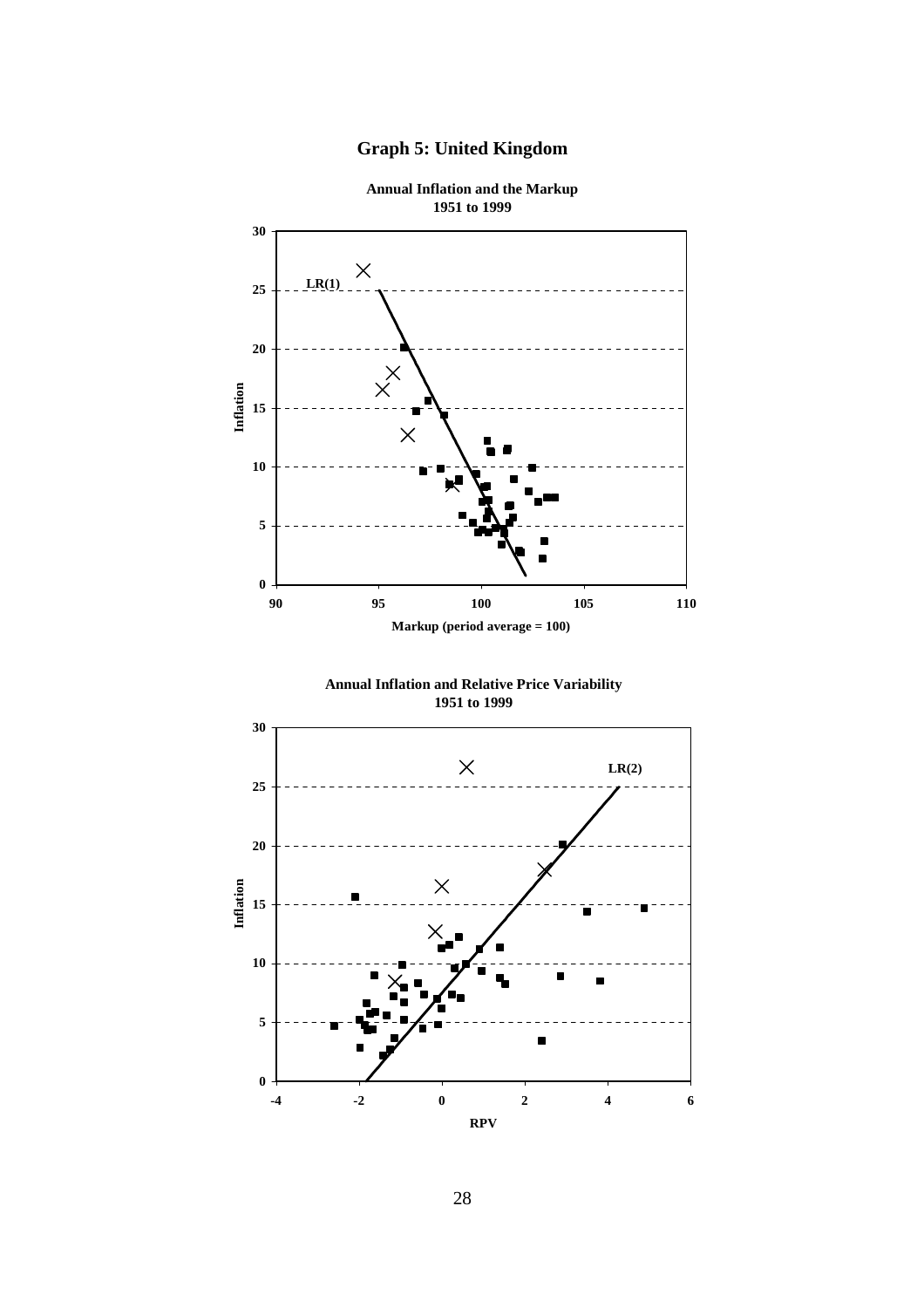# **Graph 6: United Kingdom**



**Quarterly Inflation and the Markup**

29

**RPV**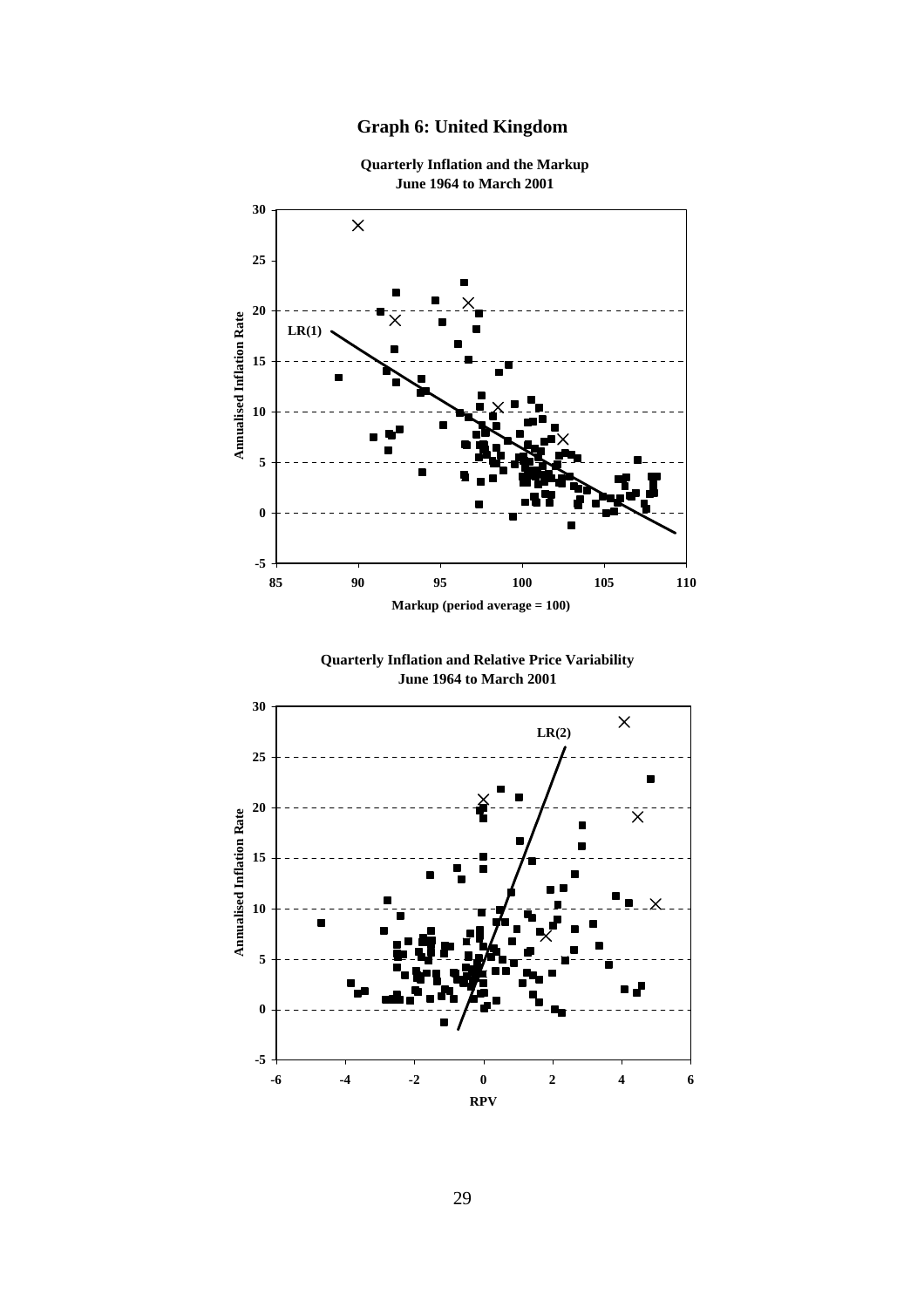## <span id="page-33-0"></span>**6. REFERENCES**

Athey, S., K. Bagwell, and C. Sanichiro. (1998). "Collusion and Price Rigidity." MIT Department of Economics Working Paper:No. 23.

Ball, L. and N.G. Mankiw. (1994). "Asymmetric Price Adjustment and Economic Fluctuations." Economic Journal, 104, pp. 247-61.

Ball, L., N.G. Mankiw, and D. Romer. (1988). "The New Keynesian Economics and the Output-Inflation Trade-off." (Brookings Papers on Economic Activity), pp. 1-65.

Banerjee, A., L. Cockerell, and B. Russell. (2001). "An I(2) Analysis of Inflation and the Markup." Journal of Applied Econometrics, 16 Sargan Special Issue:3 May-June, pp. 221-40.

Banerjee, A., J. Dolado, J.W. Galbraith, and D.F. Hendry. (1993). Cointegration, Error Correction, and the Econometric Analysis of Non-Stationary Data. Oxford: Oxford University Press.

Banerjee, A. and B. Russell. (2000). "Markups and the Business Cycle Reconsidered." European University Institute Working Paper, pp. ECO No. 2000/11.

Banerjee, A. and B. Russell. (2001a). "Industry Structure and the Dynamics of Price Adjustment." Applied Economics, 33:17, pp. 1889-901.

Baneriee, A. and B. Russell. (2001b). "The Relationship between the Markup and Inflation in the G7 Economies and Australia." Review of Economics and Statistics, 83:2 May, pp. 377- 87.

Batini, N., B. Jackson, and S. Nickell. (2000). "Inflation Dynamics and the Labour Share in the UK." Bank of England External MPC Unit Discussion Paper:No. 2 November.

Bénabou, R. (1988). "Search, Price Setting and Inflation." Review of Economic Studies, 55:3 July, pp. 353-73.

Bénabou, R. (1992). "Inflation and Markups: Theories and Evidence from the Retail Trade Sector." European Economic Review, 36, pp. 566-74.

Bénabou, R. and J.D. Konieczny. (1994). "On Inflation and Output with Costly Price Changes: A Simple Unifying Result." American Economic Review, 84:1 March, pp. 290-7.

Bewley, R.A. (1979). "The Direct Estimation of the Equilibrium Response in a Linear Dynamic Model." Economic Letters, 3:4, pp. 357-61.

Blejer, M.I. and L. Leiderman. (1980). "On the Real Effects of Inflation and Relative Price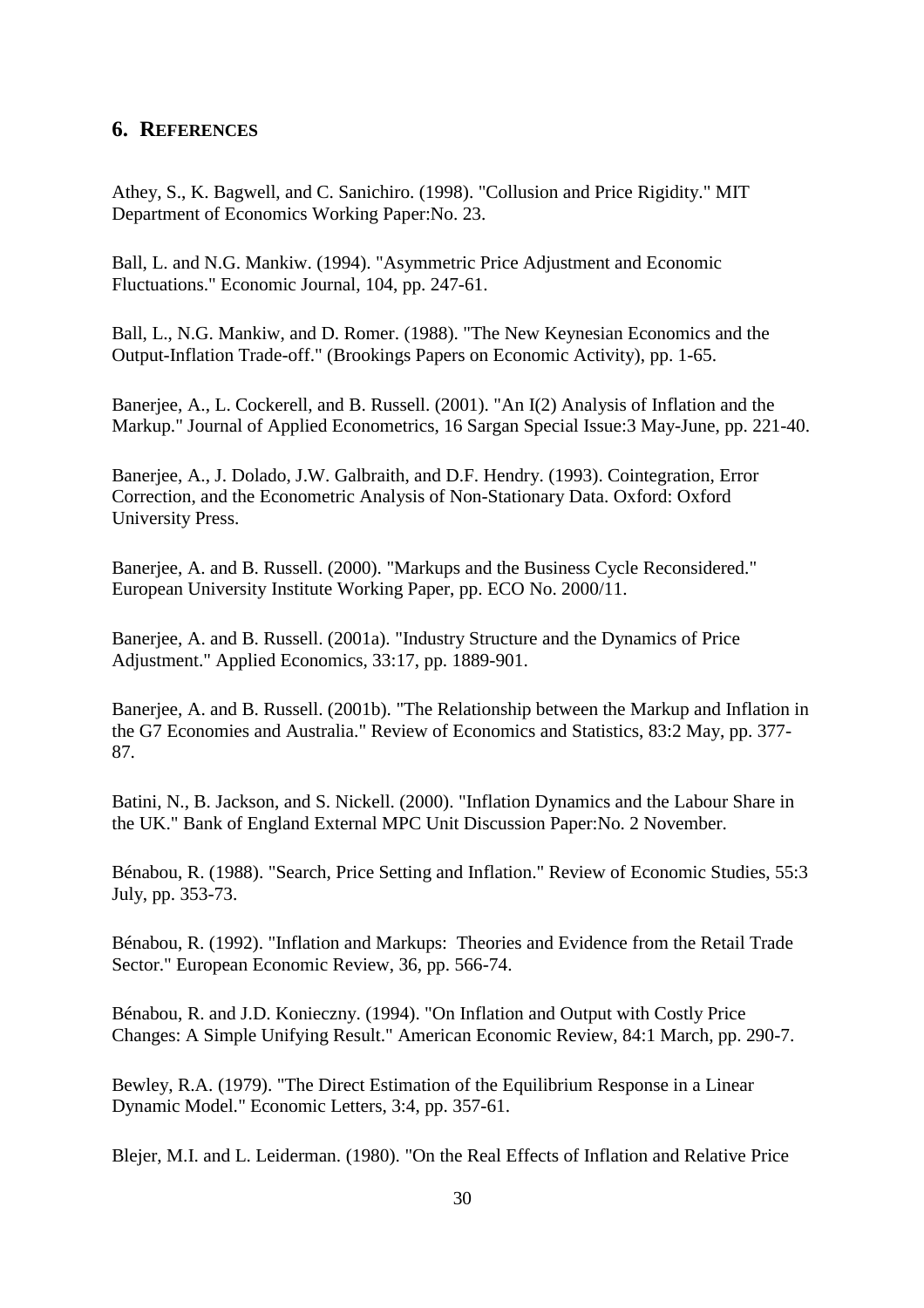Variability: Some Empirical Evidence." Review of Economics and Statistics, 62, pp. 539-44.

Chen, Y-F and B. Russell. (2002). "An Optimising Model of Price Adjustment with Missing Information." European University Institute Working Paper, ECO No. 2002/3.

Cockerell, L. and B. Russell. (1995). "Australian Wage and Price Inflation: 1971-1994." Reserve Bank of Australia Discussion Paper:9509.

Cukierman, A. and L. Leiderman. (1984). "Price Contols and the Variability of Relative Prices." Journal of Money, Credit and Banking, 16, pp. 271-84.

Danziger, L. (1988). "Costs of Price Adjustment and the Welfare Economics of Inflation and Disinflation." American Economic Review, 78:4 September, pp. 633-46.

de Brouwer, G. and N.R. Ericsson. (1998). "Modelling Inflation in Australia." Journal of Business and Statistics, 16, pp. 433-49.

Debelle, G. and O Lamont. (1997). "Relative Price Variability and Inflation: Evidence from the U.S. Cities." Journal of Political Economy, 105:1, pp. 132-52.

Diamond, P. (1993). "Search, Sticky Prices and Inflation." Review of Economic Studies, 60:1 January, pp. 53-68.

Dotsey, M, R.G. King, and A.L. Wolman. (1999). "State-Dependent Pricing and the General Equilibrium Dynamics of Money and Output." Quarterly Journal of Economics, 114:2, pp. 655-90.

Driffill, J., G.E. Mizon, and A. Ulph. (1990). "Costs of Inflation." Handbook of Monetary Economics, Volume II, pp. 1013-66.

Engle, R.F. and C. W. J. Granger. (1987). "Co-Integration and Error Correction: Representation, Estimation, and Testing." Econometrica, 55:March, pp. 251-76.

Fielding, D. and P. Mizen. (2001). "The Relationship between Price Dispertion and Inflation: A Reassessment." European University Institute Working Paper, ECO no. 2001/10.

Fischer, S. (1981). "Relative Shocks, Relative Price Variability and Inflation." Brookings Papers on Economic Activity, 2, pp. 381-41.

Franz, W. and R.J. Gordon. (1993). "German and American Wage and Price Dynamics: Differences and Common Themes." European Economic Review, 37, pp. 719-62.

Hall, R.E. (1988). "The Relation Between Price and Marginal Cost in US Industry." Journal of Political Economy, 96:5, pp. 921-47.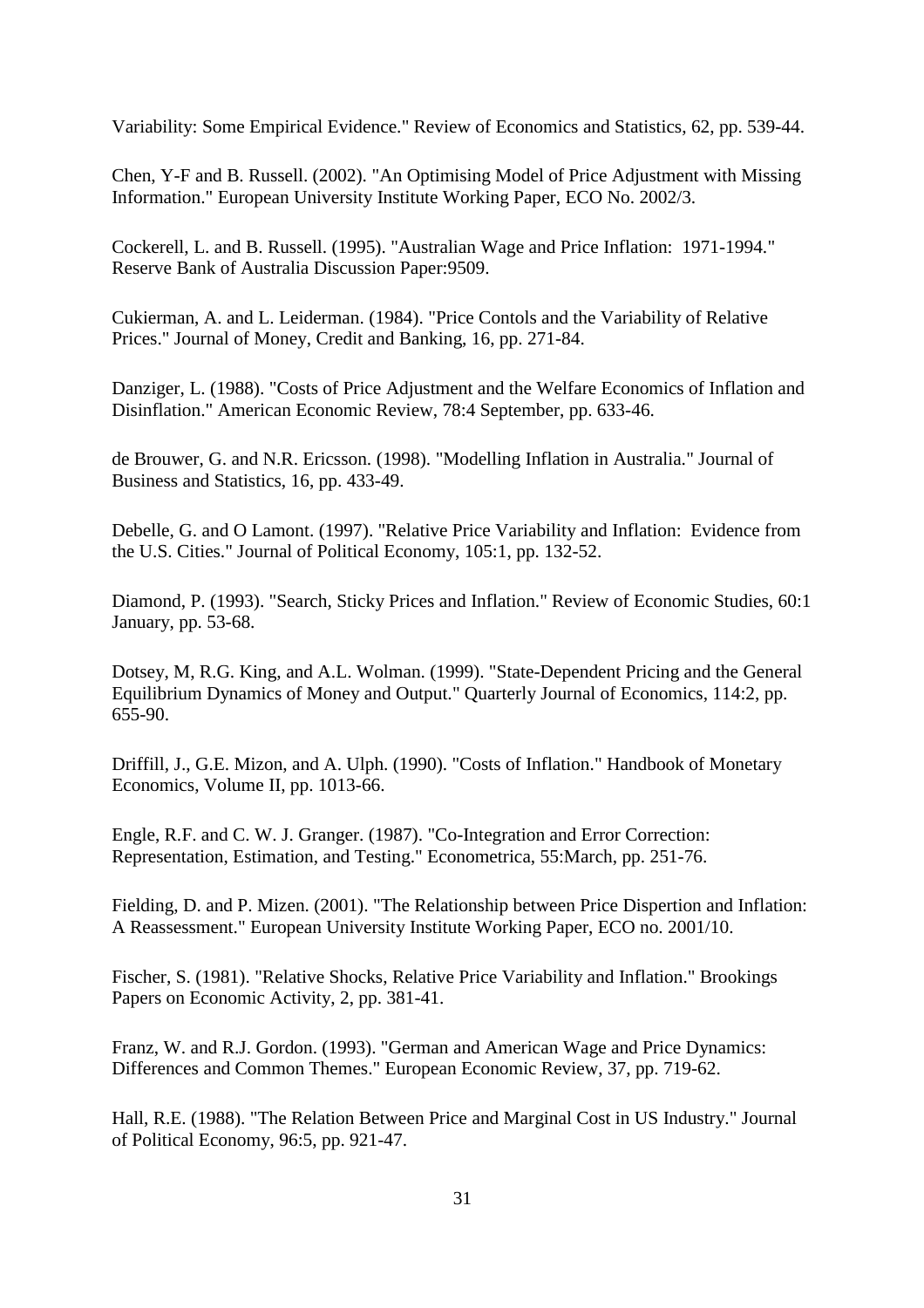Hartman, R. (1991). "Relative Price Variability and Inflation." Journal of Money, Credit, and Banking, 23:May, pp. 185-205.

Hercowitz, Z. (1981). "Money and Dispersion of Relative Prices." Journal of Political Economy, 89, pp. 328-56.

Johansen, S. (1988). "Statistical Analysis of Cointegration Vectors." Journal of Economic Dynamics and Control, 12, pp. 231-54.

Johansen, S. (1995). Likelihood-Based Inference in Cointegrated Vector Autoregressive Models. Oxford: Oxford University Press.

Konieczny, J.D. (1990). "Inflation, Output and Labour Productivity when Prices are Changed Infrequently." Economica, 57:May, pp. 201-18.

Kuran, T. (1986). "Price Adjustment Costs, Anticipated Inflation, and Output." Quarterly Journal of Economics, 71:5 December, pp. 1020-7.

Lach, F. and D. Tsiddon. (1992). "The Behavior of Prices and Inflation: An Empirical Analysis of Disaggregated Price Data." Journal of Political Economy, 100:2, pp. 349-89.

Lucas, R.E. (1973). "Some International Evidence on Output-Inflation Tradeoffs." American Economic Review, 63:3, pp. 326-34.

Mankiw, G.N. (1985). "Small Menu Costs and Large Business Cycles: A Macroeconomic Model of Monopoly." Quarterly Journal of Economics, 100:May, pp. 529-37.

Mills, F. (1927). The Behaviour of Prices. New York: Arno.

Mitchell, W. (1915). "The Making and Using of Index Numbers," in Introduction to Index Numbers and Wholesale Price in the United States and Foreign Countries. Bull. Washington DC: United States Bureau of Labor Statistics.

Mizon, G.E. (1991). "Modelling Relative Price Variability and Aggregate Inflation in the United Kingdom." Scandinavian Journal of Economics, 93:2, pp. 189-211.

Mizon, G.E., J.C. Safford, and S.H. Thomas. (1991). "The distribution of consumer prices in the UK." Economica, 57, pp. 249-62.

Naish, H.F. (1986). "Price Adjustment Costs and the Output-Inflation Trade-Off." Econometica, 53, pp. 219-30.

Okun, A. (1971). "The Mirage of Steady Inflation." Brookings Papers on Economic Activity, 2, pp. 435-98.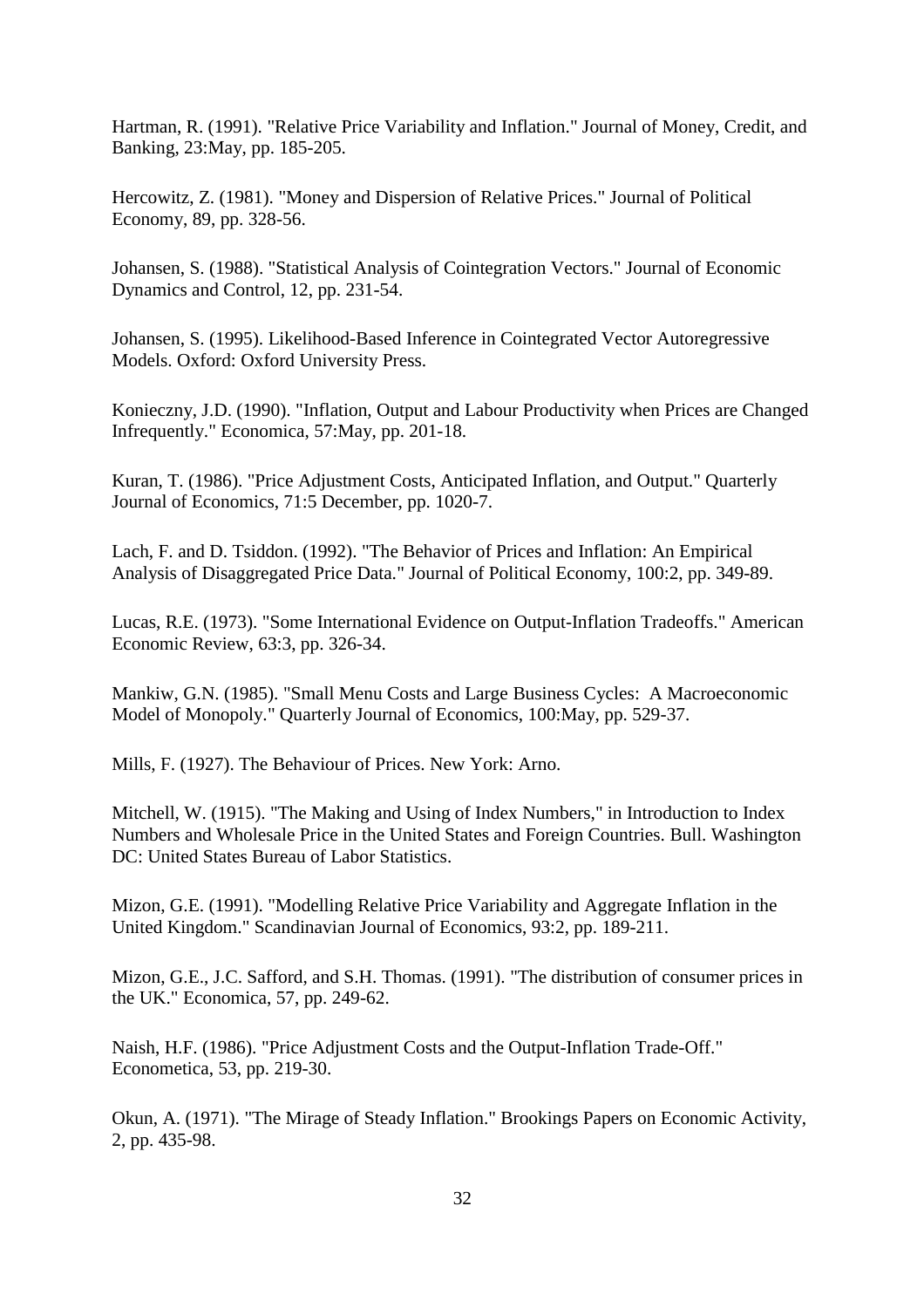Parkin, M. (1986). "The Output-Inflation Trade-off when Prices are Costly to Change." Journal of Political Economy, 94:February, pp. 200-24.

Parks, R.W. (1978). "Inflation and Relative Price Variability." Journal of Political Economy, 86:1, pp. 79-95.

Parsley, D. (1996). "Inflation and Relative Price Variabiltiy in the Short and Long Run: New Evidence from the United States." Journal of Money, Credit and Banking, 28:3, pp. 323-41.

Reinsdorf, M. (1994). "New Evidence on the Relationship Between Inflation and Price Dispersion." American Economic Review, 84, pp. 720-31.

Richards, T. and G. Stevens. (1987). "Estimating the Inflationary Effects of Depreciation." Reserve Bank of Australia Research Discussion Paper:8713.

Rotemberg, J.J. (1983). "Aggregate Consequences of Fixed Costs of Price Adjustment." American Economic Review, 73:June, pp. 433-6.

Russell, B. (1998). "A Rules Based Model of Disequilibrium Price Adjustment with Missing Information." University of Dundee Department of Economic Studies Discussion Paper:84 November.

Russell, B., J. Evans, and B. Preston. (2002). "The Impact of Inflation and Uncertainty on the Optimum Markup set by Firms." European University Institute Working Paper, ECO No. 2002/2.

Sheshinski, E. and Y. Weiss. (1977). "Inflation and Costs of Price Adjustment." Review of Economic Studies, 44:2 June, pp. 287-303.

Silver, M and C Ioannidis. (2001). "Intercountry Difference in the Relationship between Relative Price Variability and Average Prices." Journal of Political Economy, 109:2, pp. 355- 74.

Simon, J. (1999). "Markups and Inflation." Massachusetts Institute of Technology Mimeo.

Sims, C. (1988). "Comments and Discussion." Brookings Papers on Economic Activity, 1, pp. 75-79.

Swan, T.W. (1963). "Longer-run problems of the balance of payments," in The Australian Economy. H.W. Arndt and W.M. Corden eds. Melbourne: Cheshire, pp. 384-95.

Vining, D.R. and T.C. Elwertowski. (1976). "The Relationship between Relative Prices and the General Price Level." American Economic Review, 66:4, pp. 699-708.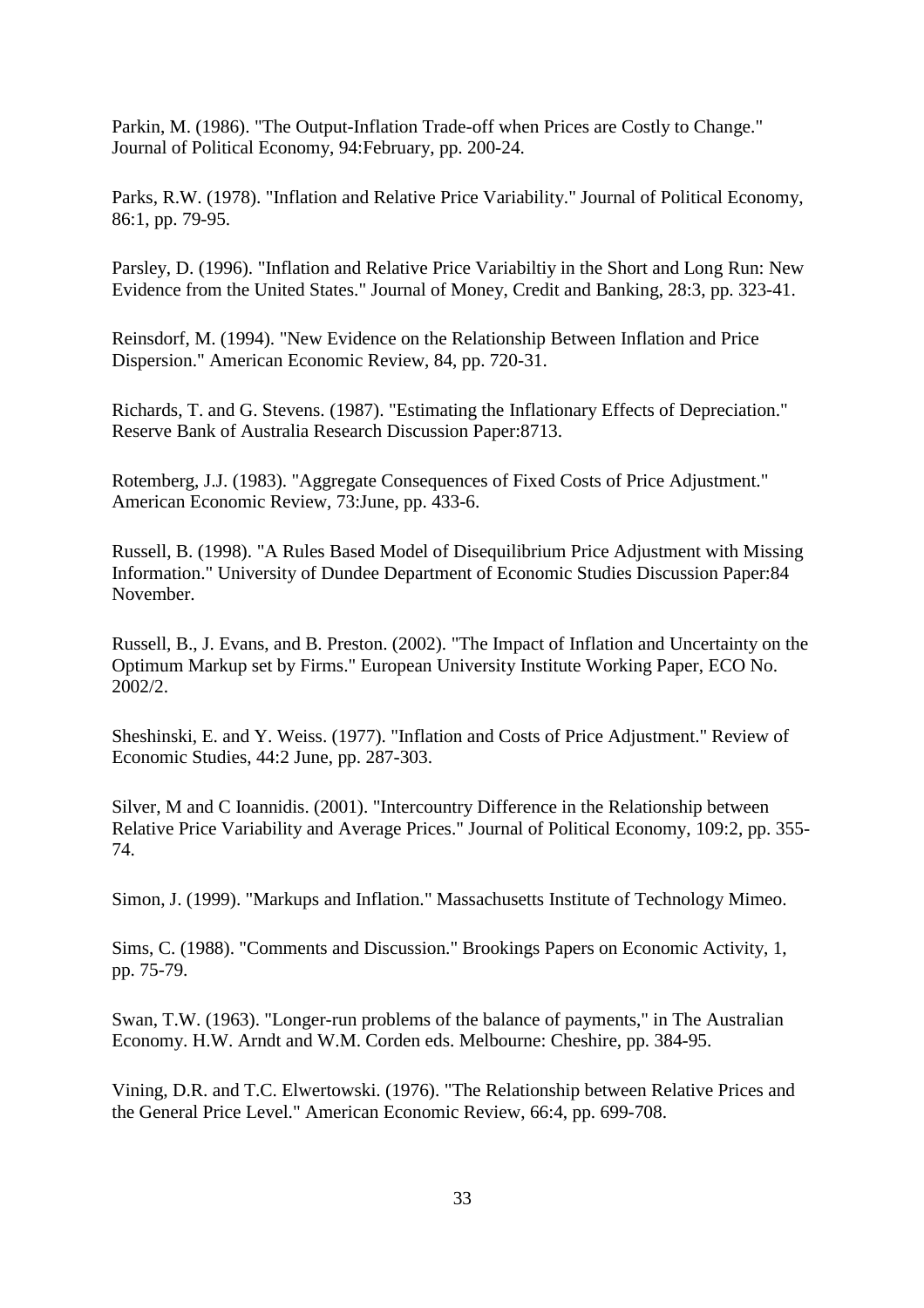# **7. DATA APPENDIX**

## **US ANNUAL DATA**

- (a) The annual gross product originating by industry data is from 1947 to 1997 and taken from the November 1998 *Survey of Current Business* published by the United States Department of Commerce. The data is the same as that used in Banerjee and Russell (2001a) where further details concerning the series can be found. Prior to 1987, the data uses the 1972 SIC codes.
- (b) The price and markup data is calculated for 'private industries' defined as total GDP less government (1987 SIC Code: 01-42, 44-89).

|    | Name of Series                                                                                                | Source of Series                                                                                                                                                                                                                            | <b>Notes</b>                                                                                                                                                                                                               |
|----|---------------------------------------------------------------------------------------------------------------|---------------------------------------------------------------------------------------------------------------------------------------------------------------------------------------------------------------------------------------------|----------------------------------------------------------------------------------------------------------------------------------------------------------------------------------------------------------------------------|
| 1. | 'Private industries'<br>markup of price on<br>unit labour costs                                               | Gross product originating by<br>industry at current dollars GPC;<br>Indirect tax and non-tax<br>liabilities by industry IBT;<br>Subsidies SUBSIDIES;<br>Compensation of employees by<br>industry COMP                                       | Private sector is calculated as total less<br>government.<br>Markup is calculated as (GPC less IBT less<br><b>SUBSIDIES) / COMP</b><br>Note that SUBSIDIES are published as<br>negative values.                            |
| 2. | 'Private industries'<br>gross product<br>originating by<br>industry implicit price<br>deflator at factor cost | Gross product originating by<br>industry at current dollars GPC<br>Indirect tax and non-tax<br>liabilities by industry IBT<br><b>Subsidies SUBSIDIES</b><br>Gross product originating by<br>industry at constant chained<br>1992 prices GPR | Private sector is calculated as total less<br>government.<br>Implicit price deflator is calculated as (GPC<br>less IBT less SUBSIDIES) / GPC                                                                               |
| 3. | <b>Relative Price</b><br>Variability                                                                          | RPV is calculated using gross<br>product originating by industry<br>data.                                                                                                                                                                   | See following for details concerning the<br>calculation of RPV<br>RPV was 'de-spiked' using 'spike' dummies<br>for observations greater than 2.5 standard<br>deviations from the mean.<br>Spike dummies are 1973 and 1974. |
| 4. | Exports of Goods and<br>Services implicit<br>price deflator                                                   | Current price expenditure on<br>exports of goods and services<br>NIPA Table 1.1; Constant price<br>expenditure on exports of goods<br>and services NIPA Table 1.2.                                                                          | Exports price deflator $=$ current price exports<br>/ constant price exports.                                                                                                                                              |
| 5. | Unemployment rate                                                                                             | Unemployment rate civilian<br>labour force (seasonally adjusted<br>quarterly) Bureau of Labor<br>Statistics: LFS21000000                                                                                                                    | Annual rate is the average of quarterly<br>seasonally adjusted unemployment rates.                                                                                                                                         |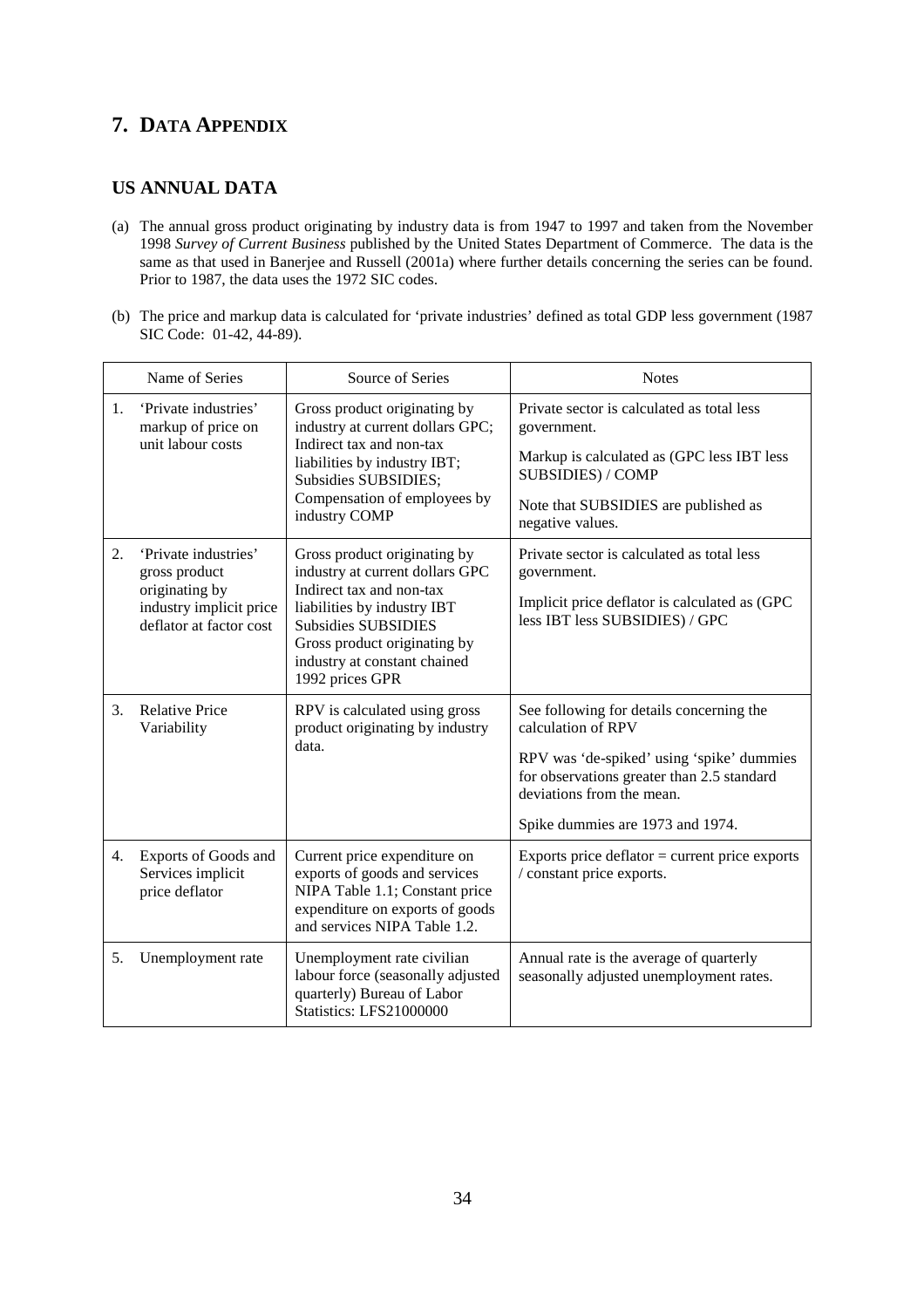### **CALCULATION OF ANNUAL RELATIVE PRICE VARIABILITY**

The gross product originating by industry data is from the November 1998 *Survey of Current Business* published by the United States Department of Commerce.

1

-

The weighted average relative price variability, RPV, is calculated as  $RPV = \left(\sum_{i} s_i (Dp_i - Dp_T)^2\right)^2$  $\left| \begin{array}{c} 2 \end{array} \right|$  $\Big(\sum_{S_i}\big(Dp_i-Dp_r\big)^2\Big)$  $=$   $\bigg(\sum_i s_i (Dp_i RPV = \sum s_i (Dp_i - Dp_T)$ 

where  $S_i$  is the share of each component's share of total current gross product originating by sector at factor cost (i.e. GPC less IBT less SUBSIDIES),  $Dp_i$  and  $Dp<sub>T</sub>$  are the annual rates of inflation of the *ith* component series and 'Private Industries' respectively.

- a) The data is annual from 1947 to 1997.
- b) The data is back-spliced prior to 1987 using 1972 SIC code data.

The gross product originating by industry SIC codes are set out in the table below. RPV is calculated using industries, 3, 4, 5, 7, 8, 10, 11, 12, 13, 14, 15, and 16 from the table below.

### **Classification of Industries in Gross Product Originating by Industry Data**

|                | Industry                  | 1987 SIC Code |    | Industry                                   | 1987 SIC Code |
|----------------|---------------------------|---------------|----|--------------------------------------------|---------------|
|                | <b>Total GDP</b>          | $01-97$       | 9  | Transportation and public utilities        | 40, 42, 44-49 |
| $\mathfrak{D}$ | <b>Private Industries</b> | 01-42, 44-89  | 10 | Transportation                             | 40-42, 44-47  |
| 3              | Agriculture               | $01-09$       | 11 | Communications                             | 48            |
| 4              | Mining                    | $10-14$       | 12 | Electricity, gas $\&$ sanitary<br>services | 49            |
| 5              | Construction              | $15 - 17$     | 13 | Wholesale trade                            | 50-51         |
| 6              | Manufacturing             | 20-39         | 14 | Retail trade                               | 52-59         |
| 7              | Durable goods             | 24, 25, 32-39 | 15 | Finance, insurance and real estate         | $60-67$       |
| 8              | Non-durable goods         | 20-23, 26-31  | 16 | <b>Services</b>                            | 70-89         |
|                |                           |               | 17 | Government                                 | 43, 91-97     |
|                |                           |               |    |                                            |               |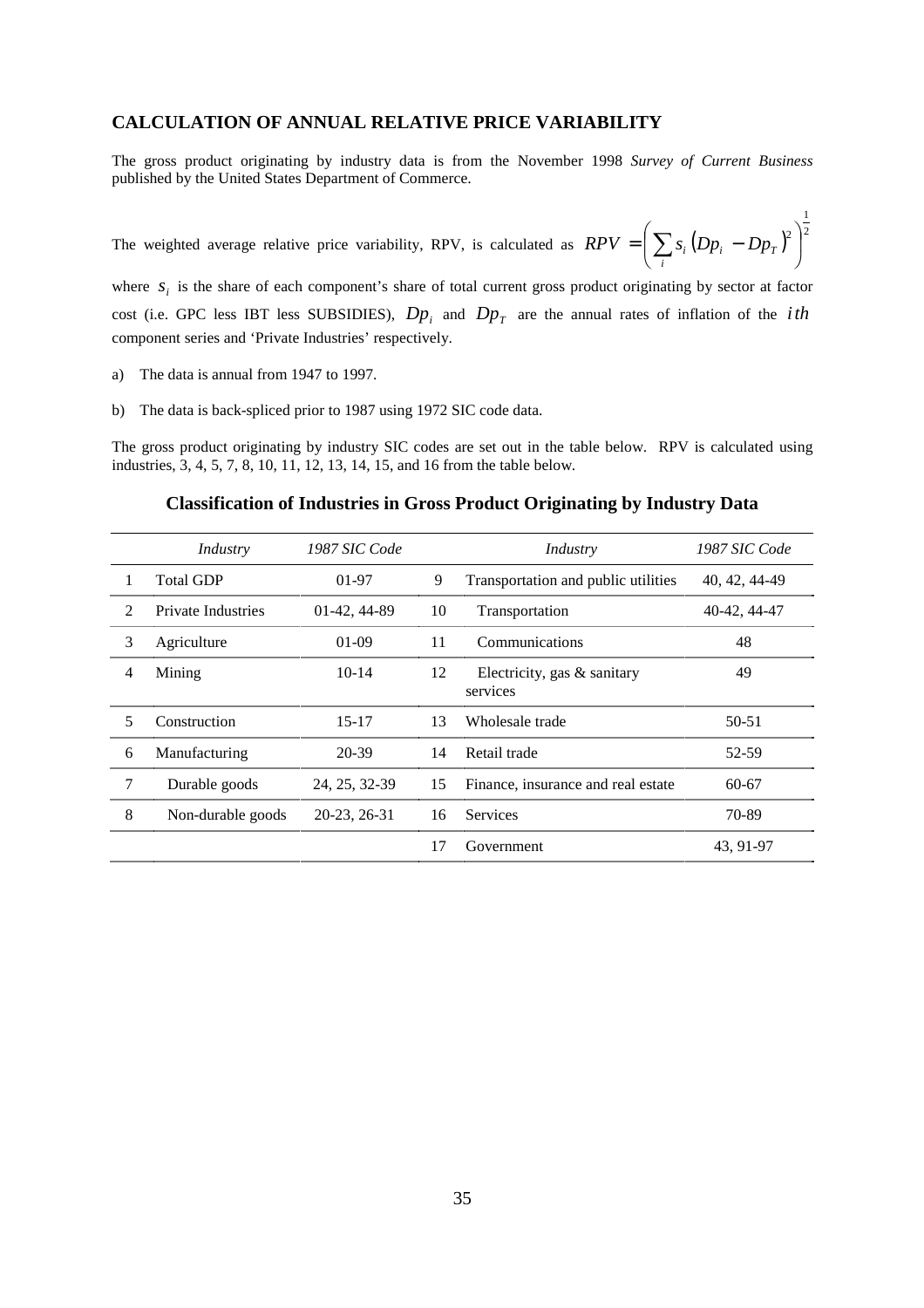# **US QUARTERLY DATA**

- (a) The data is quarterly from the June 2001 NIPA tables (published 29 August) downloaded from the Bureau of Economic Analysis web site on 2 September 2001 unless otherwise stated.
- (b) Data is seasonally adjusted unless otherwise indicated.
- (c) The data is quarterly from March 1967 to June 2001 unless otherwise indicated.

|                | Name of Series                                                            | Source of Series                                                                                                                                                                                                                                                            | <b>Notes</b>                                                                                                                                                                                                                                                                                                                                                         |
|----------------|---------------------------------------------------------------------------|-----------------------------------------------------------------------------------------------------------------------------------------------------------------------------------------------------------------------------------------------------------------------------|----------------------------------------------------------------------------------------------------------------------------------------------------------------------------------------------------------------------------------------------------------------------------------------------------------------------------------------------------------------------|
| $\mathbf{1}$ . | <b>Unit Labour Costs</b>                                                  | <b>Compensation of Employees Table</b><br>1.14; Constant Gross Domestic<br>Product Table 1.2                                                                                                                                                                                | Unit Labour Costs is compensation of<br>employees / constant price GDP                                                                                                                                                                                                                                                                                               |
| 2.             | Private<br>Consumption<br>implicit price<br>deflator at 'factor<br>cost'. | <b>Current Private Consumption</b><br>Table 1.1: Constant Private<br>Consumption Table 1.2; Current<br>GDP at market prices Table 1.1;<br>Indirect business tax and nontax<br>liability Table 1.9; Subsidies less<br>current surplus of government<br>enterprises Table 1.9 | Deflator at market prices: $P_{MP}$ = current<br>consumption / constant consumption<br>$GDP_{FC} = GDP_{MP}$ less indirect business and<br>nontax liability plus subsidies<br>Consumption deflator at factor cost: $P_{FC}$ =<br>$P_{MP}/$ tax where tax is $GDP_{MP}/GDP_{FC}$                                                                                      |
| 3.             | <b>Relative Price</b><br>Variability                                      | RPV calculated from monthly not<br>seasonally adjusted CPI-U data.                                                                                                                                                                                                          | Data from June 1967 – June 2001. See<br>following for details concerning the<br>calculation of RPV<br>RPV was seasonally adjusted using centered<br>seasonal dummies and 'de-spiked' using<br>'spike' dummies for observations greater than<br>2.5 standard deviations from the mean.<br>Spike dummies are March and September<br>1973, June 1986 and December 1990. |
| 4.             | <b>Exports of Goods</b><br>and Services<br>implicit price<br>deflator     | Current price exports of Goods &<br>Services Table 1.1<br>Constant price exports of Goods<br>and Services Table 1.2                                                                                                                                                         | Deflator is current price exports / constant<br>price exports.                                                                                                                                                                                                                                                                                                       |
| 5.             | Unemployment rate<br>Civilian Labour<br>Force                             | Bureau of Labor Statistics, Labor<br>Force Statistics, Monthly<br>unemployment rate Series ID :<br>LFS21000000                                                                                                                                                              | Quarterly average of monthly data.                                                                                                                                                                                                                                                                                                                                   |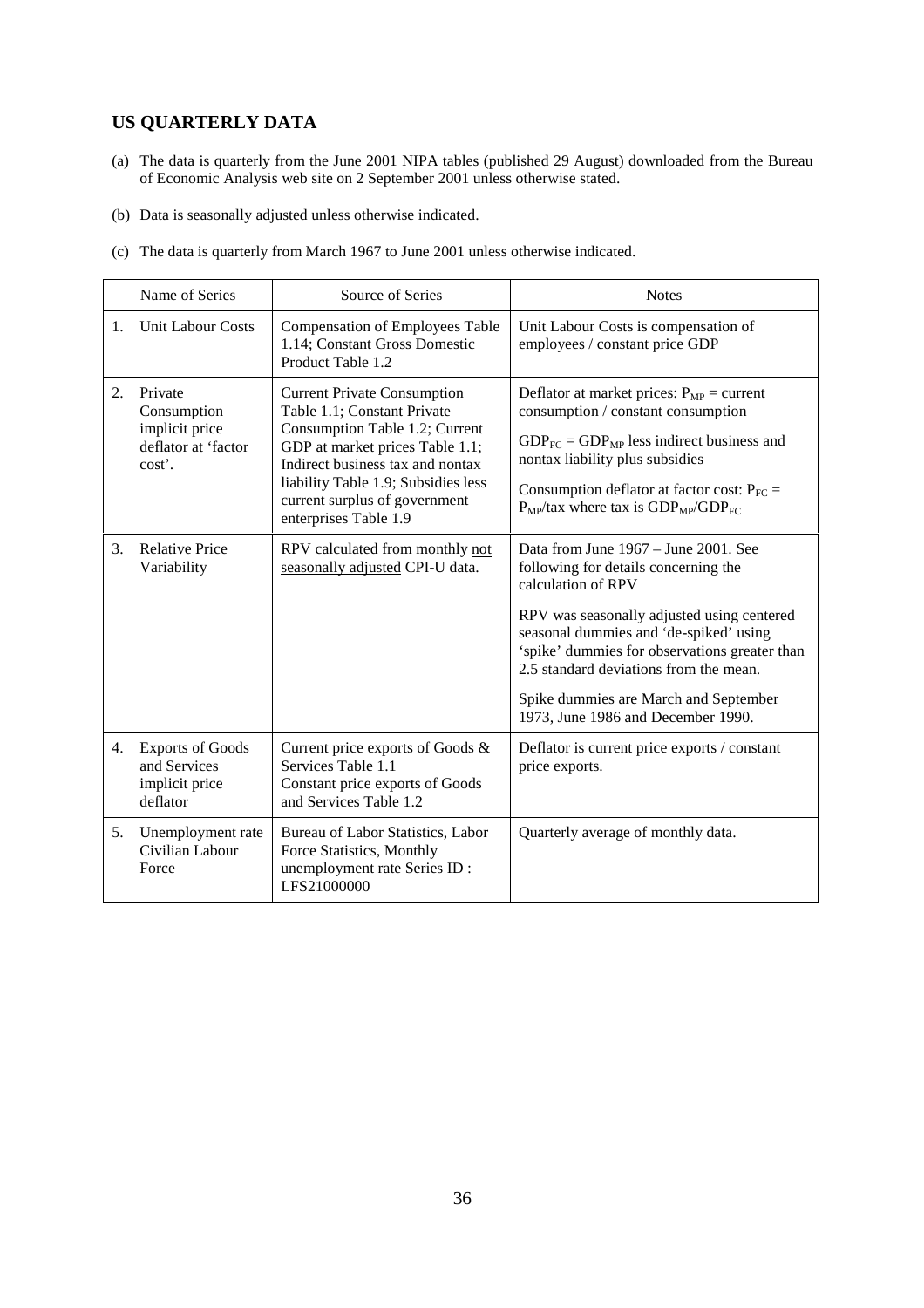## **CALCULATION OF QUARTERLY RELATIVE PRICE VARIABILITY**

The underlying data is monthly, All Urban Consumers (i.e. CPI-U data) and not seasonally adjusted. The monthly data is converted to quarterly data by averaging the monthly levels of the respective indexes.

Relative price variability, RPV, calculated as  $RPV = \left( \sum s_i (Dp_i - Dp_{AI})^2 \right)^2$ 1  $\begin{array}{c} 2 \end{array}$ - $\left(\sum_{S_i} (Dp_i - Dp_{_{AI}})^2\right)$  $=$   $\bigg(\sum_i s_i (Dp_i RPV = \left(\sum s_i (Dp_i - Dp_{AI})^2\right)$  where  $s_i$  are the

expenditure weights of the components in the All Items index,  $Dp_i$  and  $Dp_{AI}$  are the annualised quarterly rates of inflation of the *ith* component indexes and All Items indexes respectively.

Difficulties exist in terms of the change in definitions of the indexes. The BLS publishes back data of the series used to calculate the latest published estimates (in this case the component series of the July 2001 estimates). Therefore, if a series has a major change in its content, the back series is not provided. This problem arises for, Recreation, that only goes back to January 1993. The series used in the calculation of RPV prior to this series is CPI-U 'Entertainment' which is back-spliced onto 'Recreation' at January 1993.

The data is from 3 sources.

I. Downloaded from the CPI home page from the Bureau of Labour Statistics web site. The component series and All Items series are the CPI-U (Consumer Price Index – All Urban Consumers) series. The data was downloaded on 9 September 2001. The data is available from January 1967 to July 2001 unless stated otherwise.

| Name of Index                     | <b>BLS</b> Series Code | <b>Notes</b>                                                                |
|-----------------------------------|------------------------|-----------------------------------------------------------------------------|
| All Items                         | CUUR0000SA0            | January 1913 – July 2001                                                    |
| Food and Beverages<br>2.          | CUUR0000SAF            |                                                                             |
| 3.<br>Housing                     | CUUR0000SAH            |                                                                             |
| Apparel<br>4.                     | CUUR0000SAA            | January 1941 – July 2001, some sporadic<br>data prior to 1941 back to 1913  |
| 5.<br>Transportation              | CUUR0000SAT            | January 1937 – July 2001, some sporadic<br>data prior 1937 back to 1935.    |
| Medical Care<br>б.                | CUUR0000SAM            | January 1947 – July 2001, some sporadic<br>data prior to 1947 back to 1935. |
| Recreation                        | CUUR0000SAR            | January 1993 – July 2001                                                    |
| Education and communication<br>8. | CUUR0000SAE            | January 1993 - July 2001                                                    |
| Other goods and services<br>9.    | CUUR0000SAG            |                                                                             |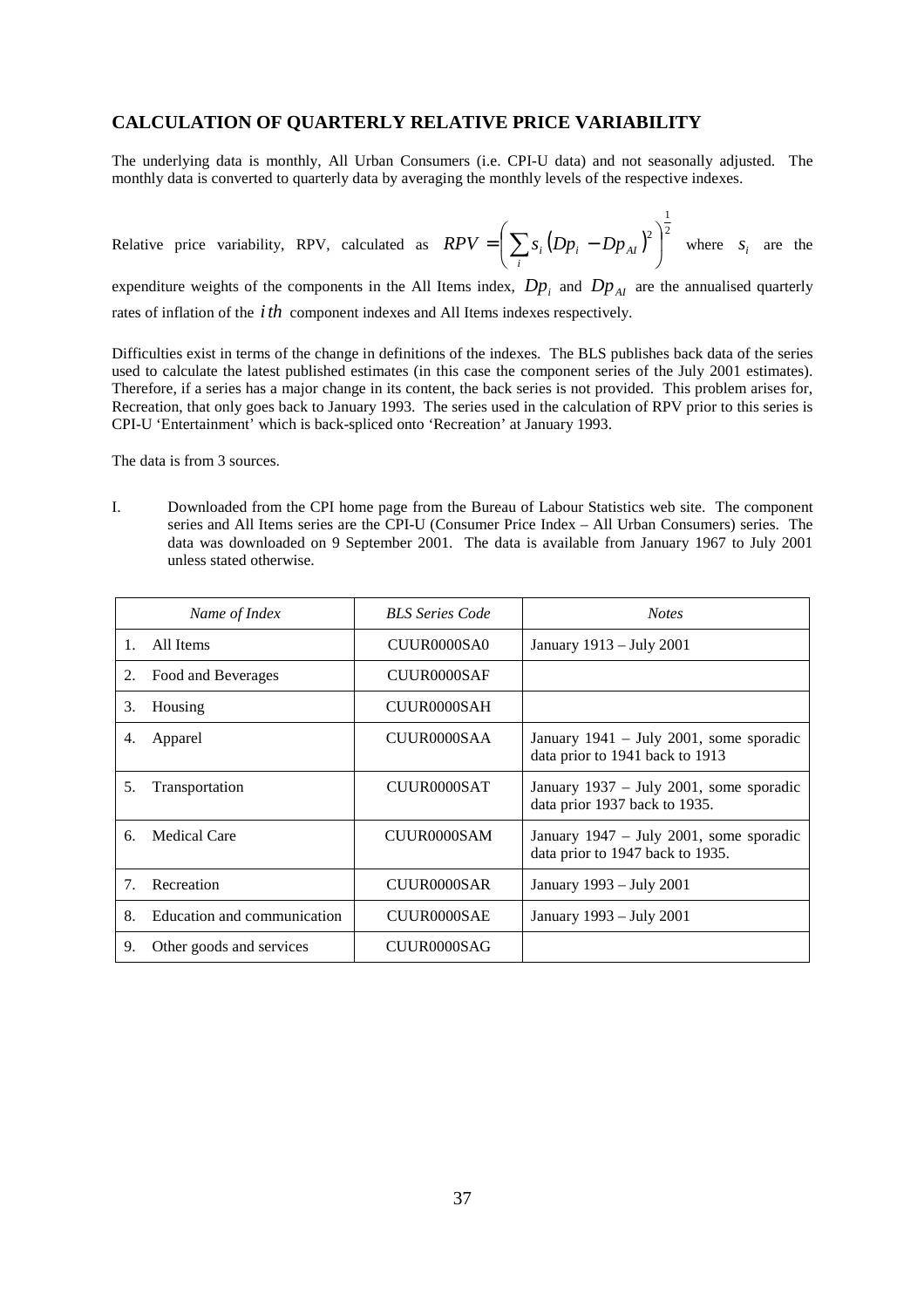II. The weights *wi* are provided in Tables 7.9 and 7.10 from: Jacobs, Eva E. (ed.) *Handbook of U.S. Labor Statistics: Employment, Earnings, Prices, Productivity, and Other Labor Data*, Editor and Associate Editor Sohair M. Abu-Aish, Bureau of Labor Statistics, Bernan Press, 2001.

|            |               | Food &           | Housing | Apparel | Transportation | Medical | Recreation | Education     | Other goods | Total     |
|------------|---------------|------------------|---------|---------|----------------|---------|------------|---------------|-------------|-----------|
|            |               | <b>Beverages</b> |         |         |                | care    |            | &             | and         | All Items |
|            |               |                  |         |         |                |         |            | Communication | services    |           |
|            |               |                  |         |         |                |         |            |               |             |           |
| Old        | 1935-1939     | 0.354            | 0.337   | 0.11    | 0.081          | 0.041   | 0.028      |               | 0.049       | 1         |
| CPI-W      | $Dec-52$      | 0.322            | 0.335   | 0.094   | 0.113          | 0.048   | 0.04       |               | 0.048       | 1         |
|            | $Dec-63$      | 0.252            | 0.349   | 0.106   | 0.14           | 0.057   | 0.039      |               | 0.057       | 1         |
|            | <b>Dec-77</b> | 0.205            | 0.407   | 0.058   | 0.202          | 0.045   | 0.039      |               | 0.044       | 1         |
|            |               |                  |         |         |                |         |            |               |             |           |
| Old        |               |                  |         |         |                |         |            |               |             |           |
| CPI-U      | Dec-77        | 0.188            | 0.439   | 0.058   | 0.18           | 0.05    | 0.041      |               | 0.044       | 1         |
|            | Dec-82        | 0.201            | 0.377   | 0.052   | 0.218          | 0.06    | 0.042      |               | 0.05        | 1         |
|            | Dec-95        | 0.173            | 0.413   | 0.053   | 0.17           | 0.074   | 0.044      |               | 0.071       | 0.998     |
|            | Dec-97        | 0.175            | 0.415   | 0.053   | 0.166          | 0.074   | 0.043      |               | 0.074       |           |
|            |               |                  |         |         |                |         |            |               |             |           |
| <b>New</b> | Dec-97        | 0.163            | 0.396   | 0.049   | 0.176          | 0.056   | 0.061      | 0.055         | 0.043       | 0.999     |
| CPI-U      | Dec-98        | 0.164            | 0.398   | 0.048   | 0.17           | 0.057   | 0.061      | 0.055         | 0.046       | 0.999     |
|            | $Dec-99$      | 0.163            | 0.396   | 0.047   | 0.175          | 0.058   | 0.06       | 0.054         | 0.047       | 1         |

The weights used in the calculation.

III. Prior to January 1993 the All Urban Consumers 'Entertainment' index is used in place of the 'Recreation' index. This index is taken from page 222 of:

Darnay, Arsen J. (ed.) *Economic Indicators Handbook: Time Series, Conversions, Documentation*, Gale Research Inc. Detroit, 1994.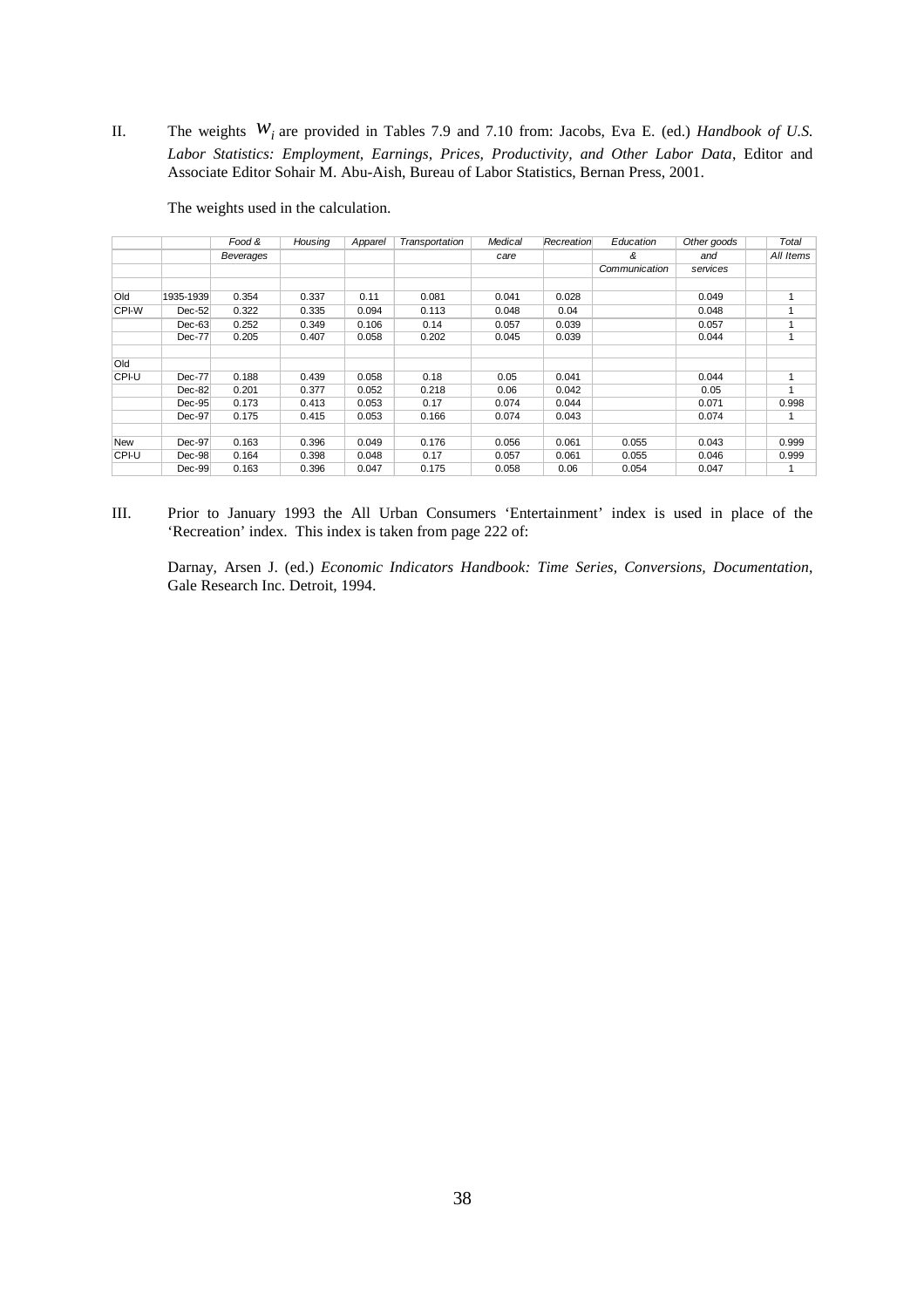# **UK ANNUAL DATA**

- (a) The data is from the ONS Blue Book (2000) and from the ONS web site.
- (b) Data is annual and from 1948 1999

|    | Name of Series                                                  | Source of Series                                                                                                                                                                         | <b>Notes</b>                                                                                                                                                                                                               |
|----|-----------------------------------------------------------------|------------------------------------------------------------------------------------------------------------------------------------------------------------------------------------------|----------------------------------------------------------------------------------------------------------------------------------------------------------------------------------------------------------------------------|
| 1. | <b>Unit Labour Costs</b>                                        | Total compensation of<br>employees HAEA; Gross Value<br>Added at constant basic prices<br><b>ABMM</b>                                                                                    | Unit labour costs = $HAEA / ABMM$ .                                                                                                                                                                                        |
| 2. | Gross Value Added<br>implicit price deflator<br>at factor cost. | Gross Value Added at current<br>basic prices ABML; Production<br>taxes other than on products<br>NMYD; Gross Value Added at<br>constant basic prices ABMM                                | Gross Value Added at factor cost (GVAfc) is<br>calculated as ABML less NMYD<br>ipd calculated as GVAfc / ABMM                                                                                                              |
| 3. | <b>Relative Price</b><br>Variability                            | RPV is calculated using national<br>accounts industry data.<br>RPV uses published total<br>inflation not the implicit total<br>inflation (from the weighted sum<br>of industry sectors). | See following for details concerning the<br>calculation of RPV<br>RPV was 'de-spiked' using 'spike' dummies<br>for observations greater than 2.5 standard<br>deviations from the mean.<br>Spike dummies are 1976 and 1986. |
| 4. | Exports of Goods and<br>Services implicit<br>price deflator     | Current price expenditure on<br>exports of goods and services<br>KTMW; Constant price<br>expenditure on exports of goods<br>and services KTMZ.                                           | Exports price deflator: KTMW / KTMZ.                                                                                                                                                                                       |
| 5. | Unemployment rate                                               | UK Unemployment rate (ILO)<br>MGSX; UK Unemployment rate<br>'un' (see Hendry (2001) for<br>further details of the data).                                                                 | Prior to 1983 MGSX is backspliced using 'un'<br>plus 0.1861 (the average difference between<br>MGSX and 'un' from 1983 to 1991).                                                                                           |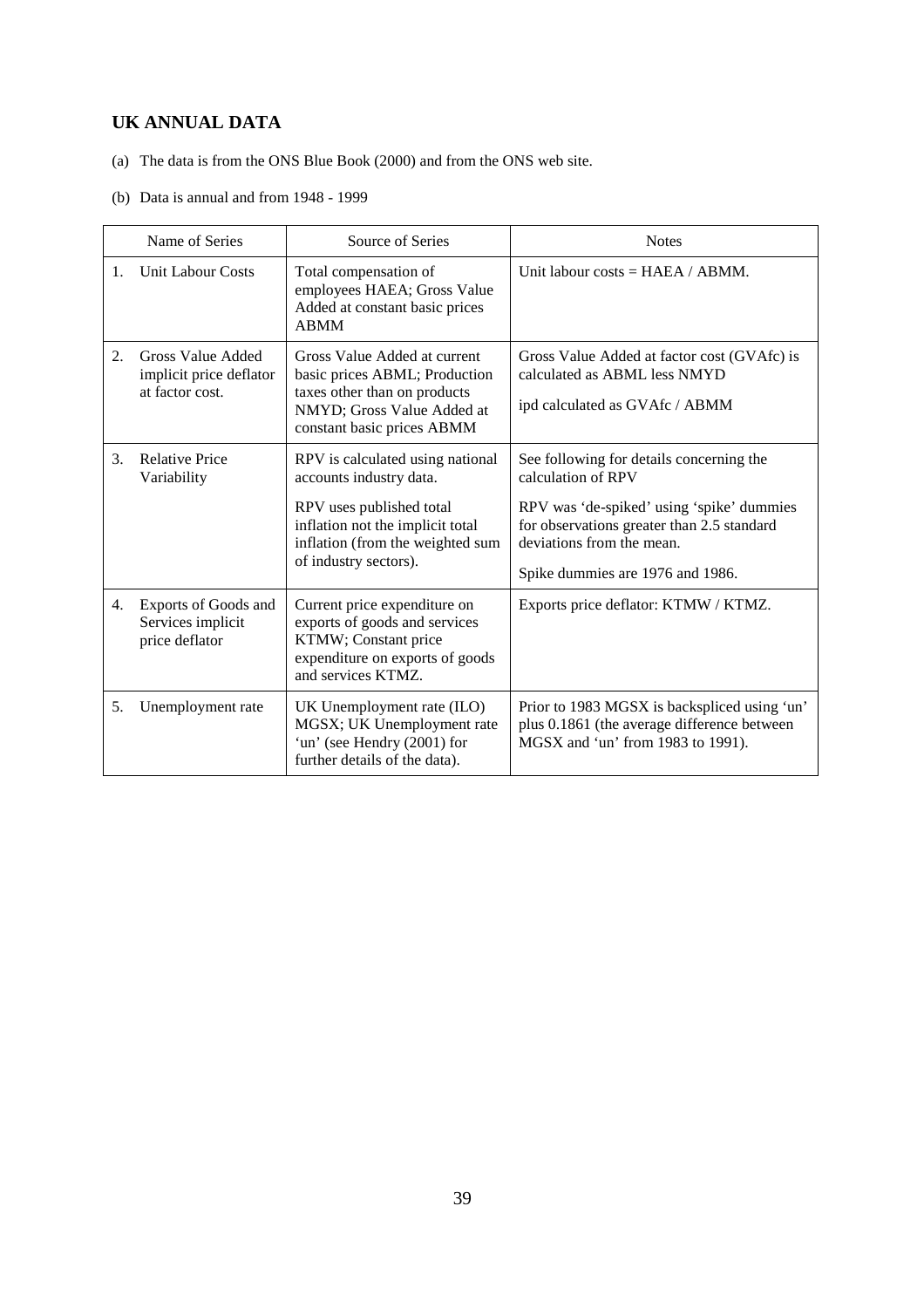### **CALCULATION OF ANNUAL RELATIVE PRICE VARIABILITY**

The 'basic price' data is annual from 1948 to 1999 and taken from the ONS Blue Book 2000, Gross value added at current basic prices: by industry (Table 2.3) and Gross value added at 1995 basic prices: by industry (Table 2.4). The 'factor cost' data was supplied directly by the Pete Lee at the ONS and is taken from various older publications of the Blue Book.

The weighted average relative price variability, RPV, is calculated as 
$$
RPV = \left(\sum_i s_i (Dp_i - Dp_T)^2\right)^{\frac{1}{2}}
$$

where  $s_i$  is the share of each component's share of total current value added,  $Dp_i$  and  $Dp_T$  are the annual rates of inflation of the *ith* component and Total Value Added respectively.

- a) The basic price data is back-spliced using factor cost data at 1984 for Total services and at 1969 for the other series. Whole economy value added is available using basic prices (constant and current) all the way back to 1948.
- b) Total value added inflation is the published rate and not the implicit weighted average of the current series. In practice the difference is very small.

|    | Name of Index                              | Current Price ONS Code | <b>Constant Price ONS Code</b> |
|----|--------------------------------------------|------------------------|--------------------------------|
| 1. | Agriculture, hunting, forestry and fishing | <b>OTOP</b>            | <b>GDQA</b>                    |
| 2. | Mining and quarrying                       | <b>QTOT</b>            | <b>CKYZ</b>                    |
| 3. | <b>Total Manufacture</b>                   | <b>QTPI</b>            | <b>CKYY</b>                    |
| 4. | Electricity, gas and water supply          | <b>QTPJ</b>            | <b>CKYZ</b>                    |
| 5. | Total production                           | <b>OTPK</b>            | <b>CKYW</b>                    |
| 6. | Construction                               | QTPL                   | <b>GDQB</b>                    |
|    | Total service industries                   | <b>OTPZ</b>            | <b>GDQS</b>                    |
| 8. | All industries                             | <b>ABML</b>            | <b>CGCE</b>                    |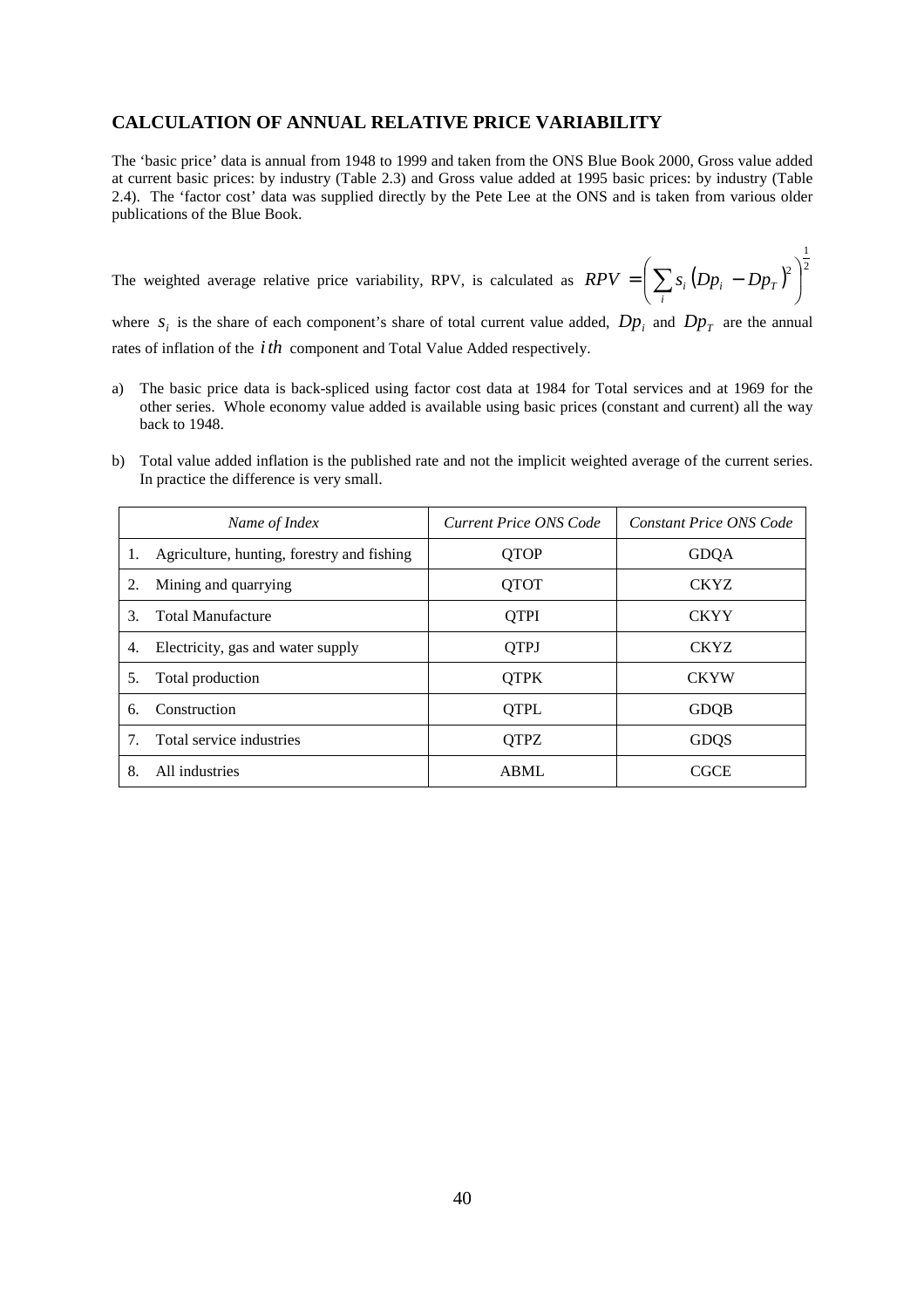# **UK QUARTERLY DATA**

- (a) Data is quarterly from Economic Trends Annual Supplement (2000), ONS Blue Book (2000) and from the ONS web site.
- (b) Seasonally adjusted unless otherwise indicated.
- (c) The data is quarterly from June 1963 to June 2001.

|             | Name of Series                                                                  | Source of Series                                                                                                                                                                                                                                   | <b>Notes</b>                                                                                                                                                                                                                                                                                                                                                              |
|-------------|---------------------------------------------------------------------------------|----------------------------------------------------------------------------------------------------------------------------------------------------------------------------------------------------------------------------------------------------|---------------------------------------------------------------------------------------------------------------------------------------------------------------------------------------------------------------------------------------------------------------------------------------------------------------------------------------------------------------------------|
| $1_{\cdot}$ | <b>Unit Labour Costs</b>                                                        | <b>Total Compensation of Employees</b><br>DTWM; GDP at constant prices<br><b>ABMI</b>                                                                                                                                                              | Unit Labour Costs = DTWM/ABMI                                                                                                                                                                                                                                                                                                                                             |
| 2.          | Private Final<br>Consumption<br>implicit price<br>deflator at 'factor<br>cost'. | Current Household consumption<br>ABJQ; Constant Household<br>consumption ABJR; Current GDP<br>at market prices YBHA; Current<br>Taxes less subsidies CMVL                                                                                          | Deflator at market prices: $P_{MP} = ABJQ/ABJR$ .<br>Consumption deflator at factor cost: $P_{FC}$ =<br>$P_{MP}/$ tax where tax is $GDP_{MP}/GDP_{FC}$                                                                                                                                                                                                                    |
| 3.          | <b>Relative Price</b><br>Variability                                            | RPV calculated using Household<br>final consumption expenditure data<br>less financial services. Not<br>seasonally adjusted.<br>RPV is calculated using the<br>published total implicit household<br>final consumption implicit price<br>deflator. | See following for details concerning the<br>calculation of RPV<br>RPV was seasonally adjusted using centered<br>seasonal dummies and 'de-spiked' using<br>'spike' dummies for observations greater than<br>2 standard deviations from the mean.<br>Spike dummies are June 1974, June 1975,<br>December 1976, March 1978, September<br>1979, June 1981, and December 2000. |
| 4.          | <b>Imports of Goods</b><br>and Services<br>deflator                             | Current price expenditure on<br>imports of goods and series IKBI;<br>Constant price expenditure on<br>imports of goods and services<br><b>IKBL</b>                                                                                                 | Imports price deflator: IKBI / IKBL                                                                                                                                                                                                                                                                                                                                       |
| 5.          | Unemployment rate                                                               | UK Unemployment Rate (ILO)<br>MGSX; UK Unemployment Rate<br>264284A2 (June 1997 OECD<br>Statistical Compendium).                                                                                                                                   | Prior to June 1992 MGSX is 264284A2 plus<br>0.4048 (the average difference between<br>MGSX and 264284A2 from June 1992 to June<br>1997).                                                                                                                                                                                                                                  |